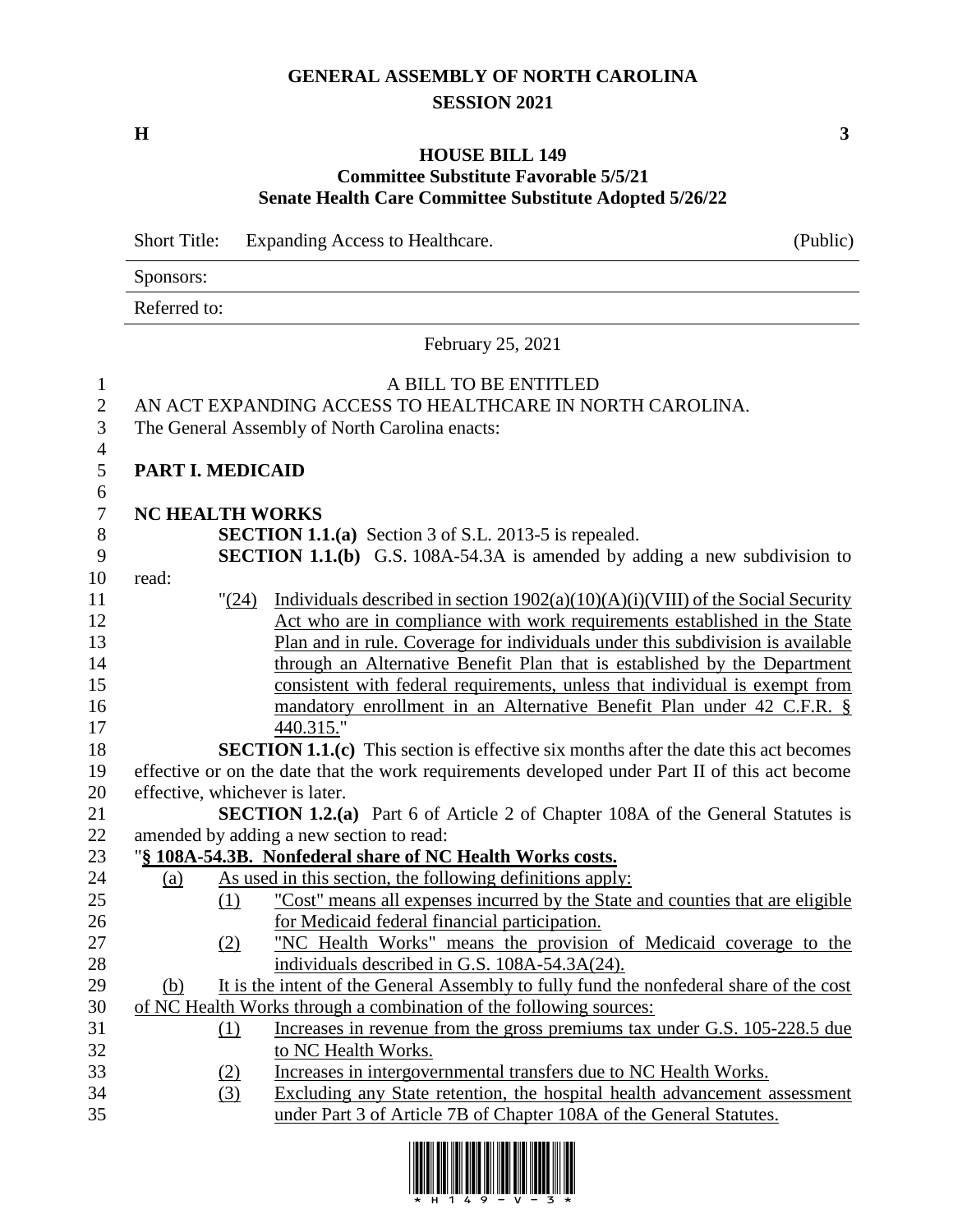|                                | <b>General Assembly Of North Carolina</b>                                                         | <b>Session 2021</b> |
|--------------------------------|---------------------------------------------------------------------------------------------------|---------------------|
| (4)                            | Savings to the State attributable to NC Health Works that correspond to State                     |                     |
|                                | General Fund budget reductions to other State programs.                                           |                     |
| (c)                            | By October 1 of each year, beginning in 2024, the Department shall submit a report                |                     |
|                                | to the Joint Legislative Oversight Committee on Medicaid and NC Health Choice, the Office of      |                     |
|                                | State Budget and Management, and the Fiscal Research Division containing all of the following     |                     |
|                                | information with supporting calculations:                                                         |                     |
| (1)                            | The total nonfederal share of the cost of NC Health Works for the preceding                       |                     |
|                                | State fiscal year and the total funding available from the sources described in                   |                     |
|                                | subsection (b) of this section.                                                                   |                     |
| (2)                            | The projected total nonfederal share of the cost of NC Health Works for the                       |                     |
|                                | current State fiscal year and the total projected funding available from the                      |                     |
|                                | sources described in subsection (b) of this section.                                              |                     |
|                                | The Department shall submit detailed data supporting these calculations to the Fiscal             |                     |
| Research Division.             |                                                                                                   |                     |
| (d)                            | If, for any fiscal year, the nonfederal share of the cost of NC Health Works cannot be            |                     |
|                                | fully funded through the sources described in subsection (b) of this section, then Medicaid       |                     |
|                                | coverage for the individuals described in G.S. $108A-54.3A(24)$ shall be discontinued as          |                     |
|                                | expeditiously as possible. Upon a determination by the Secretary that the nonfederal share of the |                     |
|                                | cost of NC Health Works exceeds the funding from the sources described in subsection (b) of       |                     |
|                                | this section, the Secretary shall promptly do all of the following:                               |                     |
| (1)                            | Notify the Joint Legislative Oversight Committee on Medicaid and NC Health                        |                     |
|                                | Choice, the Office of State Budget and Management, and the Fiscal Research                        |                     |
|                                | Division of the determination and post this notice on the Department's                            |                     |
|                                | website. The notice must include the proposed effective date of the                               |                     |
|                                | discontinuation of coverage.                                                                      |                     |
| (2)                            | Submit all documents to the Centers for Medicare and Medicaid Services                            |                     |
|                                | necessary to discontinue Medicaid coverage for the individuals described in                       |                     |
|                                | G.S. $108A-54.3A(24)$ .                                                                           |                     |
|                                | "§ 108A-54.3C. NC Health Works federal financial participation.                                   |                     |
|                                | If the federal medical assistance percentage for Medicaid coverage provided to the                |                     |
|                                | individuals described in G.S. 108A-54.3A(24) falls below ninety percent (90%), then Medicaid      |                     |
|                                | coverage for these individuals shall be discontinued as expeditiously as possible but no earlier  |                     |
|                                | than the date the lower federal medical assistance percentage takes effect. Upon receipt of       |                     |
|                                | information indicating that the federal medical assistance percentage will be lower than ninety   |                     |
|                                | percent (90%), the Secretary shall promptly do all of the following:                              |                     |
| (1)                            | Notify the Joint Legislative Oversight Committee on Medicaid and NC Health                        |                     |
|                                | Choice, the Office of State Budget and Management, and the Fiscal Research                        |                     |
|                                | Division of the determination and post this notice on the Department's                            |                     |
|                                | website. The notice must include the proposed effective date of the                               |                     |
|                                | discontinuation of coverage.                                                                      |                     |
| (2)                            | Submit all documents to the Centers for Medicare and Medicaid Services                            |                     |
|                                | necessary to discontinue Medicaid coverage for the individuals described in                       |                     |
|                                | G.S. 108A-54.3A(24)."                                                                             |                     |
|                                | <b>SECTION 1.2.(b)</b> This section is effective six months after the date this act becomes       |                     |
|                                | effective or on the date that the work requirements developed under Part II of this act become    |                     |
| effective, whichever is later. |                                                                                                   |                     |
|                                |                                                                                                   |                     |
|                                | ARPA TEMPORARY SAVINGS FUND                                                                       |                     |
|                                | <b>SECTION 1.3.</b> The ARPA Temporary Savings Fund is established as a nonreverting              |                     |

 special fund in the Department of Health and Human Services, Division of Health Benefits (DHB). The ARPA Temporary Savings Fund shall consist of any savings realized by DHB as a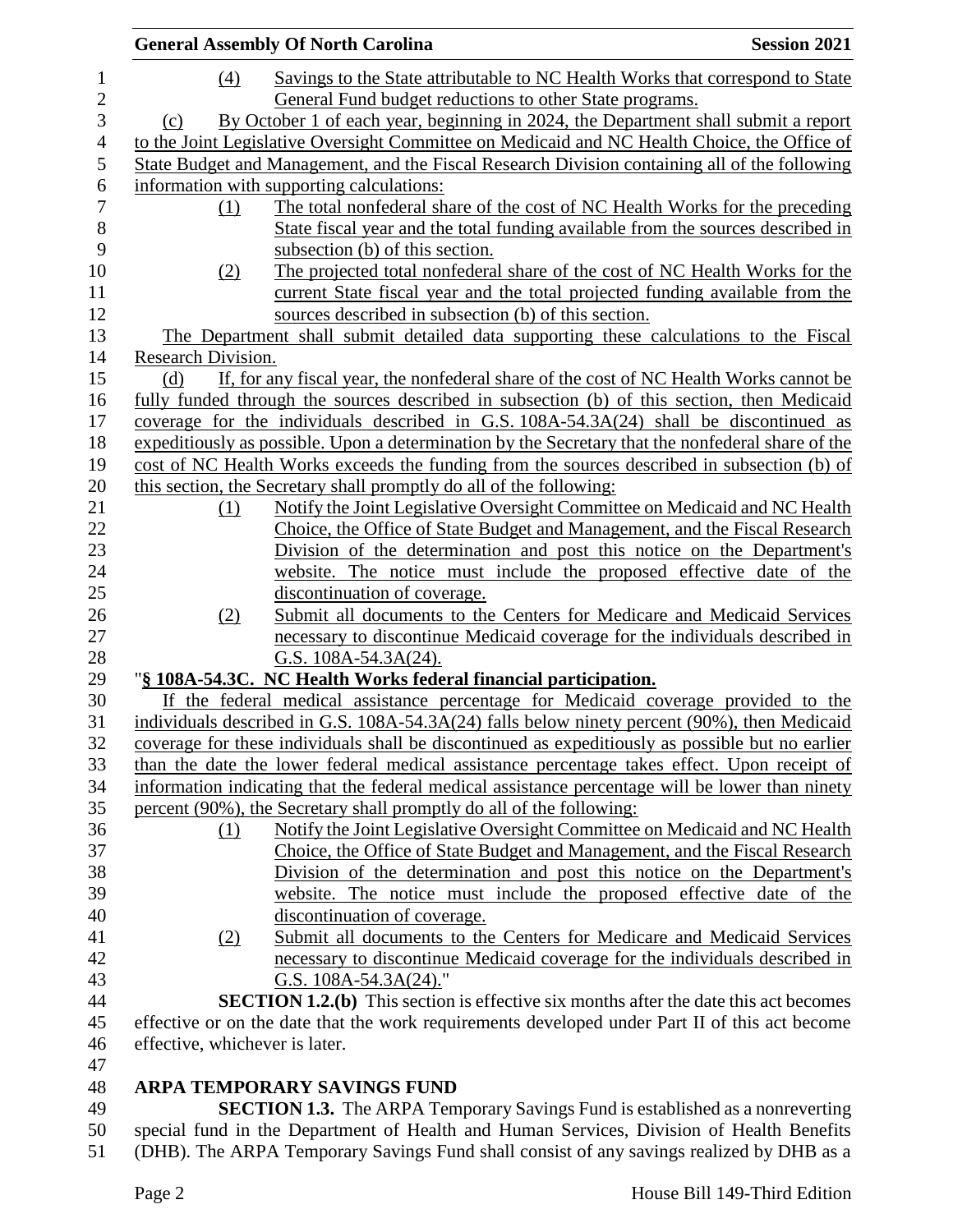#### **General Assembly Of North Carolina Session 2021**

 result of federal receipts arising from the enhanced federal medical assistance percentage (FMAP) available to the State under section 9814 of the American Rescue Plan Act of 2021, P.L. 117-2 (ARPA). Upon receipt by DHB of any federal receipts arising from that enhanced FMAP, DHB is directed to deposit the savings associated with those receipts into the ARPA Temporary Savings Fund. Funds in the ARPA Temporary Savings Fund may be allocated or expended only upon an act of appropriation by the General Assembly.

### **HOSPITAL HEALTH ADVANCEMENT ASSESSMENTS**

 **SECTION 1.5.(a)** Each hospital licensed in North Carolina, except for critical access hospitals and State-owned and State-operated hospitals, is subject to an assessment of forty-four thousandths percent (0.044%) of its hospital costs, as defined in G.S. 108A-145.3, for the State fiscal quarter beginning October 1, 2022. This hospital assessment shall be imposed by the Department of Health and Human Services in accordance with the procedures for hospital assessments under Part 1 of Article 7B of Chapter 108A of the General Statutes. From the proceeds of this assessment, the Department of Health and Human Services shall use the sum of two million dollars (\$2,000,000), and all corresponding matching federal funds, to reimburse county departments of social services for additional costs incurred by the county in preparation to implement Section 1.1 of this act.

 **SECTION 1.5.(b)** Subsection (a) of this section becomes effective October 1, 2022, and expires December 31, 2022.

 **SECTION 1.5.(c)** Each hospital licensed in North Carolina, except for critical access hospitals and State-owned and State-operated hospitals, is subject to an assessment of five hundred thirty-nine thousandths percent (0.539%) of its hospital costs, as defined in G.S. 108A-145.3, for the State fiscal quarter beginning January 1, 2023, and the State fiscal quarter beginning April 1, 2023. This hospital assessment shall be imposed by the Department of Health and Human Services (DHHS) in accordance with the procedures for hospital assessments under Part 1 of Article 7B of Chapter 108A of the General Statutes. From the proceeds of this assessment, DHHS shall use the sum of two million dollars (\$2,000,000) per applicable quarter, and all corresponding matching federal funds, to reimburse county departments of social services for additional costs incurred by the county to implement Section 1.1 of this act.

 **SECTION 1.5.(d)** Subsection (c) of this section becomes effective January 1, 2023, or on the effective date of the Medicaid coverage described in Section 1.1 of this act, whichever is later, and expires June 30, 2023. If the effective date occurs after March 31, 2023, then no assessment shall be imposed for the State fiscal quarter beginning January 1, 2023, and no payments shall be made to the county departments of social services for that quarter.

**SECTION 1.6.(a)** G.S. 108A-145.3 reads as rewritten:

# "**§ 108A-145.3. Definitions.**

- The following definitions apply in this Article:
- … (4a) Consumer Price Index. – The most recent Consumer Price Index for All Urban Consumers for the South Region published by the Bureau of Labor Statistics of the United States Department of Labor available on March 1 of the previous State fiscal year. … (12b) Newly eligible individual. – As defined in 42 C.F.R. § 433.204. (12c) Nonfederal share for newly eligible individuals. – One minus the percentage specified in 42 U.S.C. § 1396d(y)(1), expressed as a decimal. …."
- **SECTION 1.6.(b)** Article 7B of Chapter 108A of the General Statutes, as enacted by Section 2 of S.L. 2021-61, is amended by adding a new Part to read: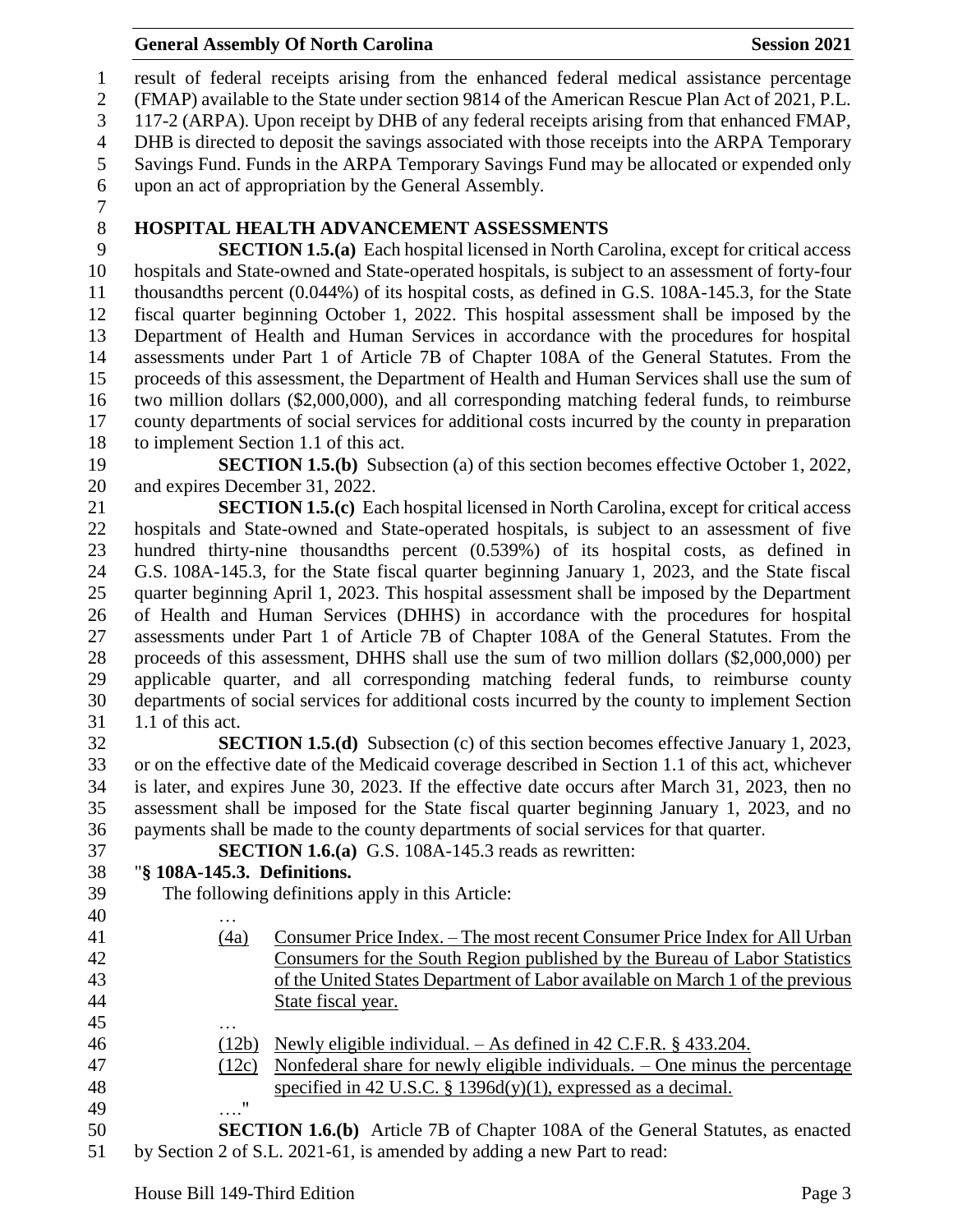|     | <b>General Assembly Of North Carolina</b>                                                          | <b>Session 2021</b> |
|-----|----------------------------------------------------------------------------------------------------|---------------------|
|     | "Part 3. Hospital Health Advancement Assessment.                                                   |                     |
|     | "§ 108A-147.1. Hospital health advancement assessment.                                             |                     |
| (a) | The hospital health advancement assessment imposed under this Part shall apply to                  |                     |
|     | all hospitals licensed in North Carolina, except that all of the following hospitals are exempt:   |                     |
| (1) | Critical access hospitals.                                                                         |                     |
| (2) | State-owned and State-operated hospitals.                                                          |                     |
| (b) | The hospital health advancement assessment shall be assessed as a percentage of each               |                     |
|     | nonexempt hospital's hospital costs. The assessment percentage shall be calculated quarterly by    |                     |
|     | the Department of Health and Human Services in accordance with this Part. The percentage for       |                     |
|     | each quarter shall equal the hospital health advancement assessment collection amount under        |                     |
|     | G.S. 108A-147.3 divided by the total hospital costs for all nonexempt hospitals holding a license  |                     |
|     | on the first day of the assessment quarter.                                                        |                     |
|     | "§ 108A-147.3. Hospital health advancement assessment collection amount.                           |                     |
|     | The hospital health advancement assessment collection amount is an amount of money that            |                     |
|     | is calculated by adding all of the following:                                                      |                     |
| (1) | The service cost component under G.S. 108A-147.5.                                                  |                     |
| (2) | The administration component under G.S. 108A-147.7.                                                |                     |
| (3) | The State retention component under G.S. 108A-147.9.                                               |                     |
|     | "§ 108A-147.5. Service cost component.                                                             |                     |
|     | The service cost component is an amount of money that is the net service expenditures              |                     |
|     | calculated under this section multiplied by the nonfederal share for newly eligible individuals.   |                     |
|     | Net service expenditures are calculated from the data reported to CMS on Form CMS-64 for the       |                     |
|     | preceding quarter. Net service expenditures are the service expenditures attributable to newly     |                     |
|     | eligible individuals after subtracting each of the following:                                      |                     |
| (1) | The rebates attributable to newly eligible individuals.                                            |                     |
| (2) | The expenditures under the graduate medical education methodology in the                           |                     |
|     | Medicaid State Plan that are attributable to newly eligible individuals.                           |                     |
|     | "§ 108A-147.7. Administration component.                                                           |                     |
| (a) | The administration component is an amount of money that consists of a State                        |                     |
|     | administration subcomponent and a county administration subcomponent.                              |                     |
| (b) | The State administration subcomponent is three million three hundred thousand                      |                     |
|     | dollars (\$3,300,000) for each quarter of the 2023-2024 State fiscal year. For each subsequent     |                     |
|     | State fiscal year, the State administration subcomponent shall be increased over the prior year's  |                     |
|     | quarterly amount by the Consumer Price Index.                                                      |                     |
| (c) | The county administration subcomponent is two million dollars (\$2,000,000) for each               |                     |
|     | quarter of the 2023-2024 State fiscal year, three million seven hundred thousand dollars           |                     |
|     | (\$3,700,000) for each quarter of the 2024-2025 State fiscal year, and three million nine hundred  |                     |
|     | thousand dollars (\$3,900,000) for each quarter of the 2025-2026 State fiscal year. For each State |                     |
|     | fiscal year after the 2025-2026 State fiscal year, the county administration subcomponent shall    |                     |
|     | be increased over the prior year's quarterly amount by the Consumer Price Index.                   |                     |
| (d) | The administration component is calculated by adding together the State                            |                     |
|     | administration subcomponent and the county administration subcomponent.                            |                     |
|     | "§ 108A-147.9. State retention component.                                                          |                     |
|     | The State retention component is thirty-seven million five hundred thousand dollars                |                     |
|     | (\$37,500,000) for each quarter of the 2023-2024 State fiscal year. For each subsequent State      |                     |
|     | fiscal year, the State retention component shall be increased over the prior year's quarterly      |                     |
|     | amount by the market basket percentage.                                                            |                     |
|     | "§ 108A-147.11. Use of funds.                                                                      |                     |
|     | The Department shall use the proceeds of the hospital health advancement assessment that           |                     |
|     | are attributable to the county administration subcomponent of the administration component in      |                     |
|     | G.S. 108A-147.7, and all corresponding matching federal funds, to reimburse county                 |                     |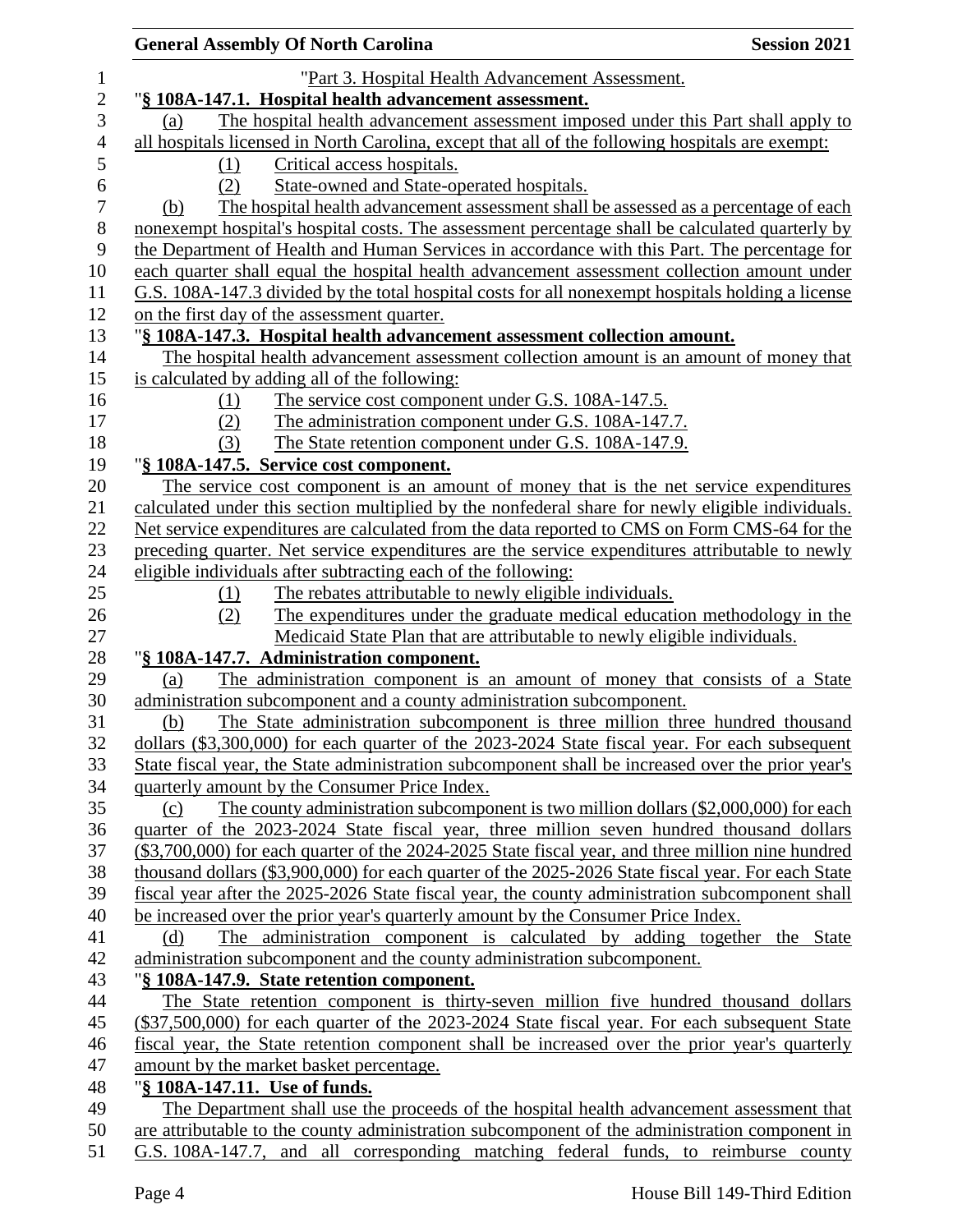departments of social services for additional costs incurred by the county in determining eligibility for newly eligible individuals." **SECTION 1.6.(c)** Notwithstanding G.S. 108A-147.1, as enacted in subsection (b) of this section, for the assessment quarter beginning July 1, 2023, the hospital health advancement assessment shall be five hundred fifty-five thousandths percent (0.555%) of total hospital costs for all hospitals that are not exempt from the hospital health advancement assessment. **SECTION 1.6.(d)** Notwithstanding G.S. 108A-147.1, as enacted in subsection (b) of this section, for the assessment quarter beginning October 1, 2023, the Department of Health and Human Services shall determine the hospital health advancement assessment percentage by, first, either increasing or reducing the hospital health advancement assessment collection amount under G.S. 108A-147.3 by the reconciliation component under subsection (e) of this section and then dividing by the total hospital costs of all hospitals that are not exempt from the hospital health advancement assessment. **SECTION 1.6.(e)** The reconciliation component is a positive or a negative number that results from subtracting ninety-three million eight hundred twenty-four thousand dollars (\$93,824,000) from the actual amount of the service cost component under G.S. 108A-147.5 for the assessment quarter beginning July 1, 2023. If the reconciliation component is a positive number, then the hospital health advancement assessment collection amount shall be increased by the reconciliation component in accordance with this section. If the reconciliation component is a negative number, then the hospital health advancement assessment collection amount shall be reduced by the reconciliation component in accordance with this section. **SECTION 1.6.(f)** This section becomes effective July 1, 2023. **SECTION 1.7.(a)** G.S. 108A-145.3(16) reads as rewritten: "(16) Paid capitation. – The total amount of the capitation payments made by the Department to all prepaid health plans for a particular rating group (i) attributable to the base capitation rate in the applicable Medicaid managed care capitation rate certification and certification, (ii) not attributable to newly 28 eligible individuals, and (iii) adjusted by the Department as a result of retroactively implementing any base capitation rate adjustment that is approved by CMS or allowed under Part 438 of Subchapter C of Chapter IV of Title 42 of the Code of Federal Regulations." **SECTION 1.7.(b)** G.S. 108A-146.9(a) reads as rewritten: "(a) The fee-for-service component is an amount of money that is a portion of all the Medicaid fee-for-service payments made to acute care hospitals during the previous data collection period for claims with a date of service on or after July 1, 2021. 2021, excluding claims attributable to newly eligible individuals. The fee-for-service component consists of a subcomponent pertaining to claims for which there is no third-party coverage and a subcomponent pertaining to claims for which there is third-party coverage." **SECTION 1.7.(c)** G.S. 108A-146.12 reads as rewritten: "**§ 108A-146.12. Postpartum coverage component.** (a) The postpartum coverage component is twelve million five hundred thousand dollars (\$12,500,000) for each quarter of the 2021-2022 State fiscal year. (b) The postpartum coverage component is four million five hundred thousand dollars (\$4,500,000) for each quarter of the 2023-2024 State fiscal year. For each subsequent State fiscal year, the postpartum coverage component shall be increased over the prior year's quarterly amount by the Medicare Economic Index." **SECTION 1.7.(d)** G.S. 108A-146.13(a)(2) reads as rewritten: "(2) The postpartum subcomponent applies to the assessments under this Part only during the period of April 1, 2022, through March 31, 2027, and is two million nine hundred sixty-two thousand five hundred dollars (\$2,962,500) for each quarter of the 2021-2022 State fiscal year. For each quarter of the 2023-2024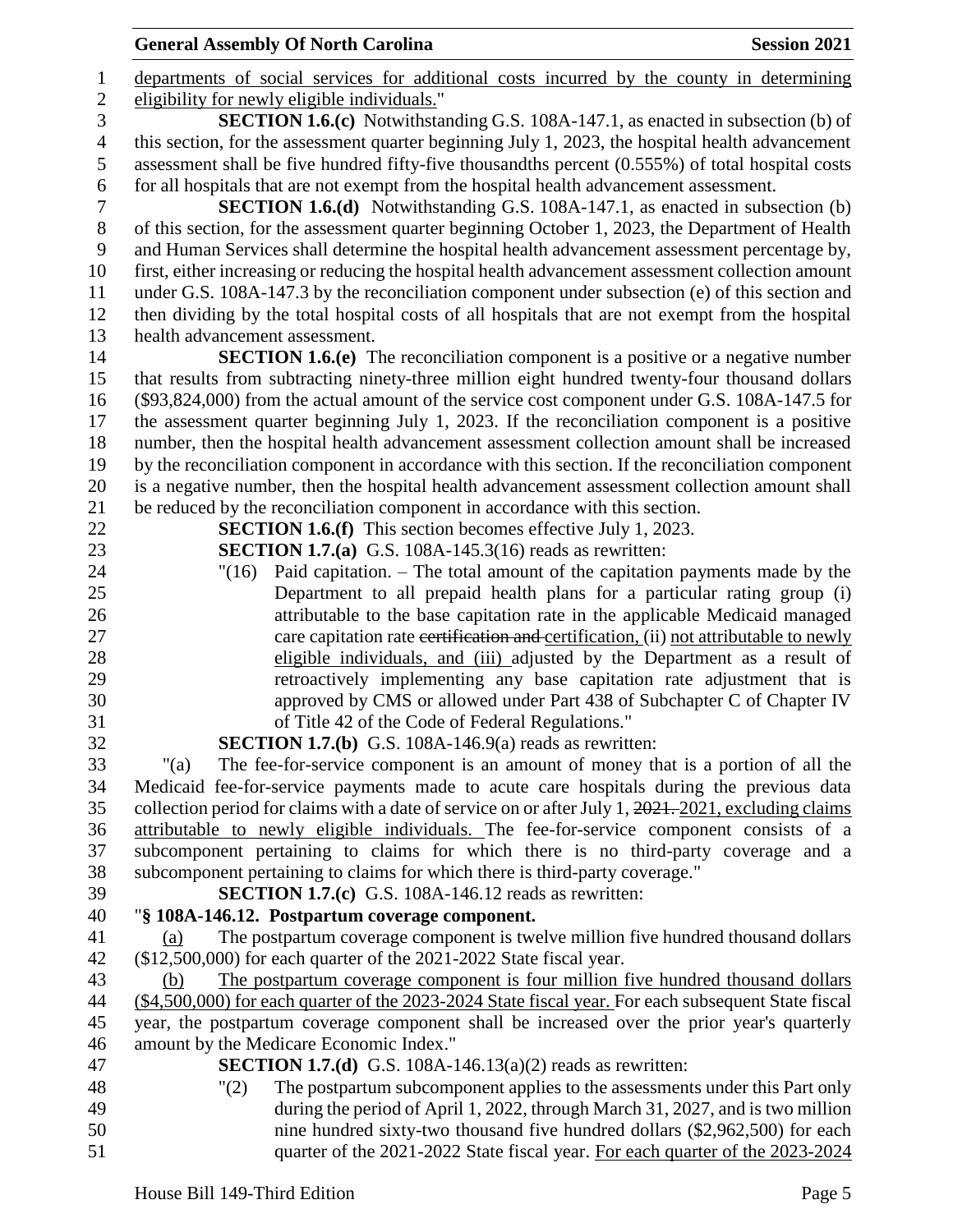|                              | <b>General Assembly Of North Carolina</b>                                                          | <b>Session 2021</b>                                                          |
|------------------------------|----------------------------------------------------------------------------------------------------|------------------------------------------------------------------------------|
|                              |                                                                                                    | State fiscal year, the postpartum subcomponent is one million sixty-five     |
|                              |                                                                                                    | thousand dollars (\$1,065,000). For each subsequent State fiscal year, the   |
|                              |                                                                                                    | postpartum subcomponent shall be increased over the prior year's quarterly   |
|                              | amount by the Medicare Economic Index."                                                            |                                                                              |
|                              | <b>SECTION 1.7.(e)</b> Section 9D.13A(e) of S.L. 2021-180 is repealed.                             |                                                                              |
|                              | <b>SECTION 1.7.(f)</b> Section 9D.14 of S.L. 2021-180 is repealed.                                 |                                                                              |
|                              | <b>SECTION 1.7.(g)</b> This section becomes effective July 1, 2023.                                |                                                                              |
|                              | <b>SECTION 1.8.</b> It is the intent of the General Assembly to consult with stakeholders          |                                                                              |
|                              | and the Division of Health Benefits of the Department of Health and Human Services prior to its    |                                                                              |
|                              | 2023 Regular Session in order to consider any necessary refinements to the hospital health         |                                                                              |
|                              | advancement assessment enacted by Section 1.6 of this act.                                         |                                                                              |
|                              |                                                                                                    |                                                                              |
|                              | <b>HEALTHCARE ACCESS AND STABILIZATION PROGRAM</b>                                                 |                                                                              |
|                              | <b>SECTION 1.10.(a)</b> The Department of Health and Human Services (DHHS) shall                   |                                                                              |
|                              | consult with stakeholders to develop a submission to the Centers for Medicare and Medicaid         |                                                                              |
|                              | Services (CMS) to request approval for increased Medicaid reimbursements to hospitals. The         |                                                                              |
|                              | nonfederal share of the requested increased Medicaid reimbursements shall be funded entirely       |                                                                              |
|                              | from increased hospital assessment receipts. The submission shall request the highest increase in  |                                                                              |
|                              | reimbursement to hospitals that can be funded entirely through increased hospital assessment       |                                                                              |
|                              | receipts that are in addition to the receipts for NC Health Works resulting from the approach      |                                                                              |
|                              | taken in the Hospital Health Advancement Assessment in this Part.                                  |                                                                              |
|                              | <b>SECTION 1.10.(b)</b> DHHS shall submit the request developed under subsection (a)               |                                                                              |
|                              | of this section to CMS no later than October 1, 2022. If CMS does not approve the initial          |                                                                              |
|                              | submission, DHHS shall continue to work with stakeholders to develop a submission that meets       |                                                                              |
|                              | requirements for approval by CMS. In the event of an approval by CMS, the increased Medicaid       |                                                                              |
|                              | reimbursement to hospitals shall not be effective until the enactment by the General Assembly      |                                                                              |
|                              | of legislation that increases the hospital assessment to entirely fund the nonfederal share of the |                                                                              |
|                              | increased reimbursements to hospitals.                                                             |                                                                              |
|                              | <b>SECTION 1.10.(c)</b> No later than February 1, 2023, DHHS shall submit a report to              |                                                                              |
|                              | the Joint Legislative Oversight Committee on Medicaid and NC Health Choice and the Fiscal          |                                                                              |
|                              | Research Division with all of the following information:                                           |                                                                              |
| (1)                          |                                                                                                    | A copy of the submission to CMS made in accordance with subsection (a) of    |
|                              | this section.                                                                                      |                                                                              |
| (2)                          | A description of the status of the approval of the submission.                                     |                                                                              |
| (3)                          |                                                                                                    | Proposed legislative language authorizing the increase in the hospital       |
|                              |                                                                                                    | assessment necessary to effectuate the increased reimbursement to hospitals. |
|                              | If DHHS receives approval from CMS of any submission under this section after                      |                                                                              |
|                              | submitting this report, DHHS shall notify the Joint Legislative Oversight Committee on Medicaid    |                                                                              |
|                              | and NC Health Choice and the Fiscal Research Division of that approval within 14 days of           |                                                                              |
|                              | receipt. Within 30 days of receipt of that approval, DHHS shall update and resubmit the report     |                                                                              |
| required by this subsection. |                                                                                                    |                                                                              |
|                              |                                                                                                    |                                                                              |
|                              | PART II. WORK REQUIREMENTS FOR CERTAIN NC HEALTH WORKS                                             |                                                                              |
| <b>BENEFICIARIES</b>         |                                                                                                    |                                                                              |
|                              |                                                                                                    |                                                                              |
|                              | ESTABLISH WORK REQUIREMENTS FOR CERTAIN NC HEALTH WORKS                                            |                                                                              |
| <b>BENEFICIARIES</b>         |                                                                                                    |                                                                              |
|                              | <b>SECTION</b><br>Certain<br>individuals<br>2(a)                                                   | eligible<br>for<br>Medicaid<br>under                                         |
|                              | G.S. 108A-54.3A(24), as enacted by Section 1.1 of this act, shall be subject to work requirements  |                                                                              |
|                              | as a contingency to participation in NC Health Works. The Department of Health and Human           |                                                                              |
|                              |                                                                                                    |                                                                              |

Services (DHHS) shall develop work requirements as a contingency to participation in NC Health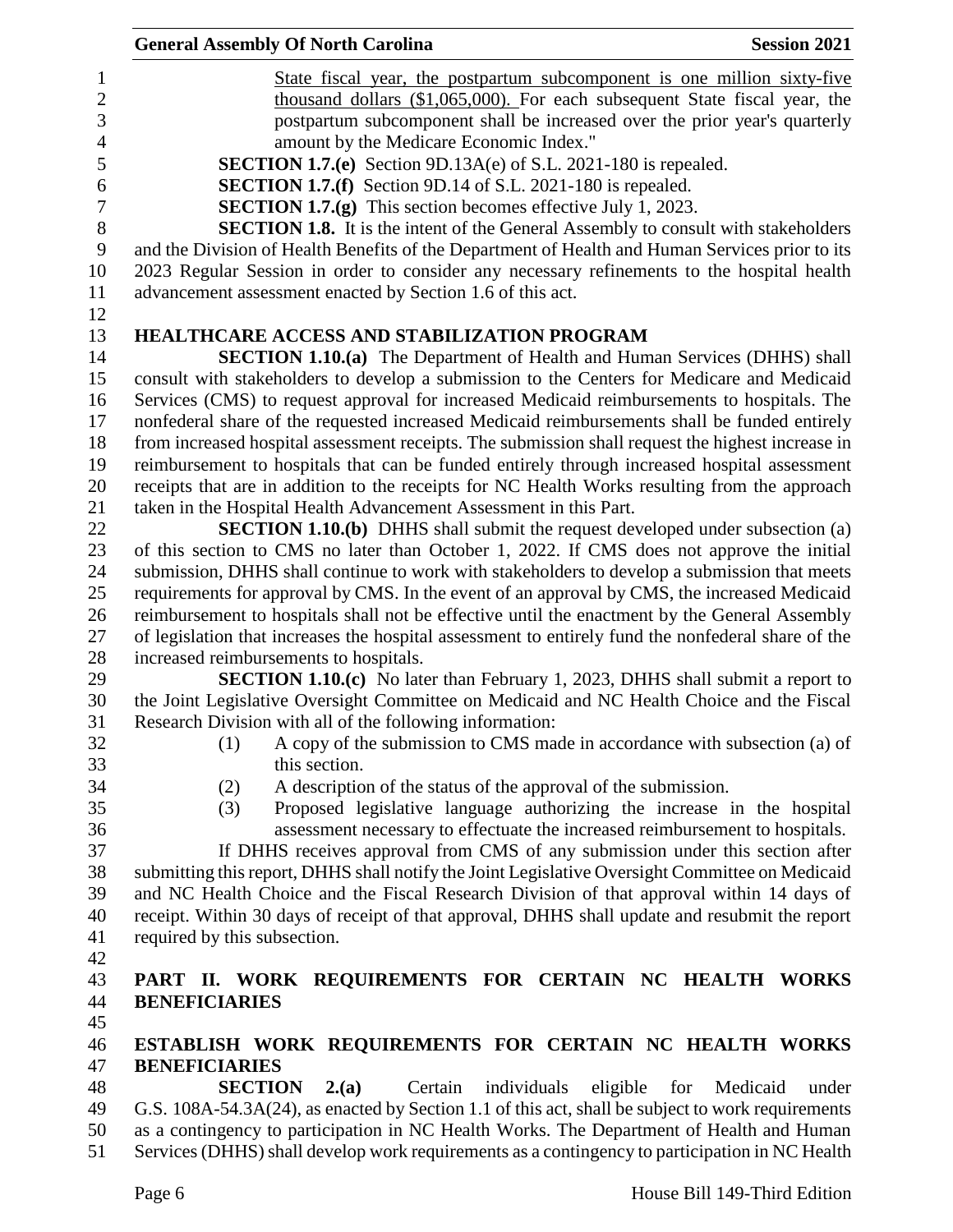|                  |                           | <b>General Assembly Of North Carolina</b>                                                           | <b>Session 2021</b> |
|------------------|---------------------------|-----------------------------------------------------------------------------------------------------|---------------------|
| $\mathbf{1}$     |                           | Works that are aligned with the work requirements for Able-Bodied Adults Without Dependents         |                     |
| $\sqrt{2}$       |                           | (ABAWDs) policy under the Supplemental Nutrition Assistance Program. All recipients                 |                     |
| 3                |                           | qualifying under G.S. 108A-54.3A(24) shall be subject to the work requirements, except that         |                     |
| $\overline{4}$   |                           | only the following individuals shall be exempt from the requirements:                               |                     |
| 5                | (1)                       | Individuals who have been certified as unfit for employment for physical or                         |                     |
| $\sqrt{6}$       |                           | mental health reasons.                                                                              |                     |
| $\boldsymbol{7}$ | (2)                       | Individuals with a physical, intellectual, or developmental disability that                         |                     |
| 8                |                           | significantly impairs the individual's ability to perform one or more activities                    |                     |
| 9                |                           | of daily living.                                                                                    |                     |
| 10               | (3)                       | Individuals actively participating in a substance abuse treatment and                               |                     |
| 11               |                           | rehabilitation program.                                                                             |                     |
| 12               | (4)                       | Individuals who are the parent or caretaker of a dependent child under 1 year                       |                     |
| 13               |                           | of age.                                                                                             |                     |
| 14               | (5)                       | Individuals who are a parent or caretaker that provides care for a dependent                        |                     |
| 15               |                           | child with a serious medical condition or disability, to be defined by DHHS.                        |                     |
| 16               | (6)                       | Individuals who are receiving unemployment compensation and complying                               |                     |
| 17               |                           | with the work requirements that are part of the federal-State unemployment                          |                     |
| 18               |                           | compensation system.                                                                                |                     |
| 19               | (7)                       | Presumptively eligible recipients, during the period of presumptive eligibility.                    |                     |
| 20               | (8)                       | Recipients who participate in the North Carolina Health Insurance Premium                           |                     |
| 21               |                           | Payment (NC HIPP) program.                                                                          |                     |
| 22               | (9)                       | Individuals who are inmates of prisons.                                                             |                     |
| 23               |                           | SECTION 2.(b) On or before October 1, 2022, DHHS shall submit to the Centers                        |                     |
| 24               |                           | for Medicare and Medicaid Services (CMS) any State Plan amendments or any waivers necessary         |                     |
| 25               |                           | to implement work requirements as a contingency to participation in NC Health Works under           |                     |
| 26               |                           | G.S. 108A-54.3A(24), as enacted by Section 1.1 of this act. DHHS shall request an effective date    |                     |
| 27               |                           | that is six months from the effective date of this act.                                             |                     |
| 28               |                           | <b>SECTION 2.(c)</b> This Part is effective when it becomes law. The work requirements              |                     |
| 29               |                           | developed under this Part shall become effective only upon the approval by CMS of the request       |                     |
| 30               |                           | submitted in accordance with this Part and on either (i) the effective date of the approved work    |                     |
| 31               |                           | requirements or (ii) six months after the date this act becomes effective, whichever is later. Upon |                     |
| 32               |                           | receipt of the approval of the request required by this Part, the Secretary of the Department of    |                     |
| 33               |                           | Health and Human Services shall notify the Revisor of Statutes of the effective date of the work    |                     |
| 34               |                           | requirements approved in the request.                                                               |                     |
| 35               |                           |                                                                                                     |                     |
| 36               |                           | PART III. CERTIFICATE OF NEED REFORM                                                                |                     |
| 37               |                           | <b>SECTION 3.1.</b> G.S. 131E-176 reads as rewritten:                                               |                     |
| 38               | "§ 131E-176. Definitions. |                                                                                                     |                     |
| 39               |                           | The following definitions apply in this Article:                                                    |                     |
| 40               |                           |                                                                                                     |                     |
| 41               | (7b)                      | Expedited review. – The status given to an application's review process when                        |                     |
| 42               |                           | the applicant petitions for the review and the Department approves the request                      |                     |
| 43               |                           | based on findings that all of the following are met:                                                |                     |
| 44               |                           | The review is not competitive.<br>a.                                                                |                     |
| 45               |                           | The proposed capital expenditure is less than five million dollars<br>b.                            |                     |
| 46               |                           | (\$5,000,000).                                                                                      |                     |
| 47               |                           | A request for a public hearing is not received within the time frame<br>$e_{i}$                     |                     |
| 48               |                           | defined in G.S. 131E-185.                                                                           |                     |
| 49               |                           | The agency has not determined that a public hearing is in the public<br>d.                          |                     |
| 50               |                           | interest.                                                                                           |                     |
| 51               |                           |                                                                                                     |                     |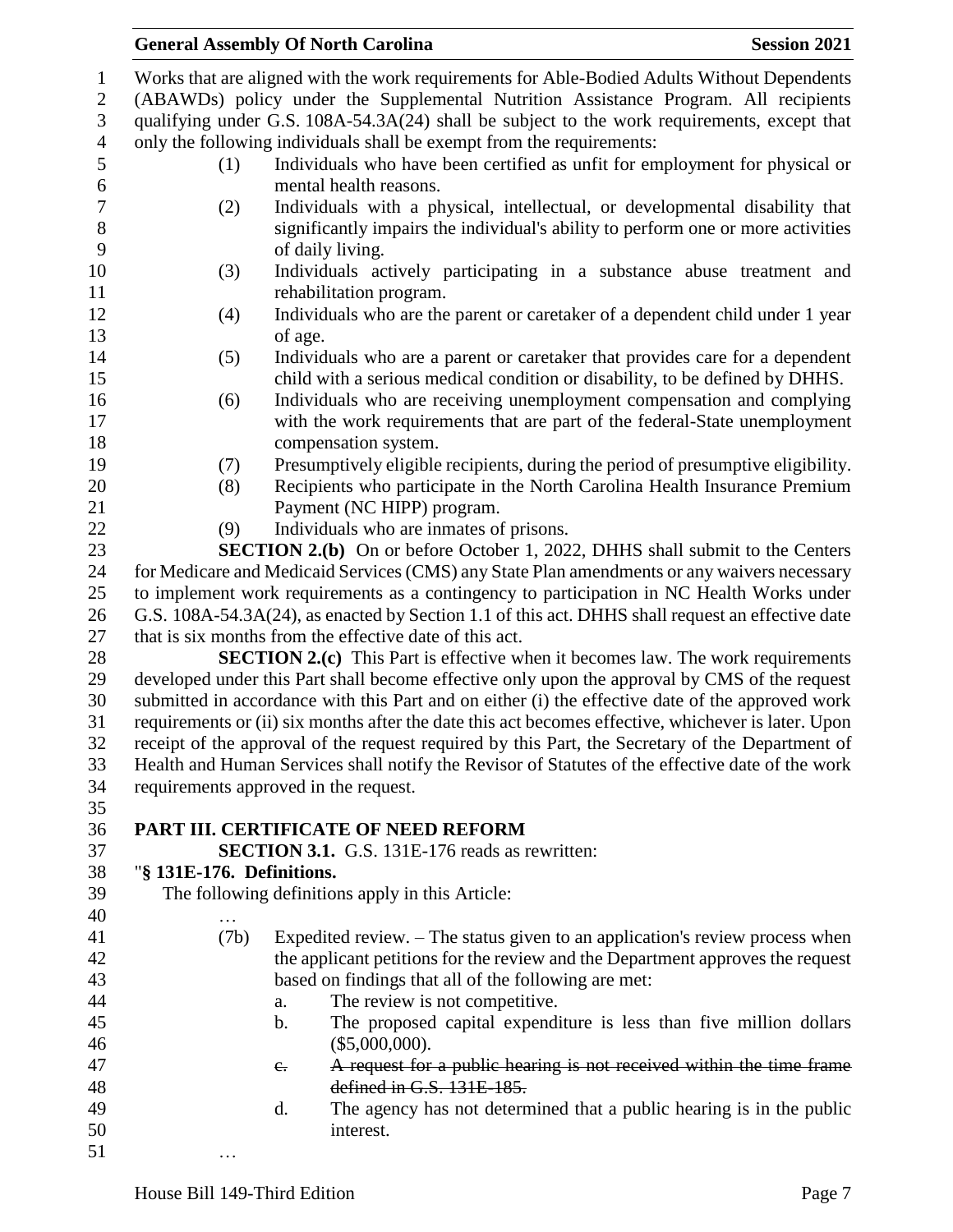| <b>General Assembly Of North Carolina</b> |              |                 |                |                                                                                                                                                                                                                                                                                                                                                                                                                                                                                                                                                                                                                                                                                                                                                                                                                                                                                                                                                                                                                                                                                                                                                    | <b>Session 2021</b> |
|-------------------------------------------|--------------|-----------------|----------------|----------------------------------------------------------------------------------------------------------------------------------------------------------------------------------------------------------------------------------------------------------------------------------------------------------------------------------------------------------------------------------------------------------------------------------------------------------------------------------------------------------------------------------------------------------------------------------------------------------------------------------------------------------------------------------------------------------------------------------------------------------------------------------------------------------------------------------------------------------------------------------------------------------------------------------------------------------------------------------------------------------------------------------------------------------------------------------------------------------------------------------------------------|---------------------|
|                                           | (9b)<br>(9c) |                 |                | Health service facility. $- A$ hospital; long-term care hospital; psychiatric<br>facility; rehabilitation facility; nursing home facility; adult care home; kidney<br>disease treatment center, including freestanding hemodialysis units;<br>intermediate care facility for individuals with intellectual disabilities; home<br>health agency office; ehemical dependency treatment facility; diagnostic<br>center; hospice office, office; hospice inpatient facility, facility; and hospice<br>residential care facility; and ambulatory surgical facility.<br>Health service facility bed. $- A$ bed licensed for use in a health service facility<br>in the categories of (i) acute care beds; (ii) $p$ sychiatric beds; (iii) rehabilitation<br>beds; $\frac{div}{dv}$ (iii) nursing home beds; $\frac{dv}{dv}$ (iv) intermediate care beds for<br>individuals with intellectual disabilities; (vi) chemical dependency treatment<br>beds; $(vii)(y)$ hospice inpatient facility beds; $(viii)(yi)$ hospice residential care<br>facility beds; $\frac{f(x)}{f(x)}$ (vii) adult care home beds; and $\frac{f(x)}{g(x)}$ (viii) long-term care |                     |
|                                           |              |                 | hospital beds. |                                                                                                                                                                                                                                                                                                                                                                                                                                                                                                                                                                                                                                                                                                                                                                                                                                                                                                                                                                                                                                                                                                                                                    |                     |
|                                           |              |                 |                |                                                                                                                                                                                                                                                                                                                                                                                                                                                                                                                                                                                                                                                                                                                                                                                                                                                                                                                                                                                                                                                                                                                                                    |                     |
|                                           | (16)         |                 |                | New institutional health services. $-$ Any of the following:                                                                                                                                                                                                                                                                                                                                                                                                                                                                                                                                                                                                                                                                                                                                                                                                                                                                                                                                                                                                                                                                                       |                     |
|                                           |              | $\cdots$<br>f1. |                | The acquisition by purchase, donation, lease, transfer, or comparable                                                                                                                                                                                                                                                                                                                                                                                                                                                                                                                                                                                                                                                                                                                                                                                                                                                                                                                                                                                                                                                                              |                     |
|                                           |              |                 |                | arrangement of any of the following equipment by or on behalf of any                                                                                                                                                                                                                                                                                                                                                                                                                                                                                                                                                                                                                                                                                                                                                                                                                                                                                                                                                                                                                                                                               |                     |
|                                           |              |                 | person:        |                                                                                                                                                                                                                                                                                                                                                                                                                                                                                                                                                                                                                                                                                                                                                                                                                                                                                                                                                                                                                                                                                                                                                    |                     |
|                                           |              |                 | 1.             | Air ambulance.                                                                                                                                                                                                                                                                                                                                                                                                                                                                                                                                                                                                                                                                                                                                                                                                                                                                                                                                                                                                                                                                                                                                     |                     |
|                                           |              |                 | 2.             | Repealed by Session Laws 2005-325, s. 1, effective for                                                                                                                                                                                                                                                                                                                                                                                                                                                                                                                                                                                                                                                                                                                                                                                                                                                                                                                                                                                                                                                                                             |                     |
|                                           |              |                 |                | hospices and hospice offices December 31, 2005.                                                                                                                                                                                                                                                                                                                                                                                                                                                                                                                                                                                                                                                                                                                                                                                                                                                                                                                                                                                                                                                                                                    |                     |
|                                           |              |                 | 3.             | Cardiac catheterization equipment.                                                                                                                                                                                                                                                                                                                                                                                                                                                                                                                                                                                                                                                                                                                                                                                                                                                                                                                                                                                                                                                                                                                 |                     |
|                                           |              |                 | 4.             | Gamma knife.                                                                                                                                                                                                                                                                                                                                                                                                                                                                                                                                                                                                                                                                                                                                                                                                                                                                                                                                                                                                                                                                                                                                       |                     |
|                                           |              |                 | 5.             | Heart-lung bypass machine.                                                                                                                                                                                                                                                                                                                                                                                                                                                                                                                                                                                                                                                                                                                                                                                                                                                                                                                                                                                                                                                                                                                         |                     |
|                                           |              |                 | 5a.            | Linear accelerator.                                                                                                                                                                                                                                                                                                                                                                                                                                                                                                                                                                                                                                                                                                                                                                                                                                                                                                                                                                                                                                                                                                                                |                     |
|                                           |              |                 | 6.             | Lithotriptor.                                                                                                                                                                                                                                                                                                                                                                                                                                                                                                                                                                                                                                                                                                                                                                                                                                                                                                                                                                                                                                                                                                                                      |                     |
|                                           |              |                 | 7.             | Magnetic resonance imaging scanner.                                                                                                                                                                                                                                                                                                                                                                                                                                                                                                                                                                                                                                                                                                                                                                                                                                                                                                                                                                                                                                                                                                                |                     |
|                                           |              |                 | 8.             | Positron emission tomography scanner.                                                                                                                                                                                                                                                                                                                                                                                                                                                                                                                                                                                                                                                                                                                                                                                                                                                                                                                                                                                                                                                                                                              |                     |
|                                           |              |                 | 9.             | Simulator.                                                                                                                                                                                                                                                                                                                                                                                                                                                                                                                                                                                                                                                                                                                                                                                                                                                                                                                                                                                                                                                                                                                                         |                     |
|                                           |              |                 |                |                                                                                                                                                                                                                                                                                                                                                                                                                                                                                                                                                                                                                                                                                                                                                                                                                                                                                                                                                                                                                                                                                                                                                    |                     |
|                                           |              | $f$ .           |                | The conversion of a specialty ambulatory surgical program to a                                                                                                                                                                                                                                                                                                                                                                                                                                                                                                                                                                                                                                                                                                                                                                                                                                                                                                                                                                                                                                                                                     |                     |
|                                           |              |                 |                | multispecialty ambulatory surgical program or the addition of a                                                                                                                                                                                                                                                                                                                                                                                                                                                                                                                                                                                                                                                                                                                                                                                                                                                                                                                                                                                                                                                                                    |                     |
|                                           |              |                 |                | specialty to a specialty ambulatory surgical program.                                                                                                                                                                                                                                                                                                                                                                                                                                                                                                                                                                                                                                                                                                                                                                                                                                                                                                                                                                                                                                                                                              |                     |
|                                           |              |                 |                |                                                                                                                                                                                                                                                                                                                                                                                                                                                                                                                                                                                                                                                                                                                                                                                                                                                                                                                                                                                                                                                                                                                                                    |                     |
|                                           | (22a)        |                 |                | Related entity. $- A$ legal entity that is directly or indirectly related to an<br>applicant for a certificate of need by any level of common ownership, control,                                                                                                                                                                                                                                                                                                                                                                                                                                                                                                                                                                                                                                                                                                                                                                                                                                                                                                                                                                                  |                     |
|                                           |              |                 |                | or governance without regard to the extent, scope, size, or overlap of such                                                                                                                                                                                                                                                                                                                                                                                                                                                                                                                                                                                                                                                                                                                                                                                                                                                                                                                                                                                                                                                                        |                     |
|                                           |              |                 |                | common ownership, control, or governance.                                                                                                                                                                                                                                                                                                                                                                                                                                                                                                                                                                                                                                                                                                                                                                                                                                                                                                                                                                                                                                                                                                          |                     |
|                                           | (22b)        |                 |                | Replacement equipment. $-$ Equipment that costs less than two-four million                                                                                                                                                                                                                                                                                                                                                                                                                                                                                                                                                                                                                                                                                                                                                                                                                                                                                                                                                                                                                                                                         |                     |
|                                           |              |                 |                | dollars $(\frac{$2,000,000}{0.000})$ (\$4,000,000) and is purchased for the sole purpose of                                                                                                                                                                                                                                                                                                                                                                                                                                                                                                                                                                                                                                                                                                                                                                                                                                                                                                                                                                                                                                                        |                     |
|                                           |              |                 |                | replacing comparable medical equipment currently in use which will be sold                                                                                                                                                                                                                                                                                                                                                                                                                                                                                                                                                                                                                                                                                                                                                                                                                                                                                                                                                                                                                                                                         |                     |
|                                           |              |                 |                | or otherwise disposed of when replaced. In determining whether the                                                                                                                                                                                                                                                                                                                                                                                                                                                                                                                                                                                                                                                                                                                                                                                                                                                                                                                                                                                                                                                                                 |                     |
|                                           |              |                 |                | replacement equipment costs less than two-four million dollars $(*2,000,000)$ ,                                                                                                                                                                                                                                                                                                                                                                                                                                                                                                                                                                                                                                                                                                                                                                                                                                                                                                                                                                                                                                                                    |                     |
|                                           |              |                 |                | $(\$4,000,000)$ , the costs of equipment, studies, surveys, designs, plans,                                                                                                                                                                                                                                                                                                                                                                                                                                                                                                                                                                                                                                                                                                                                                                                                                                                                                                                                                                                                                                                                        |                     |
|                                           |              |                 |                | working drawings, specifications, construction, installation, and other                                                                                                                                                                                                                                                                                                                                                                                                                                                                                                                                                                                                                                                                                                                                                                                                                                                                                                                                                                                                                                                                            |                     |
|                                           |              |                 |                | activities essential to acquiring and making operational the replacement                                                                                                                                                                                                                                                                                                                                                                                                                                                                                                                                                                                                                                                                                                                                                                                                                                                                                                                                                                                                                                                                           |                     |
|                                           |              |                 |                | equipment shall be included. The capital expenditure for the equipment shall                                                                                                                                                                                                                                                                                                                                                                                                                                                                                                                                                                                                                                                                                                                                                                                                                                                                                                                                                                                                                                                                       |                     |
|                                           |              |                 |                | be deemed to be the fair market value of the equipment or the cost of the                                                                                                                                                                                                                                                                                                                                                                                                                                                                                                                                                                                                                                                                                                                                                                                                                                                                                                                                                                                                                                                                          |                     |
|                                           |              |                 |                | equipment, whichever is greater. Beginning September 30, 2022, and on                                                                                                                                                                                                                                                                                                                                                                                                                                                                                                                                                                                                                                                                                                                                                                                                                                                                                                                                                                                                                                                                              |                     |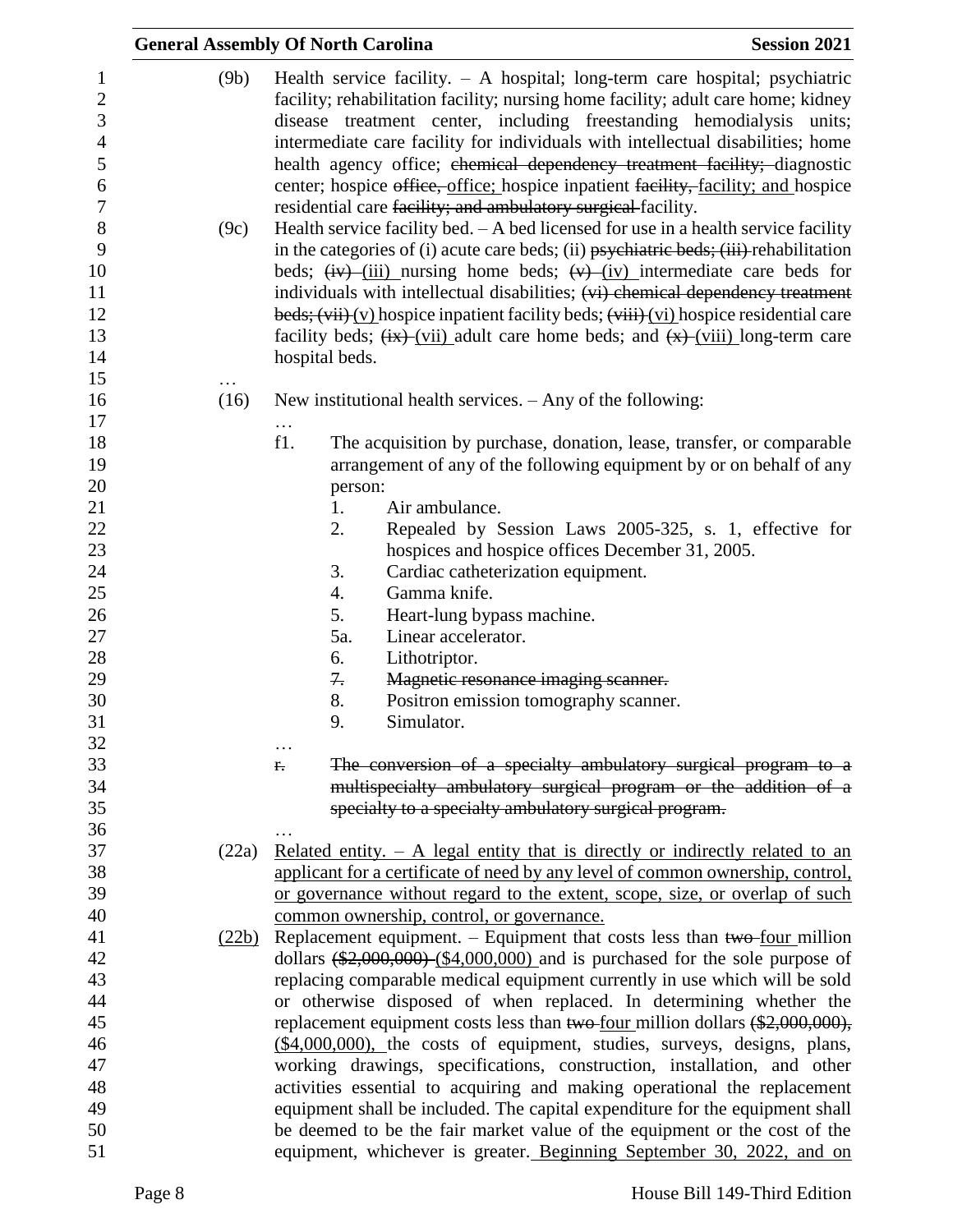|                            | <b>General Assembly Of North Carolina</b>                                                              | <b>Session 2021</b> |
|----------------------------|--------------------------------------------------------------------------------------------------------|---------------------|
|                            | September 30 each year thereafter, the replacement equipment cost threshold                            |                     |
|                            | specified in this subdivision shall be adjusted using the Medical Care Index                           |                     |
|                            | component of the Consumer Price Index published by the U.S. Department of                              |                     |
|                            | Labor for the 12-month period preceding the previous September 1.                                      |                     |
| $\ldots$ <sup>11</sup>     |                                                                                                        |                     |
|                            | <b>SECTION 3.2.</b> G.S. 131E-178(a) reads as rewritten:                                               |                     |
| " $(a)$                    | No person shall offer or develop a new institutional health service without first                      |                     |
|                            | obtaining a certificate of need from the Department; provided, however, no person who provides         |                     |
|                            | gastrointestinal endoscopy procedures in one or more gastrointestinal endoscopy rooms located          |                     |
|                            | in a nonlicensed setting, shall be required to obtain a certificate of need to license that setting as |                     |
|                            | an ambulatory surgical facility with the existing number of gastrointestinal endoscopy rooms,          |                     |
| provided that: Department. |                                                                                                        |                     |
| $\leftrightarrow$          | The license application is postmarked for delivery to the Division of Health                           |                     |
|                            | Service Regulation by December 31, 2006;                                                               |                     |
| (2)                        | The applicant verifies, by affidavit submitted to the Division of Health Service                       |                     |
|                            | Regulation within 60 days of the effective date of this act, that the facility is                      |                     |
|                            | in operation as of the effective date of this act or that the completed application                    |                     |
|                            | for the building permit for the facility was submitted by the effective date of                        |                     |
|                            | this act;                                                                                              |                     |
| $\left(3\right)$           | The facility has been accredited by The Accreditation Association for                                  |                     |
|                            | Ambulatory Health Care, The Joint Commission on Accreditation of                                       |                     |
|                            | Healthcare Organizations, or The American Association for Accreditation of                             |                     |
|                            | Ambulatory Surgical Facilities by the time the license application is                                  |                     |
|                            | postmarked for delivery to the Division of Health Service Regulation of the                            |                     |
|                            | Department; and                                                                                        |                     |
| (4)                        | The license application includes a commitment and plan for serving indigent                            |                     |
|                            | and medically underserved populations.                                                                 |                     |
|                            | All other persons proposing to obtain a license to establish an ambulatory                             |                     |
|                            | surgical facility for the provision of gastrointestinal endoscopy procedures                           |                     |
|                            | shall be required to obtain a certificate of need. The annual State Medical                            |                     |
|                            | Facilities Plan shall not include policies or need determinations that limit the                       |                     |
|                            | number of gastrointestinal endoscopy rooms that may be approved."                                      |                     |
|                            | <b>SECTION 3.3.</b> G.S. 131E-182(a) reads as rewritten:                                               |                     |
| " $(a)$                    | The Department in its rules shall establish schedules for submission and review of                     |                     |
|                            | completed applications. The schedules shall provide that only applications for similar proposals       |                     |
|                            | in the same service area that are subject to the determinative limitations of need in the State        |                     |
|                            | Medical Facilities Plan pursuant to subdivision (1) of subsection (a) of G.S. 131E-183 will be         |                     |
| reviewed together."        |                                                                                                        |                     |
|                            | <b>SECTION 3.4.(a)</b> G.S. 131E-183 reads as rewritten:                                               |                     |
|                            | "§ 131E-183. Review criteria.                                                                          |                     |
| (a)                        | The Department shall review all applications utilizing the criteria outlined in this                   |                     |
|                            | subsection and shall determine that an application is either consistent with or not in conflict with   |                     |
|                            | these criteria before a certificate of need for the proposed project shall be issued.                  |                     |
| (1)                        | The proposed project Proposed projects for air ambulances, emergency rooms,                            |                     |
|                            | adult care homes, nursing home facilities, intermediate care facilities for                            |                     |
|                            | individuals with intellectual disabilities, linear accelerators, gamma knives,                         |                     |
|                            | positron emission tomography scanners, or any combination of these shall be                            |                     |
|                            | consistent with applicable policies and need determinations in the State                               |                     |
|                            | Medical Facilities Plan, the need determination of which constitutes a                                 |                     |
|                            | determinative limitation on the provision of any health service, health service                        |                     |
|                            | facility, health service facility beds, dialysis stations, operating rooms, or                         |                     |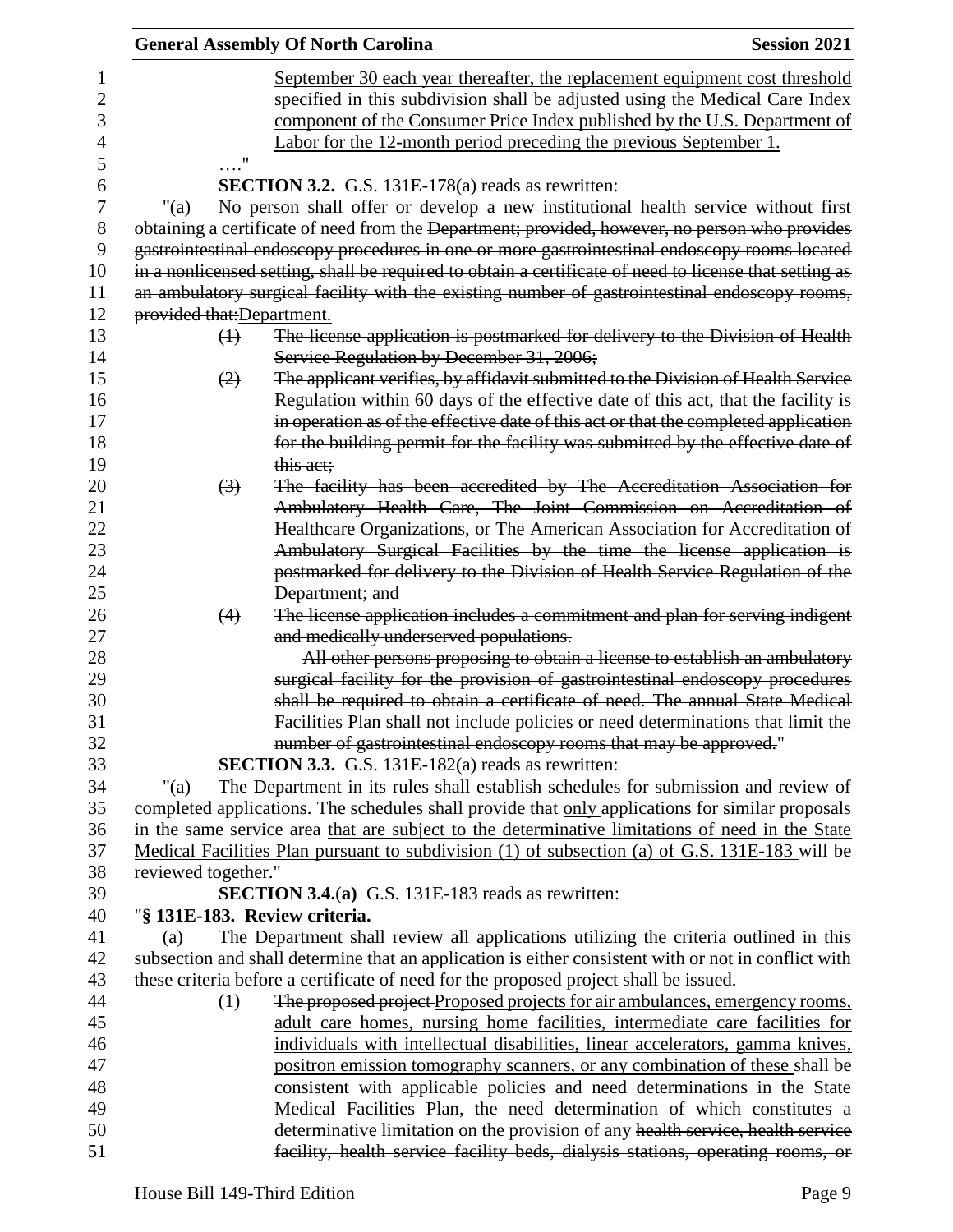|                   | <b>General Assembly Of North Carolina</b>                                                                                                                                                                                                                                                                                                                                                                                                                                                                                                                       | <b>Session 2021</b> |
|-------------------|-----------------------------------------------------------------------------------------------------------------------------------------------------------------------------------------------------------------------------------------------------------------------------------------------------------------------------------------------------------------------------------------------------------------------------------------------------------------------------------------------------------------------------------------------------------------|---------------------|
|                   | home health offices such services that may be approved. All other projects are<br>exempt from and not subject to any applicable policies or need determinations<br>in the State Medical Facilities Plan.                                                                                                                                                                                                                                                                                                                                                        |                     |
| (3)               | The applicant shall identify the population to be served by the proposed<br>project, and shall demonstrate the need that this population has for the services<br>proposed, and the extent to which all residents of the area, and, in particular,<br>low income persons, racial and ethnic minorities, women, handicapped<br>persons, the elderly, and other underserved groups are likely to have access to                                                                                                                                                    |                     |
| (3a)              | the services proposed.<br>In the case of a reduction or elimination of a service, including the relocation<br>of a facility or a service, the applicant shall demonstrate that the needs of the<br>population presently served will be met adequately by the proposed relocation<br>or by alternative arrangements, and the effect of the reduction, elimination or<br>relocation of the service on the ability of low income persons, racial and ethnic<br>minorities, women, handicapped persons, and other underserved groups and                            |                     |
|                   | the elderly to obtain needed health care.                                                                                                                                                                                                                                                                                                                                                                                                                                                                                                                       |                     |
| (6)               | The applicant shall demonstrate that the proposed project will not result in                                                                                                                                                                                                                                                                                                                                                                                                                                                                                    |                     |
|                   | unnecessary duplication of existing or approved health service capabilities or<br>facilities.                                                                                                                                                                                                                                                                                                                                                                                                                                                                   |                     |
| $\left( 9\right)$ | An applicant proposing to provide a substantial portion of the project's<br>services to individuals not residing in the health service area in which the<br>project is located, or in adjacent health service areas, shall document the<br>special needs and circumstances that warrant service to these individuals.                                                                                                                                                                                                                                           |                     |
| (13)              | The applicant shall demonstrate the contribution of the proposed service in<br>meeting the health-related needs of the elderly and of members of medically<br>underserved groups, such as medically indigent or low income persons,<br>Medicaid and Medicare recipients, racial and ethnic minorities, women, and<br>handicapped persons, which have traditionally experienced difficulties in<br>obtaining equal access to the proposed services, particularly those needs<br>identified in the State Health Plan as deserving of priority. For the purpose of |                     |
|                   | determining the extent to which the proposed service will be accessible, the<br>applicant shall show: show all of the following:                                                                                                                                                                                                                                                                                                                                                                                                                                |                     |
|                   | The extent to which medically underserved populations currently use<br>a.<br>the applicant's existing services in comparison to the percentage of the<br>population in the applicant's service area which is medically                                                                                                                                                                                                                                                                                                                                          |                     |
|                   | underserved;underserved.<br>Its past performance in meeting its obligation, if any, under any<br>$\mathbf b$ .<br>applicable regulations requiring provision of uncompensated care,                                                                                                                                                                                                                                                                                                                                                                             |                     |
|                   | community service, or access by minorities and handicapped persons<br>to programs receiving federal assistance, including the existence of<br>any civil rights access complaints against the applicant; applicant.                                                                                                                                                                                                                                                                                                                                              |                     |
|                   | That the elderly and the medically underserved groups identified in<br>c.<br>this subdivision will be served by the applicant's proposed services and<br>the extent to which each of these groups is expected to utilize the                                                                                                                                                                                                                                                                                                                                    |                     |
|                   | proposed services; and services.<br>d.<br>That the applicant offers a range of means by which a person will have                                                                                                                                                                                                                                                                                                                                                                                                                                                |                     |
|                   | access to its services. Examples of a range of means are outpatient                                                                                                                                                                                                                                                                                                                                                                                                                                                                                             |                     |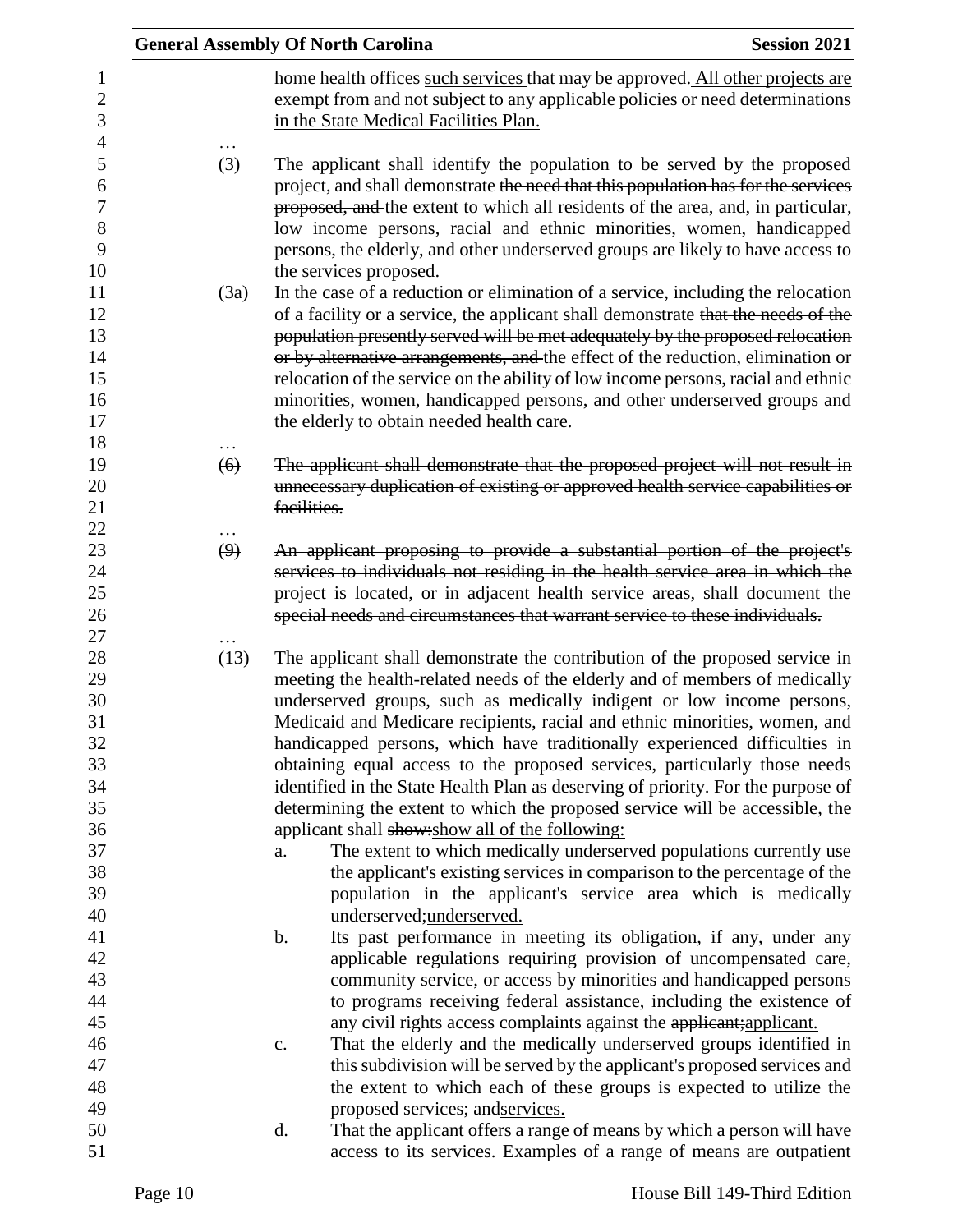|           |                   | <b>General Assembly Of North Carolina</b>                                                                                                                                                       |                                                                           |  |  | <b>Session 2021</b> |
|-----------|-------------------|-------------------------------------------------------------------------------------------------------------------------------------------------------------------------------------------------|---------------------------------------------------------------------------|--|--|---------------------|
|           |                   |                                                                                                                                                                                                 | services, admission by house staff, and admission by personal             |  |  |                     |
|           |                   | physicians.                                                                                                                                                                                     |                                                                           |  |  |                     |
|           |                   | e.                                                                                                                                                                                              | The applicant's past performance in meeting projections or other          |  |  |                     |
|           |                   |                                                                                                                                                                                                 | information incorporated into prior approved certificate of need          |  |  |                     |
|           |                   |                                                                                                                                                                                                 | applications filed by the applicant or a related entity during the        |  |  |                     |
|           |                   |                                                                                                                                                                                                 | six-year calendar period preceding an application for a proposed          |  |  |                     |
|           |                   |                                                                                                                                                                                                 | project. The Department shall use this information to assess the criteria |  |  |                     |
|           |                   |                                                                                                                                                                                                 | specified in subdivision (3) of this subsection and sub-subdivision c.    |  |  |                     |
|           |                   |                                                                                                                                                                                                 | of this subdivision.                                                      |  |  |                     |
|           | (20)              |                                                                                                                                                                                                 |                                                                           |  |  |                     |
|           |                   | An applicant already involved in the provision of health services shall provide<br>evidence that of the quality of care the applicant has been provided in the past.                            |                                                                           |  |  |                     |
|           |                   | This subdivision applies regardless of the geographical location of the                                                                                                                         |                                                                           |  |  |                     |
|           |                   | applicant's existing health services operations.                                                                                                                                                |                                                                           |  |  |                     |
|           |                   |                                                                                                                                                                                                 |                                                                           |  |  |                     |
| (d)       |                   | For each health service for which a certificate of need is required, the Department                                                                                                             |                                                                           |  |  |                     |
|           |                   | shall adopt rules specifying the metrics and criteria that will be used to assess the quality of care                                                                                           |                                                                           |  |  |                     |
|           |                   | the applicant has provided in the past, consistent with subdivision (20) of subsection (a) of this                                                                                              |                                                                           |  |  |                     |
| section." |                   |                                                                                                                                                                                                 |                                                                           |  |  |                     |
|           |                   | <b>SECTION 3.4.(b)</b> By January 1, 2023, the Department shall adopt the rules required                                                                                                        |                                                                           |  |  |                     |
|           |                   | by subsection (d) of G.S. 131E-183, as enacted by this act, specifying the metrics and criteria to                                                                                              |                                                                           |  |  |                     |
|           |                   | be used to assess the quality of care a certificate of need applicant has provided in the past. Any                                                                                             |                                                                           |  |  |                     |
|           |                   | applications filed with the Department prior to the effective date of these rules shall not be subject                                                                                          |                                                                           |  |  |                     |
|           |                   | to the metrics and criteria specified in said rules.                                                                                                                                            |                                                                           |  |  |                     |
|           |                   | <b>SECTION 3.5.</b> G.S. 131E-184 reads as rewritten:                                                                                                                                           |                                                                           |  |  |                     |
|           |                   | "§ 131E-184. Exemptions from review.                                                                                                                                                            |                                                                           |  |  |                     |
| (c)       |                   | The Department shall exempt from certificate of need review any conversion of                                                                                                                   |                                                                           |  |  |                     |
|           |                   | existing acute care beds to psychiatric beds provided all of the following are true: beds.                                                                                                      |                                                                           |  |  |                     |
|           | $\leftrightarrow$ | The hospital proposing the conversion has executed a contract with the                                                                                                                          |                                                                           |  |  |                     |
|           |                   | Department's Division of Mental Health, Developmental Disabilities, and                                                                                                                         |                                                                           |  |  |                     |
|           |                   | Substance Abuse Services, one or more of the area mental health,                                                                                                                                |                                                                           |  |  |                     |
|           |                   | developmental disabilities, and substance abuse authorities, or a combination                                                                                                                   |                                                                           |  |  |                     |
|           |                   | thereof to provide psychiatric beds to patients referred by the contracting                                                                                                                     |                                                                           |  |  |                     |
|           |                   | agency or agencies.                                                                                                                                                                             |                                                                           |  |  |                     |
|           | (2)               | The total number of beds to be converted shall not be more than twice the                                                                                                                       |                                                                           |  |  |                     |
|           |                   | number of beds for which the contract pursuant to subdivision (1) of this                                                                                                                       |                                                                           |  |  |                     |
|           |                   | subsection shall provide.                                                                                                                                                                       |                                                                           |  |  |                     |
| $\Theta$  |                   | In accordance with, and subject to the limitations of G.S. 148-19.1, the Department                                                                                                             |                                                                           |  |  |                     |
|           |                   | shall exempt from certificate of need review the construction and operation of a new chemical                                                                                                   |                                                                           |  |  |                     |
|           |                   | dependency or substance abuse facility for the purpose of providing inpatient chemical                                                                                                          |                                                                           |  |  |                     |
|           |                   | dependency or substance abuse services solely to inmates of the Division of Adult Correction<br>and Juvenile Justice of the Department of Public Safety. If an inpatient chemical dependency or |                                                                           |  |  |                     |
|           |                   | substance abuse facility provides services both to inmates of the Division of Adult Correction                                                                                                  |                                                                           |  |  |                     |
|           |                   | and Juvenile Justice of the Department of Public Safety and to members of the general public,                                                                                                   |                                                                           |  |  |                     |
|           |                   | only the portion of the facility that serves inmates shall be exempt from certificate of need review.                                                                                           |                                                                           |  |  |                     |
| (e)       |                   | The Department shall exempt from certificate of need review a capital expenditure                                                                                                               |                                                                           |  |  |                     |
|           |                   | that exceeds the two million dollar (\$2,000,000) monetary threshold set forth in                                                                                                               |                                                                           |  |  |                     |
|           |                   | G.S. 131E-176(16)b. if all of the following conditions are met:                                                                                                                                 |                                                                           |  |  |                     |
|           | (1)               | The proposed capital expenditure would meet all of the following                                                                                                                                |                                                                           |  |  |                     |
|           |                   | requirements:                                                                                                                                                                                   |                                                                           |  |  |                     |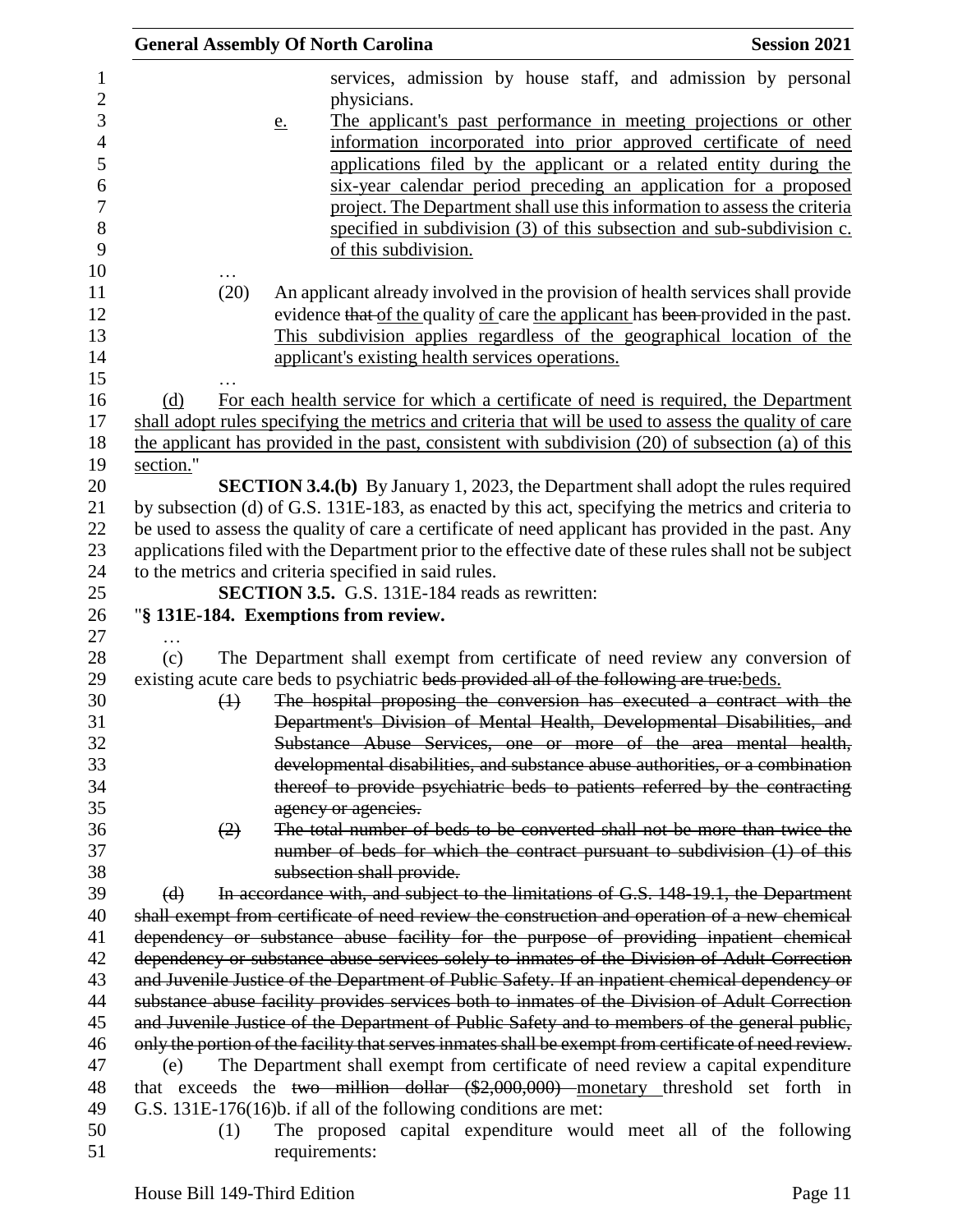|     | <b>General Assembly Of North Carolina</b> |               |                     |               |                                                                                                                                                                                                     |  |  | <b>Session 2021</b> |
|-----|-------------------------------------------|---------------|---------------------|---------------|-----------------------------------------------------------------------------------------------------------------------------------------------------------------------------------------------------|--|--|---------------------|
|     |                                           | a.            |                     |               | Be used solely for the purpose of renovating, replacing on the same                                                                                                                                 |  |  |                     |
|     |                                           |               |                     |               | site, or expanding any of the following existing facilities:                                                                                                                                        |  |  |                     |
|     |                                           |               | 1.                  |               | Nursing home facility.                                                                                                                                                                              |  |  |                     |
|     |                                           |               | 2.                  |               | Adult care home facility.                                                                                                                                                                           |  |  |                     |
|     |                                           |               | 3.                  |               | Intermediate care facility for individuals with intellectual                                                                                                                                        |  |  |                     |
|     |                                           |               |                     | disabilities. |                                                                                                                                                                                                     |  |  |                     |
|     |                                           | $\mathbf b$ . |                     |               | Not result in a change in bed capacity, as defined in G.S. 131E-176(5),                                                                                                                             |  |  |                     |
|     |                                           |               |                     |               | or the addition of a health service facility or any other new institutional                                                                                                                         |  |  |                     |
|     |                                           |               |                     |               | health service other than that allowed in G.S. 131E-176(16)b.                                                                                                                                       |  |  |                     |
|     | (2)                                       |               |                     |               | The entity proposing to incur the capital expenditure provides prior written                                                                                                                        |  |  |                     |
|     |                                           |               |                     |               | notice to the Department, which notice includes documentation that                                                                                                                                  |  |  |                     |
|     |                                           |               |                     |               | demonstrates that the proposed capital expenditure would be used for one or                                                                                                                         |  |  |                     |
|     |                                           |               |                     |               | more of the following purposes:                                                                                                                                                                     |  |  |                     |
|     |                                           | a.            |                     |               | Conversion of semiprivate resident rooms to private rooms.                                                                                                                                          |  |  |                     |
|     |                                           | $\mathbf b$ . |                     |               | Providing innovative, homelike residential dining spaces, such as                                                                                                                                   |  |  |                     |
|     |                                           |               |                     |               | cafes, kitchenettes, or private dining areas to accommodate residents                                                                                                                               |  |  |                     |
|     |                                           |               |                     |               | and their families or visitors.                                                                                                                                                                     |  |  |                     |
|     |                                           | c.            |                     |               | Renovating, replacing, or expanding residential living or common                                                                                                                                    |  |  |                     |
|     |                                           |               |                     |               | areas to improve the quality of life of residents.                                                                                                                                                  |  |  |                     |
| (f) |                                           |               |                     |               | The Department shall exempt from certificate of need review the purchase of any                                                                                                                     |  |  |                     |
|     |                                           |               |                     |               | replacement equipment that exceeds the two million dollar (\$2,000,000) monetary threshold set                                                                                                      |  |  |                     |
|     |                                           |               |                     |               | forth in G.S. $131E-176(22a)$ if all of the following conditions are met:                                                                                                                           |  |  |                     |
|     | (1)                                       |               |                     |               | The equipment being replaced is located on the main campus.                                                                                                                                         |  |  |                     |
|     | (2)                                       |               |                     |               | The Department has previously issued a certificate of need for the equipment                                                                                                                        |  |  |                     |
|     |                                           |               |                     |               | being replaced. This subdivision does not apply if a certificate of need was not                                                                                                                    |  |  |                     |
|     |                                           |               |                     |               | required at the time the equipment being replaced was initially purchased by                                                                                                                        |  |  |                     |
|     |                                           |               |                     |               | the licensed health service facility.                                                                                                                                                               |  |  |                     |
|     | (3)                                       |               |                     |               | The licensed health service facility proposing to purchase the replacement                                                                                                                          |  |  |                     |
|     |                                           |               |                     |               | equipment shall provide prior written notice to the Department, along with                                                                                                                          |  |  |                     |
|     |                                           |               |                     |               | supporting documentation to demonstrate that it meets the exemption criteria                                                                                                                        |  |  |                     |
|     |                                           |               | of this subsection. |               |                                                                                                                                                                                                     |  |  |                     |
| (g) |                                           |               |                     |               | The Department shall exempt from certificate of need review any capital expenditure                                                                                                                 |  |  |                     |
|     |                                           |               |                     |               | that exceeds the two million dollar (\$2,000,000) monetary threshold set forth in                                                                                                                   |  |  |                     |
|     |                                           |               |                     |               | G.S. 131E-176(16)b. if all of the following conditions are met:                                                                                                                                     |  |  |                     |
|     | (1)                                       |               |                     |               | The sole purpose of the capital expenditure is to renovate, replace on the same                                                                                                                     |  |  |                     |
|     |                                           |               |                     |               | site, or expand the entirety or a portion of an existing health service facility                                                                                                                    |  |  |                     |
|     |                                           |               |                     |               | that is located on the main campus.                                                                                                                                                                 |  |  |                     |
|     | (2)                                       |               |                     |               | The capital expenditure does not result in (i) a change in bed capacity as                                                                                                                          |  |  |                     |
|     |                                           |               |                     |               | defined in G.S. $131E-176(5)$ or (ii) the addition of a health service facility or                                                                                                                  |  |  |                     |
|     |                                           |               |                     |               | any other new institutional health service other than that allowed in                                                                                                                               |  |  |                     |
|     |                                           |               | G.S. 131E-176(16)b. |               |                                                                                                                                                                                                     |  |  |                     |
|     | (3)                                       |               |                     |               | The licensed health service facility proposing to incur the capital expenditure                                                                                                                     |  |  |                     |
|     |                                           |               |                     |               | shall provide prior written notice to the Department, along with supporting                                                                                                                         |  |  |                     |
|     |                                           |               |                     |               | documentation to demonstrate that it meets the exemption criteria of this                                                                                                                           |  |  |                     |
|     |                                           | subsection.   |                     |               |                                                                                                                                                                                                     |  |  |                     |
| .   |                                           |               |                     |               |                                                                                                                                                                                                     |  |  |                     |
| (i) |                                           |               |                     |               | The Department shall exempt from certificate of need review the replacement,                                                                                                                        |  |  |                     |
|     |                                           |               |                     |               | renovation, or relocation of an institutional health service or a health service facility for which a<br>certificate of need has already been issued, provided that the replacement, renovation, or |  |  |                     |
|     |                                           |               |                     |               | relocation of the institutional health service or health service facility is to another site within the                                                                                             |  |  |                     |
|     | same service area.                        |               |                     |               |                                                                                                                                                                                                     |  |  |                     |
|     |                                           |               |                     |               |                                                                                                                                                                                                     |  |  |                     |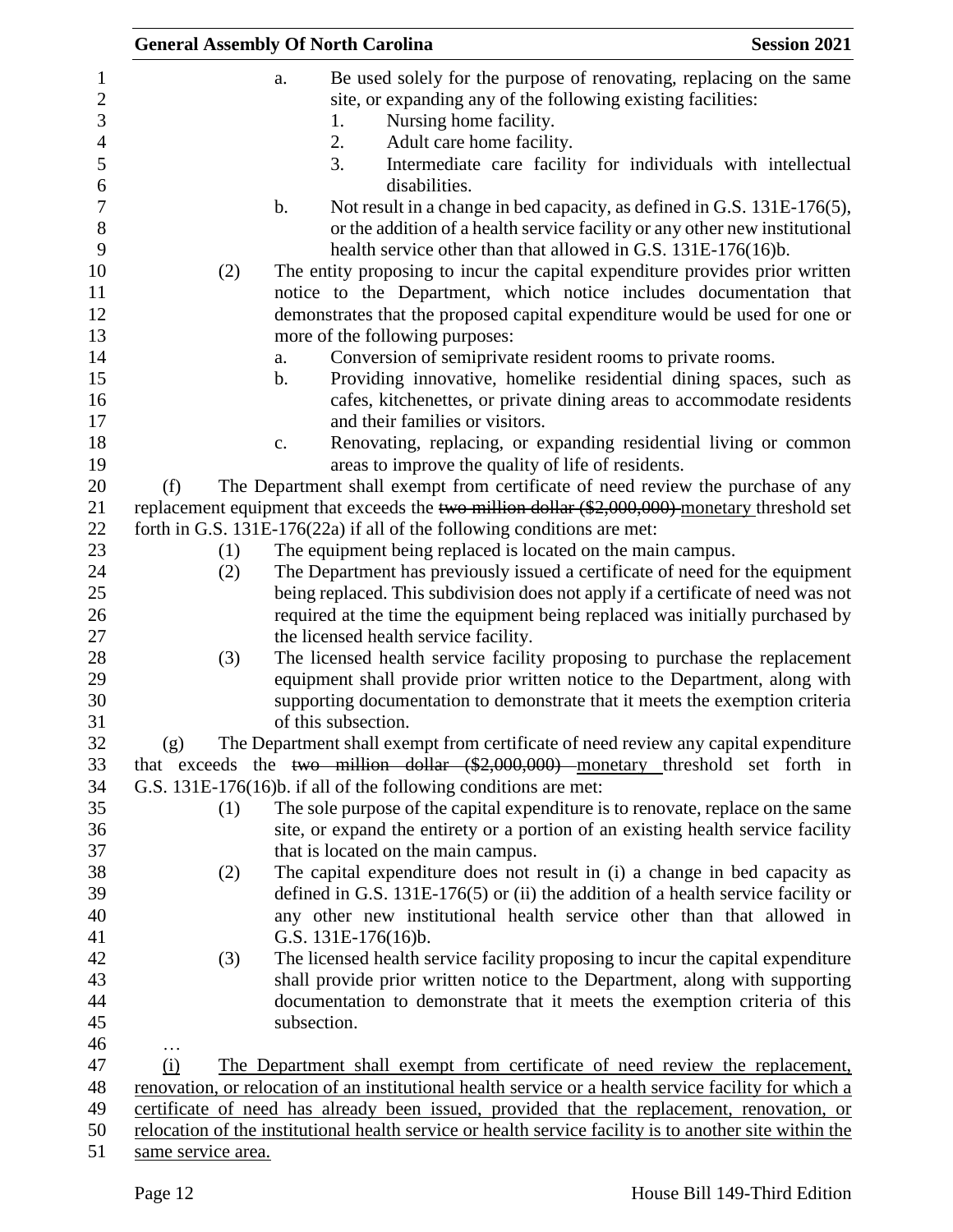|                    |                              |                | <b>General Assembly Of North Carolina</b>                                                                                                                            | <b>Session 2021</b> |
|--------------------|------------------------------|----------------|----------------------------------------------------------------------------------------------------------------------------------------------------------------------|---------------------|
| (i)                |                              |                | The Department shall exempt from certificate of need review the development,                                                                                         |                     |
|                    |                              |                | acquisition, construction, expansion, or replacement of a health service facility that obtained                                                                      |                     |
|                    |                              |                | certificate of need approval prior to October 1, 2022, as a chemical dependency treatment facility                                                                   |                     |
|                    |                              |                | or an ambulatory surgical facility."                                                                                                                                 |                     |
|                    |                              |                | <b>SECTION 3.6.</b> G.S. 131E-185 reads as rewritten:                                                                                                                |                     |
|                    | "§ 131E-185. Review process. |                |                                                                                                                                                                      |                     |
| (a)                |                              |                | Repealed by Session Laws 1987, c. 511, s. 1.                                                                                                                         |                     |
| $\left( a1\right)$ |                              |                | Except as provided in subsection (c) of this section, there shall be a time limit of 90                                                                              |                     |
|                    |                              |                | days for review of the applications, beginning on the day established by rule as the day on which                                                                    |                     |
|                    |                              |                | applications for the particular service in the service area shall begin review.                                                                                      |                     |
|                    | $\leftrightarrow$            |                | Any person may file written comments and exhibits concerning a proposal                                                                                              |                     |
|                    |                              |                | under review with the Department, not later than 30 days after the date on                                                                                           |                     |
|                    |                              |                | which the application begins review. These written comments may include:                                                                                             |                     |
|                    |                              | $a$ .          | Facts relating to the service area proposed in the application;                                                                                                      |                     |
|                    |                              | $\mathbf{b}$ . | Facts relating to the representations made by the applicant in its                                                                                                   |                     |
|                    |                              |                | application, and its ability to perform or fulfill the representations                                                                                               |                     |
|                    |                              |                | made;                                                                                                                                                                |                     |
|                    |                              | $e_{\cdot}$    | Discussion and argument regarding whether, in light of the material                                                                                                  |                     |
|                    |                              |                | contained in the application and other relevant factual material, the                                                                                                |                     |
|                    |                              |                | application complies with relevant review criteria, plans, and                                                                                                       |                     |
|                    |                              |                | standards.                                                                                                                                                           |                     |
|                    | (2)                          |                | No more than 20 days from the conclusion of the written comment period, the                                                                                          |                     |
|                    |                              |                | The Department shall ensure that a public hearing is conducted within the                                                                                            |                     |
|                    |                              |                | 45-day period after the date on which the application begins review upon a                                                                                           |                     |
|                    |                              |                | determination by the agency that a hearing is in the public interest. The public<br>hearing shall be conducted at a place within the appropriate service area if one |                     |
|                    |                              |                | or more of the following circumstances apply; the review to be conducted is                                                                                          |                     |
|                    |                              |                | competitive; the proponent proposes to spend five million dollars                                                                                                    |                     |
|                    |                              |                | (\$5,000,000) or more; a written request for a public hearing is received before                                                                                     |                     |
|                    |                              |                | the end of the written comment period from an affected party as defined in                                                                                           |                     |
|                    |                              |                | G.S. 131E-188(c); or the agency determines that a hearing is in the public                                                                                           |                     |
|                    |                              |                | interest. area. At such public hearing oral arguments may be made regarding                                                                                          |                     |
|                    |                              |                | the application or applications under review; and this public hearing shall                                                                                          |                     |
|                    |                              |                | include the following:                                                                                                                                               |                     |
|                    |                              | a.             | An opportunity for the proponent of each application under review to                                                                                                 |                     |
|                    |                              |                | respond to the written comments submitted to the Department about                                                                                                    |                     |
|                    |                              |                | its application; comment on the applications under review.                                                                                                           |                     |
|                    |                              | b.             | An opportunity for any person, except one of the proponents, to                                                                                                      |                     |
|                    |                              |                | comment on the applications under review; review.                                                                                                                    |                     |
|                    |                              | $\mathbf{c}.$  | An opportunity for a representative of the Department, or such other                                                                                                 |                     |
|                    |                              |                | person or persons who are designated by the Department to conduct                                                                                                    |                     |
|                    |                              |                | the hearing, to question each proponent of applications under review                                                                                                 |                     |
|                    |                              |                | with regard to the contents of the application; application.                                                                                                         |                     |
|                    |                              |                | The Department shall maintain a recording of any required public hearing                                                                                             |                     |
|                    |                              |                | on an application until such time as the Department's final decision is issued,                                                                                      |                     |
|                    |                              |                | or until a final agency decision is issued pursuant to a contested case hearing,                                                                                     |                     |
|                    |                              |                | whichever is later; and any person may submit a written synopsis or verbatim                                                                                         |                     |
|                    |                              |                | statement that contains the oral presentation made at the hearing.                                                                                                   |                     |
|                    | (3)                          |                | The Department may contract or make arrangements with a person or persons<br>located within each service area for the conduct of such public hearings as             |                     |
|                    |                              |                |                                                                                                                                                                      |                     |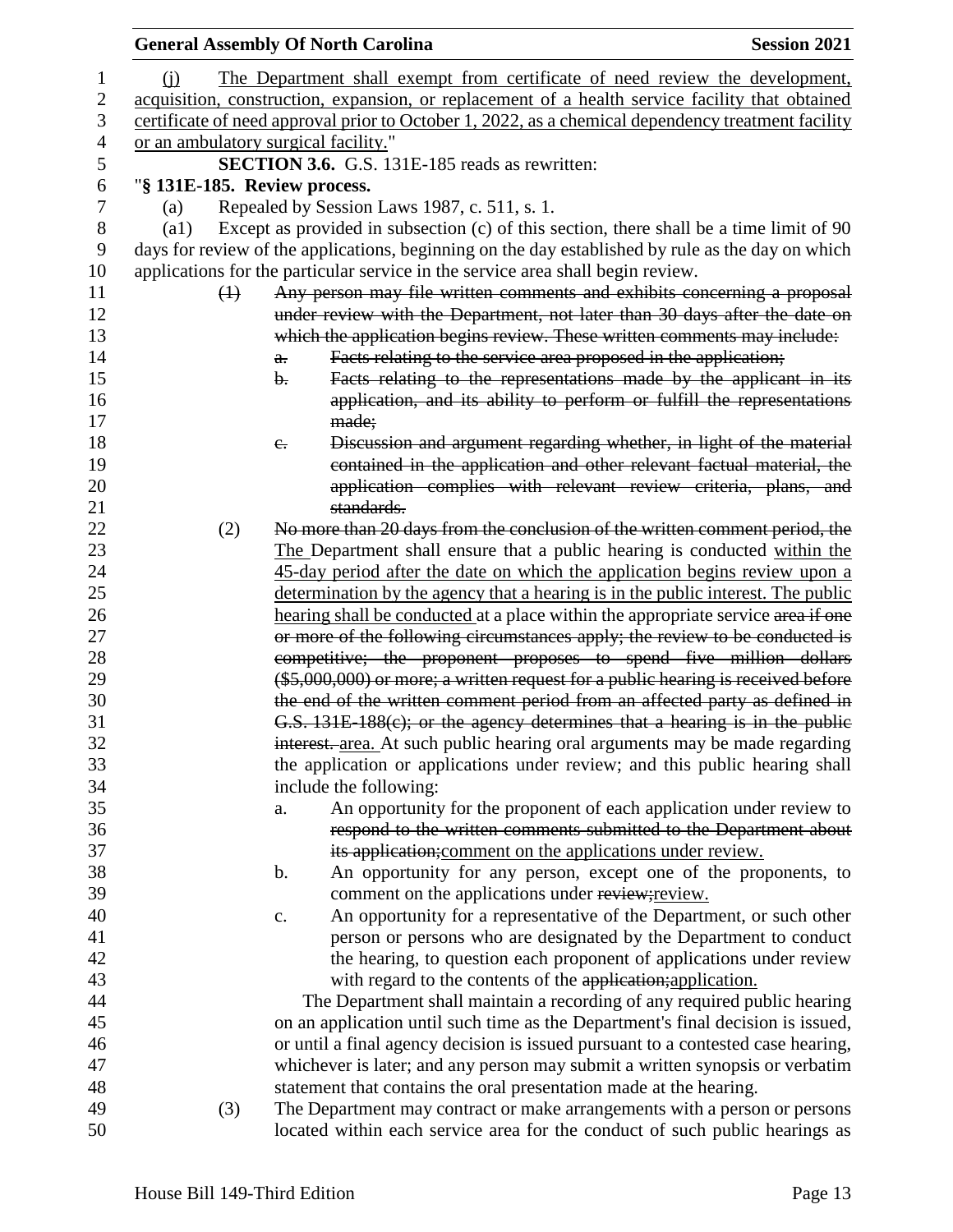|             | <b>General Assembly Of North Carolina</b><br><b>Session 2021</b>                                                                                                                                                                                                                                                                                                                                                                                                                 |
|-------------|----------------------------------------------------------------------------------------------------------------------------------------------------------------------------------------------------------------------------------------------------------------------------------------------------------------------------------------------------------------------------------------------------------------------------------------------------------------------------------|
| (4)         | may be necessary. The Department shall publish, in each service area, notice<br>of the contracts that it executes for the conduct of those hearings.<br>Within 15 days from the beginning of the review of an application or<br>applications proposing the same service within the same service area, the                                                                                                                                                                        |
|             | Department shall publish notice of the deadline for receipt of written<br>comments, of the time and place scheduled for the public hearing regarding<br>the application or applications under review, and of the name and address of<br>the person or agency that will preside.                                                                                                                                                                                                  |
| (5)         | The Department shall maintain all written comments submitted to it during<br>the written comment stage and any written submissions received at the public<br>hearing as part of the Department's file respecting each application or group<br>of applications under review by it. The application, written comments,<br>application, written submissions received at the public hearing, and public<br>hearing comments, together with all documents that the Department used in |
|             | arriving at its decision, from whatever source, and any documents that reflect<br>or set out the Department's final analysis of the application or applications<br>under review, shall constitute the Department's record for the application or                                                                                                                                                                                                                                 |
| (a2)        | applications under review.<br>When an expedited review has been approved by the Department, no public hearing<br>shall be held. The Department may contact the applicant and request additional or clarifying                                                                                                                                                                                                                                                                    |
| (b)         | information, amendments to, or substitutions for portions of the application. The Department<br>may negotiate conditions to be imposed on the certificate of need with the applicant.<br>Repealed by Session Laws 1991 (Reg. Sess., 1992), c. 900, s. 137(a).                                                                                                                                                                                                                    |
| (c)         | The Department may extend the review period for a period not to exceed 60 days and<br>provide notice of such extension to all applicants. For expedited reviews, the Department may                                                                                                                                                                                                                                                                                              |
| applicant." | extend the review period only if it has requested additional substantive information from the<br><b>SECTION 3.7.</b> G.S. 131E-188 reads as rewritten:                                                                                                                                                                                                                                                                                                                           |
|             | "§ 131E-188. Administrative and judicial review.                                                                                                                                                                                                                                                                                                                                                                                                                                 |
| (a)         | After a decision of the Department to issue, deny or withdraw a certificate of need or                                                                                                                                                                                                                                                                                                                                                                                           |
|             | exemption or to issue a certificate of need pursuant to a settlement agreement with an applicant<br>to the extent permitted by law, need, any affected person, applicant, as defined in subsection (c)                                                                                                                                                                                                                                                                           |
|             | of this section, shall be entitled to a contested case hearing under Article 3 of Chapter 150B of<br>the General Statutes. A petition for a contested case shall be filed within 30 days after the                                                                                                                                                                                                                                                                               |
|             | Department makes its decision. When a petition is filed, the Department shall send notification<br>of the petition to the proponent of each application that was reviewed with the application for a                                                                                                                                                                                                                                                                             |
|             | certificate of need that is the subject of the petition. Any affected person-applicant shall be                                                                                                                                                                                                                                                                                                                                                                                  |
|             | entitled to intervene in a contested case.                                                                                                                                                                                                                                                                                                                                                                                                                                       |
|             | A contested case shall be conducted in accordance with the following timetable:                                                                                                                                                                                                                                                                                                                                                                                                  |
| (1)         | An administrative law judge or a hearing officer, as appropriate, shall be<br>assigned within 15 days after a petition is filed.                                                                                                                                                                                                                                                                                                                                                 |
| (2)         | The parties shall complete discovery within 90-60 days after the assignment<br>of the administrative law judge or hearing officer a petition is filed.                                                                                                                                                                                                                                                                                                                           |
|             | The hearing at which sworn testimony is taken and evidence is presented shall                                                                                                                                                                                                                                                                                                                                                                                                    |
| (3)         | be held within 45-30 days after the end of the discovery period-period and                                                                                                                                                                                                                                                                                                                                                                                                       |
|             | shall not last more than five days.                                                                                                                                                                                                                                                                                                                                                                                                                                              |
| (3a)        | No witness shall be allowed to testify as an expert witness and offer opinion                                                                                                                                                                                                                                                                                                                                                                                                    |
|             | testimony based on scientific, technical, or other specialized knowledge unless<br>that witness is properly qualified by the court pursuant to G.S. 8C-1, Rule 702.                                                                                                                                                                                                                                                                                                              |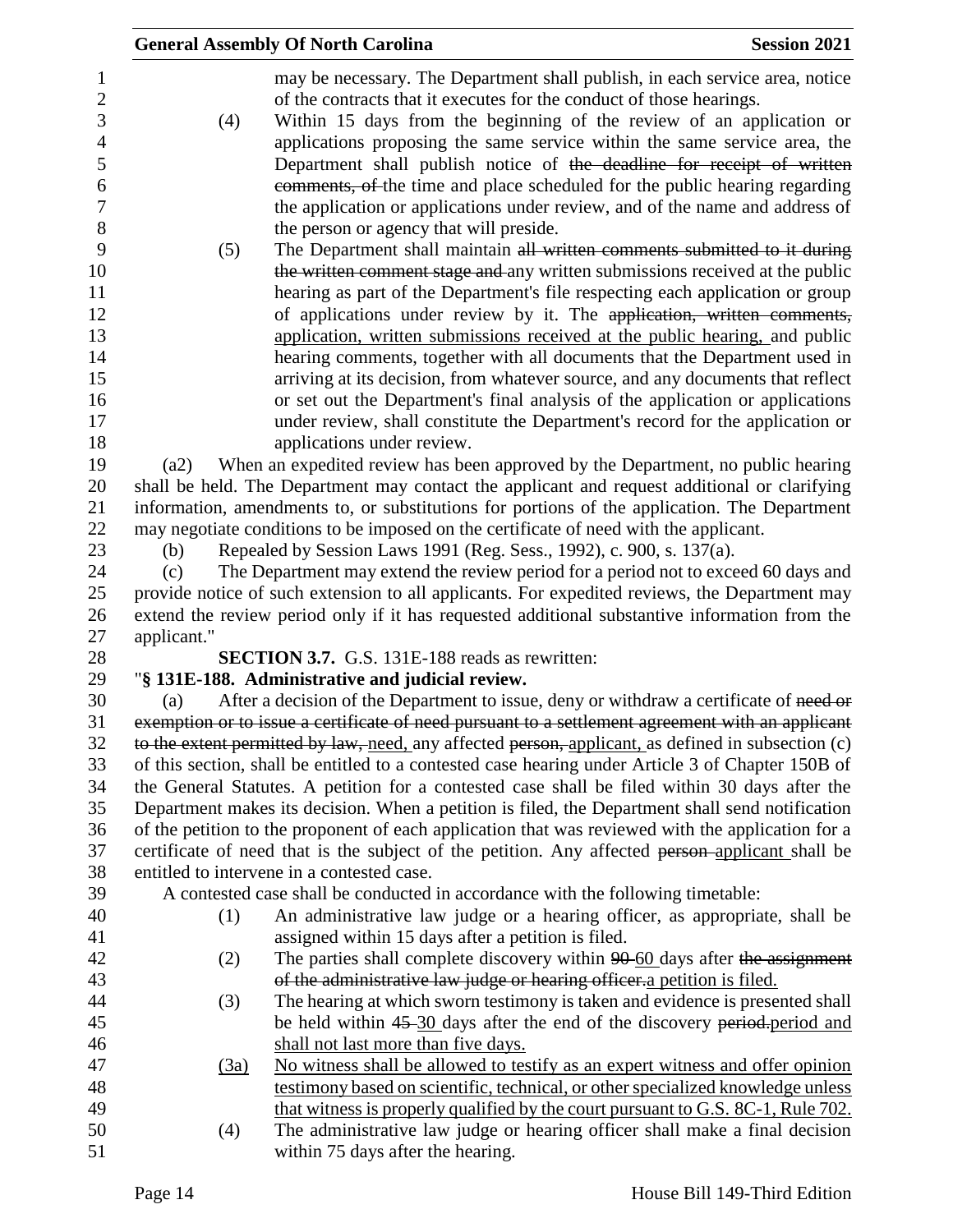|                | <b>General Assembly Of North Carolina</b>                                                                                                                          | <b>Session 2021</b> |
|----------------|--------------------------------------------------------------------------------------------------------------------------------------------------------------------|---------------------|
| 1              | Repealed by Session Laws 2011-398, s. 46, as amended by Session Laws<br>(5)                                                                                        |                     |
| $\overline{c}$ | 2011-326, s. 23, effective January 1, 2012, and applicable to contested cases                                                                                      |                     |
| 3              | commenced on or after that date.                                                                                                                                   |                     |
| $\overline{4}$ | The administrative law judge or hearing officer assigned to a case may extend the deadlines                                                                        |                     |
| 5              | in subdivisions (2) through (4) so long as the administrative law judge or hearing officer makes                                                                   |                     |
| 6              | a final decision in the case within 270 days after the petition is filed.                                                                                          |                     |
| 7              | On or before the date of filing a petition for a contested case hearing on the approval<br>$\left( a1\right)$                                                      |                     |
| 8              | of an applicant for a certificate of need, the petitioner shall deposit a bond with the clerk of                                                                   |                     |
| 9              | superior court where the new institutional health service that is the subject of the petition is                                                                   |                     |
| 10             | proposed to be located. The bond shall be secured by cash or its equivalent in an amount equal                                                                     |                     |
| 11             | to five percent (5%) of the cost of the proposed new institutional health service that is the subject                                                              |                     |
| 12             | of the petition, but may not be less than five thousand dollars (\$5,000) and may not exceed fifty                                                                 |                     |
| 13             | thousand dollars (\$50,000). A petitioner who received approval for a certificate of need and is                                                                   |                     |
| 14             | contesting only a condition in the certificate is not required to file a bond under this subsection.                                                               |                     |
| 15             | The applicant who received approval for the new institutional health service that is the subject                                                                   |                     |
| 16             | of the petition may bring an action against a bond filed under this subsection in the superior court                                                               |                     |
| 17             | of the county where the bond was filed. Upon finding that the petition for a contested case was                                                                    |                     |
| 18             | frivolous or filed to delay the applicant, If a petition for a contested case hearing is dismissed or                                                              |                     |
| 19             | denied, or the court otherwise rules in favor of the respondent, the court may shall award the                                                                     |                     |
| 20             | applicant part or all of the bond filed under this subsection. At the conclusion of the contested                                                                  |                     |
| 21             | case, if the court does not find that the petition for a contested case was frivolous or filed to delay                                                            |                     |
| 22             | the applicant, rules in favor of the petitioner, the petitioner shall be entitled to the return of the                                                             |                     |
| 23<br>24       | bond deposited with the superior court upon demonstrating to the clerk of superior court where<br>the bond was filed that the contested case hearing is concluded. |                     |
| 25             | Any affected person-applicant who was a party in a contested case hearing shall be<br>(b)                                                                          |                     |
| 26             | entitled to judicial review of all or any portion of any final decision in the following manner. The                                                               |                     |
| 27             | appeal shall be to the Court of Appeals as provided in G.S. 7A-29(a). The procedure for the                                                                        |                     |
| 28             | appeal shall be as provided by the rules of appellate procedure. The appeal of the final decision                                                                  |                     |
| 29             | shall be taken within 30 days of the after receipt of the written notice of final decision, and notice                                                             |                     |
| 30             | of appeal shall be filed with the Office of Administrative Hearings and served on the Department                                                                   |                     |
| 31             | and all other affected persons-applicants who were parties to the contested hearing.                                                                               |                     |
| 32             | Before filing an appeal of a final decision granting a certificate of need, the affected<br>(b1)                                                                   |                     |
| 33             | <b>person</b> -applicant shall deposit a bond with the Clerk of the Court of Appeals. The bond                                                                     |                     |
| 34             | requirements of this subsection shall not apply to any appeal filed by the Department.                                                                             |                     |
| 35             | The bond shall be secured by cash or its equivalent in an amount equal to five<br>(1)                                                                              |                     |
| 36             | percent (5%) of the cost of the proposed new institutional health service that                                                                                     |                     |
| 37             | is the subject of the appeal, but may not be less than five thousand dollars                                                                                       |                     |
| 38             | $(\$5,000)$ and may not exceed fifty thousand dollars $(\$50,000)$ ; provided that                                                                                 |                     |
| 39             | the applicant who received approval of the certificate of need may petition the                                                                                    |                     |
| 40             | Court of Appeals for a higher bond amount for the payment of such costs and                                                                                        |                     |
| 41             | damages as may be awarded pursuant to subdivision (2) of this subsection.                                                                                          |                     |
| 42             | This amount shall be determined by the Court in its discretion, not to exceed                                                                                      |                     |
| 43             | three hundred thousand dollars (\$300,000). A holder of a certificate of need                                                                                      |                     |
| 44             | who is appealing only a condition in the certificate is not required to file a                                                                                     |                     |
| 45             | bond under this subsection.                                                                                                                                        |                     |
| 46             | If the Court of Appeals finds that the appeal was frivolous or filed to delay the<br>(2)                                                                           |                     |
| 47             | applicant, the court shall remand the case to the superior court of the county                                                                                     |                     |
| 48             | where a bond was filed for the contested case hearing on the certificate of                                                                                        |                     |
| 49             | need. The superior court may award the holder of the certificate of need part                                                                                      |                     |
| 50<br>51       | or all of the bond. The court shall award the holder of the certificate of need                                                                                    |                     |
|                | reasonable attorney fees and costs incurred in the appeal to the Court of                                                                                          |                     |
|                | House Bill 149-Third Edition                                                                                                                                       | Page 15             |
|                |                                                                                                                                                                    |                     |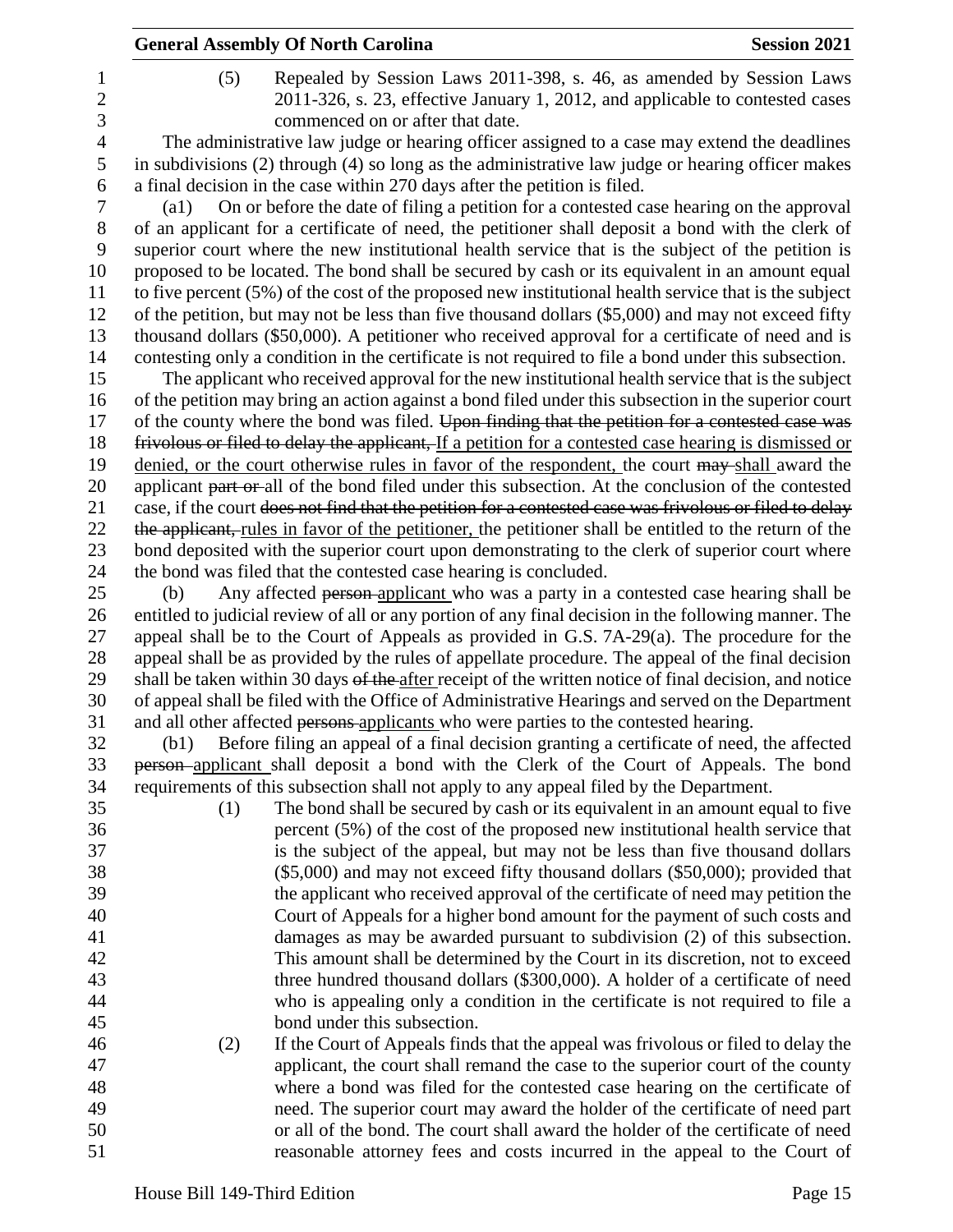|                | <b>General Assembly Of North Carolina</b><br><b>Session 2021</b>                                       |
|----------------|--------------------------------------------------------------------------------------------------------|
| 1              | Appeals. If the Court of Appeals does not find that the appeal was frivolous                           |
| $\overline{c}$ | or filed to delay the applicant and does not remand the case to superior court                         |
| 3              | for a possible award of all or part of the bond to the holder of the certificate                       |
| 4              | of need, the person originally filing the bond shall be entitled to a return of the                    |
| 5              | bond.                                                                                                  |
| 6              | The term "affected persons" includes: the applicant; any individual residing within<br>(c)             |
| 7              | the service area or the geographic area served or to be served by the applicant; any individual        |
| 8              | who regularly uses health service facilities within that geographic area or the service area; any      |
| 9              | person who provides services, similar to the services under review, to individuals residing within     |
| 10             | the service area or the geographic area proposed to be served by the applicant; any person who,        |
| 11             | prior to receipt by the agency of the proposal being reviewed, has provided written notice to the      |
| 12             | agency of an intention to provide similar services in the future to individuals residing within the    |
| 13             | service area or the geographic area to be served by the applicant; third party payers who              |
| 14             | reimburse health service facilities for services in the service area in which the project is proposed  |
| 15             | to be located; and any agency which establishes rates for health service facilities or HMOs            |
| 16             | located in the service area in which the project is proposed to be located. The term "affected         |
| 17             | applicants" includes only those persons who submitted applications that (i) were scheduled to          |
| 18             | begin review in the same review period proposing the same new institutional health service in          |
| 19             | the same service area and (ii) were part of a competitive review involving the application that is     |
| 20<br>21       | the subject of the petition or appeal."<br><b>SECTION 3.8.</b> G.S. 148-19.1 reads as rewritten:       |
| 22             | "§ 148-19.1. Exemption from licensure and certificate of need.licensure.                               |
| 23             | Inpatient chemical dependency or substance abuse facilities that provide services<br>$\left( a\right)$ |
| 24             | exclusively to inmates of the Department of Adult Correction or offenders under the supervision        |
| 25             | of the Division of Community Supervision and Reentry of the Department of Adult Correction             |
| 26             | shall be exempt from licensure by the Department of Health and Human Services under Chapter            |
| 27             | 122C of the General Statutes. If an inpatient chemical dependency or substance abuse facility          |
| 28             | provides services both to inmates or offenders under supervision and to members of the general         |
| 29             | public, the portion of the facility that serves inmates or offenders under supervision shall be        |
| 30             | exempt from licensure.                                                                                 |
| 31             | Any person who contracts to provide inpatient chemical dependency or substance<br>(b)                  |
| 32             | abuse services to inmates of the Department of Adult Correction or to offenders under the              |
| 33             | supervision of the Division of Community Supervision and Reentry of the Department of Adult            |
| 34             | Correction may construct and operate a new chemical dependency or substance abuse facility for         |
| 35             | that purpose without first obtaining a certificate of need from the Department of Health and           |
| 36             | Human Services pursuant to Article 9 of Chapter 131E of the General Statutes. However, a new           |
| 37             | facility or addition developed for that purpose without a certificate of need shall not be licensed    |
| 38             | pursuant to Chapter 122C of the General Statutes and shall not admit anyone other than inmates         |
| 39             | unless the owner or operator first obtains a certificate of need."                                     |
| 40             | <b>SECTION 3.9.</b> If any section or provision of this Part is declared unconstitutional or           |
| 41             | invalid by the courts, it does not affect the validity of this Part as a whole or any section or       |
| 42             | provision other than the part so declared to be unconstitutional or invalid.                           |
| 43             | <b>SECTION 3.10.</b> Section 3.4(b) of this Part is effective when it becomes law. Section             |
| 44             | 3.8 of this Part becomes effective January 1, 2023. The remainder of this Part becomes effective       |
| 45             | October 1, 2022.                                                                                       |
| 46             |                                                                                                        |
| 47             | PART IV. MODERNIZING NURSING REGULATIONS                                                               |
| 48             | <b>SECTION 4.1.</b> G.S. 90-171.20 reads as rewritten:                                                 |
| 49             | "§ 90-171.20. Definitions.                                                                             |
| 50             | As used in this Article, unless the context requires otherwise:                                        |
|                |                                                                                                        |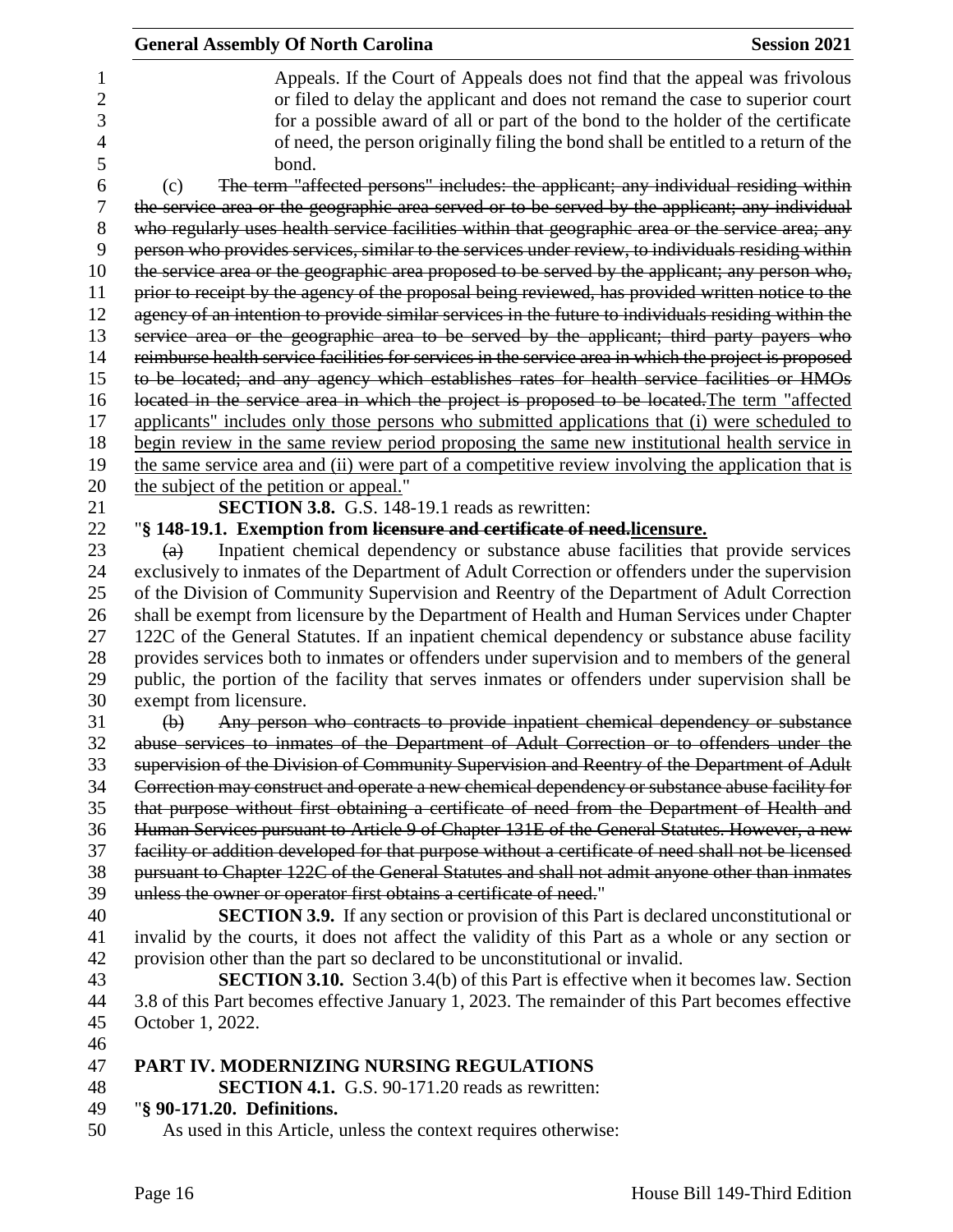|      | <b>General Assembly Of North Carolina</b>                                              | <b>Session 2021</b> |
|------|----------------------------------------------------------------------------------------|---------------------|
| (1)  | Advanced assessment. – The taking by an advanced practice registered nurse             |                     |
|      | of the history, physical, and psychological assessment of a patient's signs,           |                     |
|      | symptoms, pathophysiologic status, and psychosocial variations in the                  |                     |
|      | determination of differential diagnoses and treatment.                                 |                     |
| (1a) | <u>Advanced practice registered nurse or APRN. – An individual licensed by the</u>     |                     |
|      | Board as an advanced practice registered nurse within one of the following             |                     |
|      | four roles:                                                                            |                     |
|      | Nurse practitioner or NP.<br>a.                                                        |                     |
|      | <u>b.</u><br>Certified nurse midwife or CNM.                                           |                     |
|      | Clinical nurse specialist or CNS.                                                      |                     |
|      | $\frac{c}{d}$ .<br>Certified registered nurse anesthetist or CRNA.                     |                     |
| (1b) | "Board" means the Board. – The North Carolina Board of Nursing.                        |                     |
| (2)  | "Health care provider" means any Health care provider. - Any licensed health           |                     |
|      | care professional and any agent or employee of any health care institution,            |                     |
|      | health care insurer, health care professional school, or a member of any allied        |                     |
|      | health profession. For purposes of this Article, a person enrolled in a program        |                     |
|      | that prepares the person to be a licensed health care professional or an allied        |                     |
|      | health professional shall be deemed a health care provider.                            |                     |
| (3)  | "License" means a License. - A permit issued by the Board to practice nursing          |                     |
|      | as an advanced practice registered nurse, as a registered nurse-nurse, or as a         |                     |
|      | licensed practical nurse, including a renewal or reinstatement thereof.                |                     |
| (3a) | "Licensee" means any Licensee. - Any person issued a license by the Board,             |                     |
|      | whether the license is active or inactive, including an inactive license by            |                     |
|      | means of surrender.                                                                    |                     |
| (4)  | "Nursing" is a Nursing. $-\mathbf{A}$ dynamic discipline which includes the assessing, |                     |
|      | caring, counseling, teaching, referring and implementing of prescribed                 |                     |
|      | treatment in the maintenance of health, prevention and management of illness,          |                     |
|      | injury, disability or the achievement of a dignified death. It is ministering to;      |                     |
|      | assisting; and sustained, vigilant, and continuous care of those acutely or            |                     |
|      | chronically ill; supervising patients during convalescence and rehabilitation;         |                     |
|      | the supportive and restorative care given to maintain the optimum health level         |                     |
|      | of individuals, groups, and communities; the supervision, teaching, and                |                     |
|      | evaluation of those who perform or are preparing to perform these functions;           |                     |
|      | and the administration of nursing programs and nursing services. For purposes          |                     |
|      | of this Article, the administration of required lethal substances or any               |                     |
|      | assistance whatsoever rendered with an execution under Article 19 of Chapter           |                     |
|      | 15 of the General Statutes does not constitute nursing.                                |                     |
| (5)  | "Nursing program" means any Nursing program. - Any educational program                 |                     |
|      | in North Carolina offering to prepare persons to meet the educational                  |                     |
|      | requirements for licensure under this Article. Article as a registered nurse or a      |                     |
|      | licensed practical nurse.                                                              |                     |
| (6)  | "Person" means an Person. - An individual, corporation, partnership,                   |                     |
|      | association, unit of government, or other legal entity.                                |                     |
| (6a) | Population focus. – With respect to APRN practice, includes one of the                 |                     |
|      | <u>following areas of focus:</u>                                                       |                     |
|      | The family or the individual across the life span.<br>a.                               |                     |
|      | Adult/gerontology.                                                                     |                     |
|      | Neonatal.                                                                              |                     |
|      | $\frac{b}{c}$ .<br>$\frac{d}{d}$ .<br>Pediatrics.                                      |                     |
|      | Women's health or gender-related issues.                                               |                     |
|      | $\frac{e}{f}$<br>Psychiatric mental health.                                            |                     |
|      |                                                                                        |                     |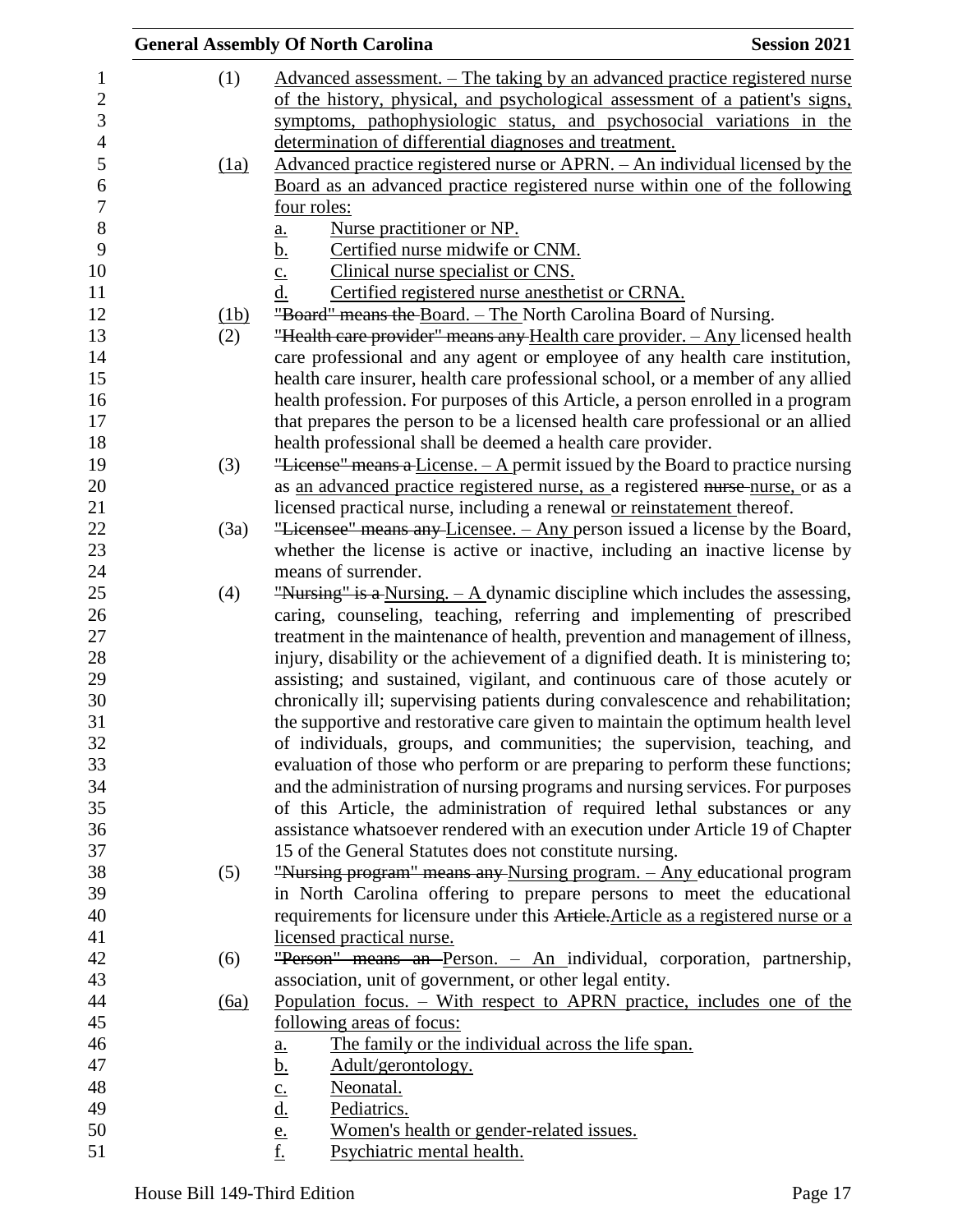|      | <b>General Assembly Of North Carolina</b>                                                                                                   | <b>Session 2021</b>      |
|------|---------------------------------------------------------------------------------------------------------------------------------------------|--------------------------|
| (6b) | Practice of nursing as an advanced practice registered nurse or $APRN. - In$                                                                |                          |
|      | addition to the RN scope of practice and within the APRN role and population                                                                |                          |
|      | foci, also consists of the following six components:                                                                                        |                          |
|      | Conducting an advanced assessment.<br><u>a.</u>                                                                                             |                          |
|      | Delegating and assigning therapeutic measures to assistive personnel.<br><u>b.</u>                                                          |                          |
|      | Performing other acts that require education and training consistent<br>$\underline{c}$ .                                                   |                          |
|      | with professional standards and commensurate with the APRN's                                                                                |                          |
|      | education, certification, demonstrated competencies, and experience.                                                                        |                          |
|      | Complying with the requirements of this Article and rendering quality<br><u>d.</u>                                                          |                          |
|      | advanced nursing care.                                                                                                                      |                          |
|      | Recognizing limits of knowledge and experience.                                                                                             |                          |
|      | $\frac{e}{f}$<br>Planning for the management of situations beyond the APRN's                                                                |                          |
|      | expertise.                                                                                                                                  |                          |
| (6c) | <u>Practice of nursing as a certified nurse midwife or CNM. – In addition to the</u>                                                        |                          |
|      | RN scope of practice and APRN role and population foci, also consists of the                                                                |                          |
|      | following four components:                                                                                                                  |                          |
|      | The management, diagnosis, and treatment of primary sexual and<br>$\underline{a}$ .                                                         |                          |
|      | reproductive health<br>care, including                                                                                                      | primary, preconception,  |
|      | gynecologic/reproductive/sexual health,                                                                                                     | antepartum, intrapartum, |
|      | neonatal, and post-pregnancy care.                                                                                                          |                          |
|      | Ordering, performing, supervising, and interpreting diagnostic studies.                                                                     |                          |
|      | $rac{\underline{b}}{\underline{c}}$ .<br>$rac{\underline{c}}{\underline{d}}$ .<br>Prescribing pharmacologic and nonpharmacologic therapies. |                          |
|      | Consulting with or referring to other health care providers as                                                                              |                          |
|      | warranted by the needs of the patient.                                                                                                      |                          |
| (6d) | Practice of nursing as a certified registered nurse anesthetist or CRNA. - In                                                               |                          |
|      | addition to the RN scope of practice and APRN role and population foci, also                                                                |                          |
|      | consists of the following three components:                                                                                                 |                          |
|      | Selecting, ordering, procuring, prescribing, and administering drugs<br>$\underline{a}$ .                                                   |                          |
|      | and therapeutic devices to facilitate diagnostic, therapeutic, and                                                                          |                          |
|      | surgical procedures.                                                                                                                        |                          |
|      | Ordering, prescribing, performing, supervising, and interpreting<br>b.                                                                      |                          |
|      | diagnostic studies, procedures, and interventions.                                                                                          |                          |
|      | Consulting with or referring to other health care providers as<br>$\underline{c}$ .                                                         |                          |
|      | warranted by the needs of the patient.                                                                                                      |                          |
| (6e) | Practice of nursing as a clinical nurse specialist or $CNS$ . - In addition to the                                                          |                          |
|      | RN scope of practice and APRN role and population foci, also consists of the                                                                |                          |
|      | following eight components:                                                                                                                 |                          |
|      | The diagnosis and treatment of health and illness states.<br><u>a.</u>                                                                      |                          |
|      | <u>b.</u><br>Disease management.                                                                                                            |                          |
|      | Prescribing pharmacologic and nonpharmacologic therapies.                                                                                   |                          |
|      | Ordering, performing, supervising, and interpreting diagnostic studies.                                                                     |                          |
|      | $rac{\underline{c}}{\underline{d}}$ .<br>$rac{\underline{e}}{\underline{f}}$ .<br>Preventing of illness and risk behaviors.                 |                          |
|      | Nursing care for individuals, families, and communities.                                                                                    |                          |
|      | g.<br>Integrating care across the continuum to improve patient outcomes.                                                                    |                          |
|      | Consulting with or referring to other health care providers as<br><u>h.</u>                                                                 |                          |
|      | warranted by the needs of the patient.                                                                                                      |                          |
| (6f) | Practice of nursing as a nurse practitioner or NP. – In addition to the RN scope                                                            |                          |
|      | of practice and APRN role and population foci, also consists of the following                                                               |                          |
|      | six components:                                                                                                                             |                          |
|      | Health promotion, disease prevention, health education,                                                                                     | and                      |
|      | a.<br>counseling.                                                                                                                           |                          |
|      |                                                                                                                                             |                          |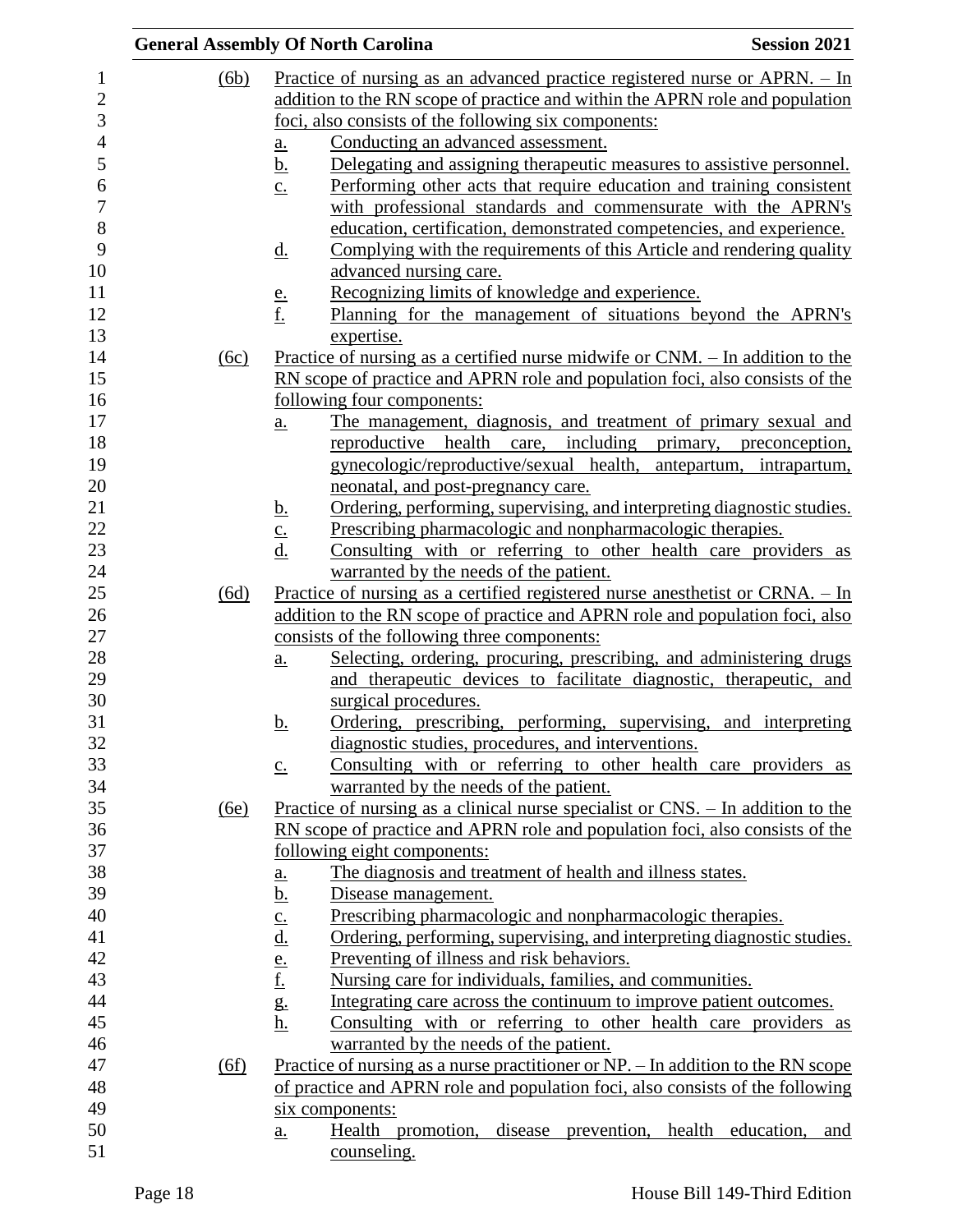|     | <b>General Assembly Of North Carolina</b>                                                                                          | <b>Session 2021</b> |
|-----|------------------------------------------------------------------------------------------------------------------------------------|---------------------|
|     | Providing health assessment and screening activities.<br><u>b.</u>                                                                 |                     |
|     | Diagnosing, treating, and facilitating patients' management of their<br>$\underline{c}$ .                                          |                     |
|     | acute and chronic illnesses and diseases.                                                                                          |                     |
|     | Ordering, performing, supervising, and interpreting diagnostic studies.<br><u>d.</u>                                               |                     |
|     | Prescribing pharmacologic and nonpharmacologic therapies.                                                                          |                     |
|     | $\frac{e}{f}$<br>Consulting with or referring to other health care providers as                                                    |                     |
|     | warranted by the needs of the patient.                                                                                             |                     |
|     | The "practice of nursing by a registered nurse" consists Practice of nursing by                                                    |                     |
| (7) |                                                                                                                                    |                     |
|     | a registered nurse. $-$ Consists of the following 10 components:                                                                   |                     |
|     | Assessing the patient's physical and mental health, including the<br>a.<br>patient's reaction to illnesses and treatment regimens. |                     |
|     | Recording and reporting the results of the nursing assessment.<br>$\mathbf b$ .                                                    |                     |
|     | Planning, initiating, delivering, and evaluating appropriate nursing<br>c.                                                         |                     |
|     | acts.                                                                                                                              |                     |
|     | Teaching, assigning, delegating to or supervising other personnel in<br>d.                                                         |                     |
|     | implementing the treatment regimen.                                                                                                |                     |
|     | Collaborating with other health care providers in determining the<br>e.                                                            |                     |
|     | appropriate health care for a patient but, subject to the provisions of                                                            |                     |
|     | G.S. 90-18.2, not prescribing a medical treatment regimen or making                                                                |                     |
|     | a medical diagnosis, except under supervision of a licensed                                                                        |                     |
|     | physician.patient.                                                                                                                 |                     |
| f.  | Implementing the treatment and pharmaceutical regimen prescribed or                                                                |                     |
|     | ordered by any person authorized by State law to prescribe or order                                                                |                     |
|     | the regimen.                                                                                                                       |                     |
|     | Providing teaching and counseling about the patient's health.<br>g.                                                                |                     |
|     | Reporting and recording the plan for care, nursing care given, and the<br>h.                                                       |                     |
|     | patient's response to that care.                                                                                                   |                     |
| i.  | Supervising, teaching, and evaluating those who perform or are                                                                     |                     |
|     | preparing to perform nursing functions and administering nursing                                                                   |                     |
|     | programs and nursing services.                                                                                                     |                     |
| j.  | Providing for the maintenance of safe and effective nursing care,                                                                  |                     |
|     | whether rendered directly or indirectly.                                                                                           |                     |
| (8) | The "practice of nursing by a licensed practical nurse" consists Practice of                                                       |                     |
|     | nursing by a licensed practical nurse. $-$ Consists of the following seven                                                         |                     |
|     | components:                                                                                                                        |                     |
|     | Participating in the assessment of the patient's physical and mental<br>a.                                                         |                     |
|     | health, including the patient's reaction to illnesses and treatment                                                                |                     |
|     | regimens.                                                                                                                          |                     |
|     | Recording and reporting the results of the nursing assessment.<br>$\mathbf b$ .                                                    |                     |
|     | Participating in implementing the health care plan developed by the<br>c.                                                          |                     |
|     | registered nurse and/or prescribed by any person authorized by State                                                               |                     |
|     | law to prescribe such a plan, by performing tasks assigned or delegated                                                            |                     |
|     | by and performed under the supervision or under orders or directions                                                               |                     |
|     | of a registered nurse, physician licensed to practice medicine, dentist,                                                           |                     |
|     | or other person authorized by State law to provide the supervision.                                                                |                     |
|     | Assigning or delegating nursing interventions to other qualified<br>c1.                                                            |                     |
|     | personnel under the supervision of the registered nurse.                                                                           |                     |
|     | Participating in the teaching and counseling of patients as assigned by<br>d.                                                      |                     |
|     | a registered nurse, physician, or other qualified professional licensed                                                            |                     |
|     | to practice in North Carolina.                                                                                                     |                     |
|     |                                                                                                                                    |                     |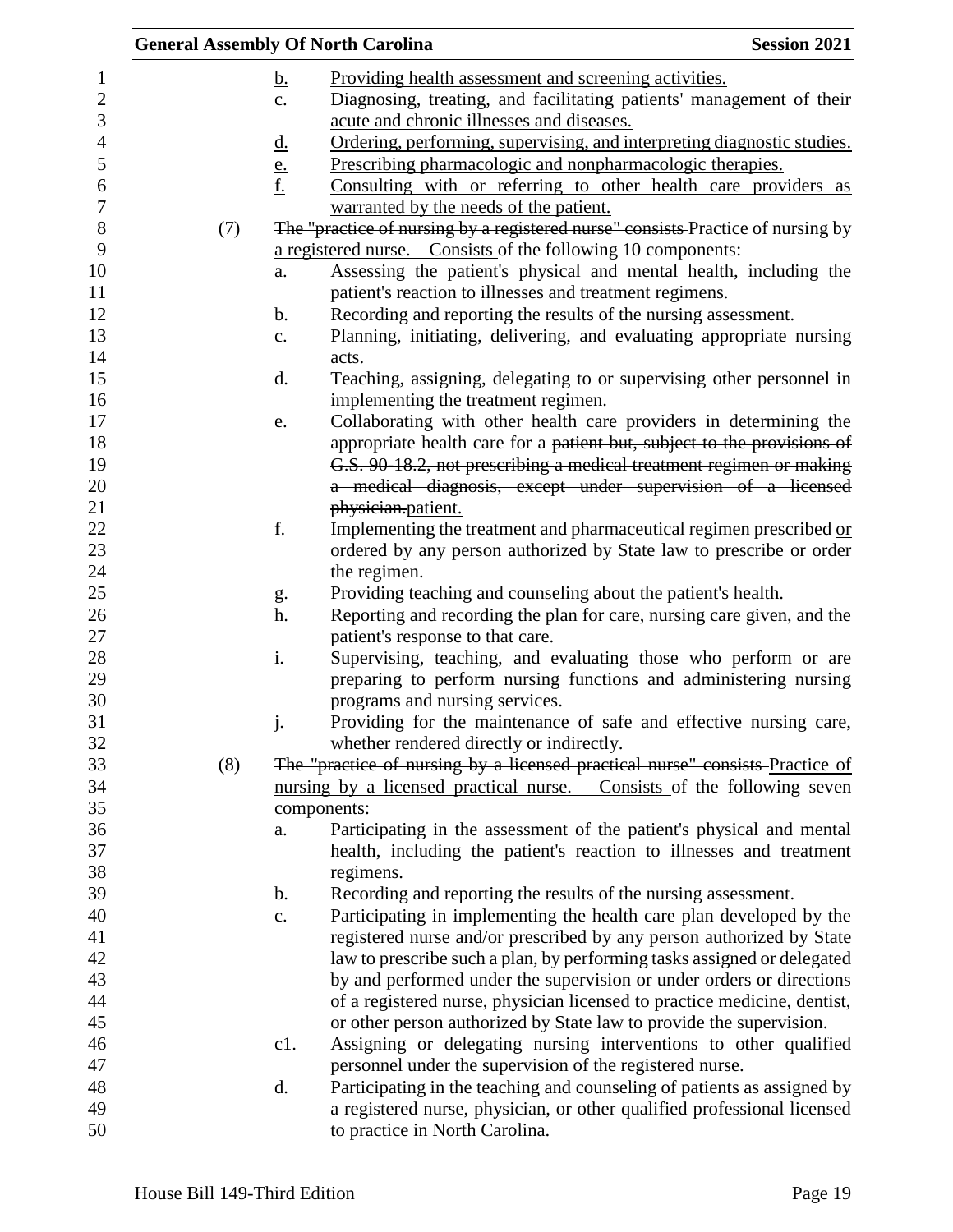|                 |                               | <b>General Assembly Of North Carolina</b>                                                                                                                                                     | <b>Session 2021</b> |
|-----------------|-------------------------------|-----------------------------------------------------------------------------------------------------------------------------------------------------------------------------------------------|---------------------|
|                 |                               | Reporting and recording the nursing care rendered and the patient's<br>e.                                                                                                                     |                     |
|                 |                               | response to that care.                                                                                                                                                                        |                     |
|                 |                               | f.<br>Maintaining safe and effective nursing care, whether rendered directly<br>or indirectly."                                                                                               |                     |
|                 |                               | <b>SECTION 4.2.</b> G.S. 90-18(c) reads as rewritten:                                                                                                                                         |                     |
| " $(c)$         |                               | The following shall not constitute practicing medicine or surgery as defined in this                                                                                                          |                     |
| Article:        |                               |                                                                                                                                                                                               |                     |
|                 | $\cdots$<br>$\leftrightarrow$ | The practice of midwifery as defined in G.S. 90-178.2.                                                                                                                                        |                     |
|                 | (14)                          | The practice of nursing by a an advanced practice registered nurse engaged in                                                                                                                 |                     |
|                 |                               | the practice of nursing and the performance of acts otherwise constituting                                                                                                                    |                     |
|                 |                               | medical practice by a registered nurse when performed in accordance with                                                                                                                      |                     |
|                 |                               | rules and regulations developed by a joint subcommittee of the North Carolina                                                                                                                 |                     |
|                 |                               | Medical Board and the Board of Nursing and adopted by both boards.as                                                                                                                          |                     |
|                 | $\mathbf{u}$                  | defined in Article 9A of this Chapter.                                                                                                                                                        |                     |
|                 |                               | <b>SECTION 4.3.(a)</b> G.S. 90-18.2 is repealed.                                                                                                                                              |                     |
|                 |                               | <b>SECTION 4.3.(b)</b> G.S. $90-2(a)$ reads as rewritten:                                                                                                                                     |                     |
| " $(a)$         |                               | There is established the North Carolina Medical Board to regulate the practice of                                                                                                             |                     |
|                 |                               | medicine and surgery for the benefit and protection of the people of North Carolina. The Board                                                                                                |                     |
|                 |                               | shall consist of 13 members:                                                                                                                                                                  |                     |
|                 |                               |                                                                                                                                                                                               |                     |
|                 | (2)                           | Five members shall all be appointed by the Governor as follows:                                                                                                                               |                     |
|                 |                               | $\mathbf{d}$ .<br>One shall be a nurse practitioner as defined in G.S. 90 18.2 as                                                                                                             |                     |
|                 |                               | recommended by the Review Panel pursuant to G.S. 90-3.                                                                                                                                        |                     |
|                 |                               | $\ldots$ "                                                                                                                                                                                    |                     |
|                 |                               | <b>SECTION 4.3.(c)</b> G.S. 90-18.3(a) reads as rewritten:                                                                                                                                    |                     |
| " $(a)$         |                               | Whenever a statute or State agency rule requires that a medical or physical                                                                                                                   |                     |
|                 |                               | examination shall be conducted by a physician, the examination may be conducted and the form<br>signed by a nurse practitioner or a physician assistant, and a physician need not be present. |                     |
|                 |                               | Nothing in this section shall otherwise change the scope of practice of a nurse practitioner or a                                                                                             |                     |
|                 |                               | physician assistant, as defined by G.S. 90-18.1 and G.S. 90-18.2, G.S. 90-171.20, respectively."                                                                                              |                     |
|                 |                               | <b>SECTION 4.3.(d)</b> G.S. 90-85.24(a) reads as rewritten:                                                                                                                                   |                     |
| " $(a)$         |                               | The Board of Pharmacy shall be entitled to charge and collect not more than the                                                                                                               |                     |
| following fees: |                               |                                                                                                                                                                                               |                     |
|                 |                               |                                                                                                                                                                                               |                     |
|                 | (13)                          | For annual registration as a dispensing nurse practitioner under G.S. 90-18.2,                                                                                                                |                     |
|                 |                               | practitioner, seventy-five dollars (\$75.00);                                                                                                                                                 |                     |
|                 | $\ldots$ "                    |                                                                                                                                                                                               |                     |
|                 |                               | <b>SECTION 4.3.(e)</b> G.S. 90-85.34A reads as rewritten:                                                                                                                                     |                     |
|                 |                               | "§ 90-85.34A. Public health pharmacy practice.                                                                                                                                                |                     |
| .<br>(c)        |                               | This section does not affect the practice of nurse practitioners pursuant to G.S. 90-18.2                                                                                                     |                     |
|                 |                               | or of physician assistants pursuant to G.S. 90-18.1."                                                                                                                                         |                     |
|                 |                               | <b>SECTION 4.4.</b> G.S. 90-29(b) reads as rewritten:                                                                                                                                         |                     |
| " $(b)$         |                               | A person shall be deemed to be practicing dentistry in this State who does, undertakes                                                                                                        |                     |
|                 |                               | or attempts to do, or claims the ability to do any one or more of the following acts or things                                                                                                |                     |
|                 |                               | which, for the purposes of this Article, constitute the practice of dentistry:                                                                                                                |                     |
|                 |                               |                                                                                                                                                                                               |                     |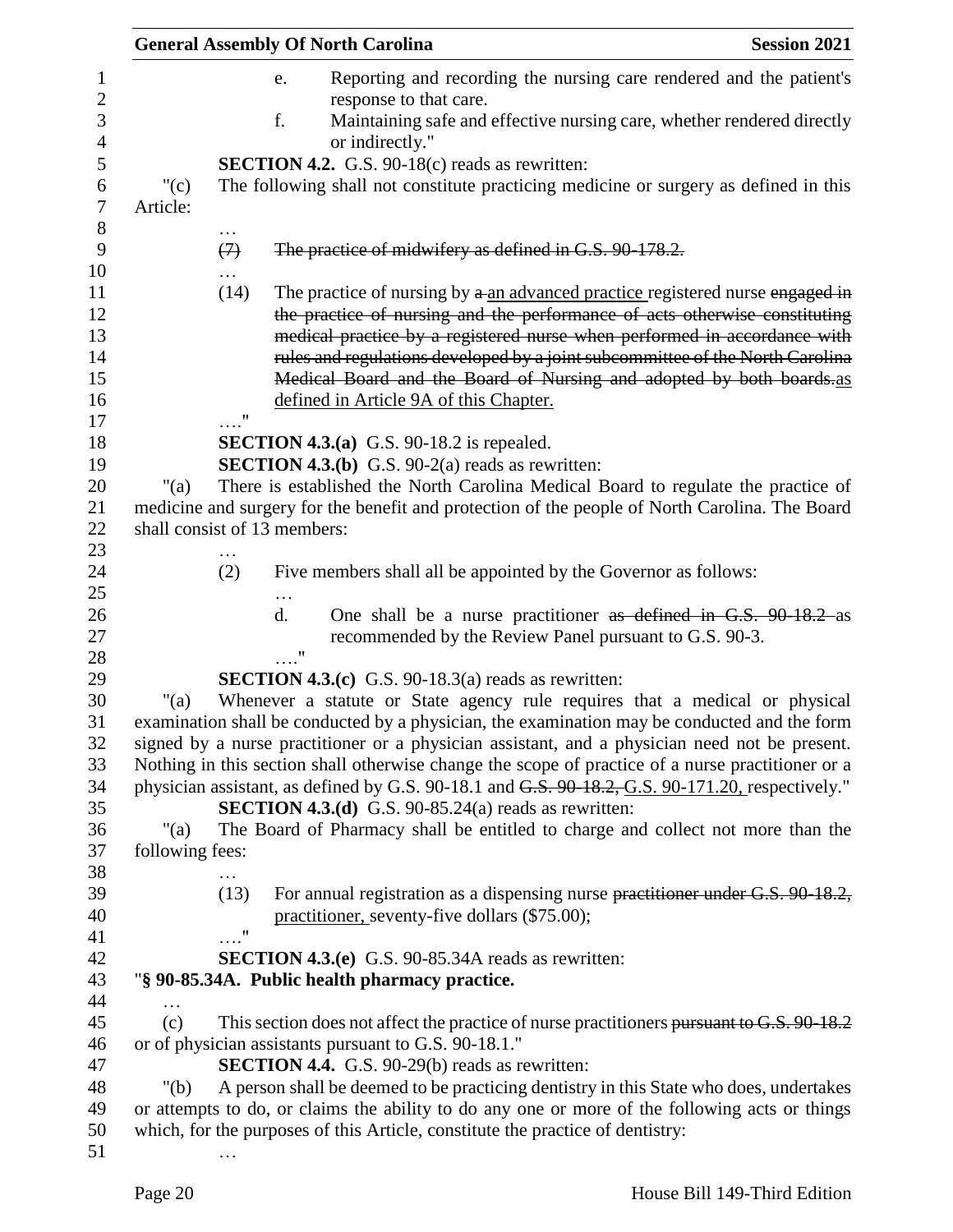|         |            | <b>General Assembly Of North Carolina</b>                                                                                                                                                                                                                                                                                                                                                                                                                                                                                                                                                                                                                                                                                                                                                                                                                                 | <b>Session 2021</b> |
|---------|------------|---------------------------------------------------------------------------------------------------------------------------------------------------------------------------------------------------------------------------------------------------------------------------------------------------------------------------------------------------------------------------------------------------------------------------------------------------------------------------------------------------------------------------------------------------------------------------------------------------------------------------------------------------------------------------------------------------------------------------------------------------------------------------------------------------------------------------------------------------------------------------|---------------------|
|         | (6)<br>. " | Administers an anesthetic of any kind in the treatment of dental or oral<br>diseases or physical conditions, or in preparation for or incident to any<br>operation within the oral cavity; provided, however, that this subsection shall<br>not apply to a lawfully qualified certified registered nurse anesthetist who<br>administers such anesthetic under the supervision and direction of a licensed<br>dentist or physician, anesthetic, or to a registered dental hygienist qualified to<br>administer local anesthetics.                                                                                                                                                                                                                                                                                                                                          |                     |
|         |            | <b>SECTION 4.5.</b> G.S. 90-171.23(b) reads as rewritten:                                                                                                                                                                                                                                                                                                                                                                                                                                                                                                                                                                                                                                                                                                                                                                                                                 |                     |
| " $(b)$ |            | Duties, powers. The Board is empowered to:                                                                                                                                                                                                                                                                                                                                                                                                                                                                                                                                                                                                                                                                                                                                                                                                                                |                     |
|         | (14)       | Appoint and maintain a subcommittee of the Board to work jointly with the<br>subcommittee of the North Carolina Medical Board to develop rules and<br>regulations to govern the performance of medical acts by registered nurses<br>and to determine reasonable fees to accompany an application for approval or<br>renewal of such approval as provided in G.S. 90-8.2. The fees and rules<br>developed by this subcommittee shall govern the performance of medical acts<br>by registered nurses and shall become effective when they have been adopted<br>by both Boards-Grant prescribing, ordering, dispensing, and furnishing<br>authority to holders of the advanced practice registered nurse license pursuant<br>to G.S. 90-171.20.<br><b>SECTION 4.6.</b> G.S. 90-171.27(b) reads as rewritten:<br>"§ 90-171.27. Expenses payable from fees collected by Board. |                     |
|         |            |                                                                                                                                                                                                                                                                                                                                                                                                                                                                                                                                                                                                                                                                                                                                                                                                                                                                           |                     |
| (b)     |            | The schedule of fees shall not exceed the following rates:                                                                                                                                                                                                                                                                                                                                                                                                                                                                                                                                                                                                                                                                                                                                                                                                                |                     |
|         |            | Application for license as advanced practice registered nurse\$100.00                                                                                                                                                                                                                                                                                                                                                                                                                                                                                                                                                                                                                                                                                                                                                                                                     |                     |
|         |            | Renewal of license to practice as advanced practice registered nurse                                                                                                                                                                                                                                                                                                                                                                                                                                                                                                                                                                                                                                                                                                                                                                                                      |                     |
|         |            | Reinstatement of lapsed license to practice as advanced practice                                                                                                                                                                                                                                                                                                                                                                                                                                                                                                                                                                                                                                                                                                                                                                                                          |                     |
|         |            |                                                                                                                                                                                                                                                                                                                                                                                                                                                                                                                                                                                                                                                                                                                                                                                                                                                                           |                     |
|         |            | Application for examination leading to certificate and license as                                                                                                                                                                                                                                                                                                                                                                                                                                                                                                                                                                                                                                                                                                                                                                                                         |                     |
|         |            |                                                                                                                                                                                                                                                                                                                                                                                                                                                                                                                                                                                                                                                                                                                                                                                                                                                                           |                     |
|         |            | Application for certificate and license as registered nurse by                                                                                                                                                                                                                                                                                                                                                                                                                                                                                                                                                                                                                                                                                                                                                                                                            |                     |
|         |            |                                                                                                                                                                                                                                                                                                                                                                                                                                                                                                                                                                                                                                                                                                                                                                                                                                                                           |                     |
|         |            |                                                                                                                                                                                                                                                                                                                                                                                                                                                                                                                                                                                                                                                                                                                                                                                                                                                                           |                     |
|         |            |                                                                                                                                                                                                                                                                                                                                                                                                                                                                                                                                                                                                                                                                                                                                                                                                                                                                           |                     |
|         |            | Application for each re-examination leading to certificate and license as                                                                                                                                                                                                                                                                                                                                                                                                                                                                                                                                                                                                                                                                                                                                                                                                 |                     |
|         |            | Renewal of license to practice as registered nurse (two-year period) 100.00                                                                                                                                                                                                                                                                                                                                                                                                                                                                                                                                                                                                                                                                                                                                                                                               |                     |
|         |            | Reinstatement of lapsed license to practice as a registered nurse and                                                                                                                                                                                                                                                                                                                                                                                                                                                                                                                                                                                                                                                                                                                                                                                                     |                     |
|         |            |                                                                                                                                                                                                                                                                                                                                                                                                                                                                                                                                                                                                                                                                                                                                                                                                                                                                           |                     |
|         |            | Application for examination leading to certificate and license as licensed                                                                                                                                                                                                                                                                                                                                                                                                                                                                                                                                                                                                                                                                                                                                                                                                |                     |
|         |            |                                                                                                                                                                                                                                                                                                                                                                                                                                                                                                                                                                                                                                                                                                                                                                                                                                                                           |                     |
|         |            | Application for certificate and license as licensed practical nurse by                                                                                                                                                                                                                                                                                                                                                                                                                                                                                                                                                                                                                                                                                                                                                                                                    |                     |
|         |            |                                                                                                                                                                                                                                                                                                                                                                                                                                                                                                                                                                                                                                                                                                                                                                                                                                                                           |                     |
|         |            | Application for each re-examination leading to certificate and license as                                                                                                                                                                                                                                                                                                                                                                                                                                                                                                                                                                                                                                                                                                                                                                                                 |                     |
|         |            |                                                                                                                                                                                                                                                                                                                                                                                                                                                                                                                                                                                                                                                                                                                                                                                                                                                                           |                     |
|         |            | Renewal of license to practice as a licensed practical nurse (two-year                                                                                                                                                                                                                                                                                                                                                                                                                                                                                                                                                                                                                                                                                                                                                                                                    |                     |
|         |            |                                                                                                                                                                                                                                                                                                                                                                                                                                                                                                                                                                                                                                                                                                                                                                                                                                                                           |                     |
|         |            | Reinstatement of lapsed license to practice as a licensed practical nurse                                                                                                                                                                                                                                                                                                                                                                                                                                                                                                                                                                                                                                                                                                                                                                                                 |                     |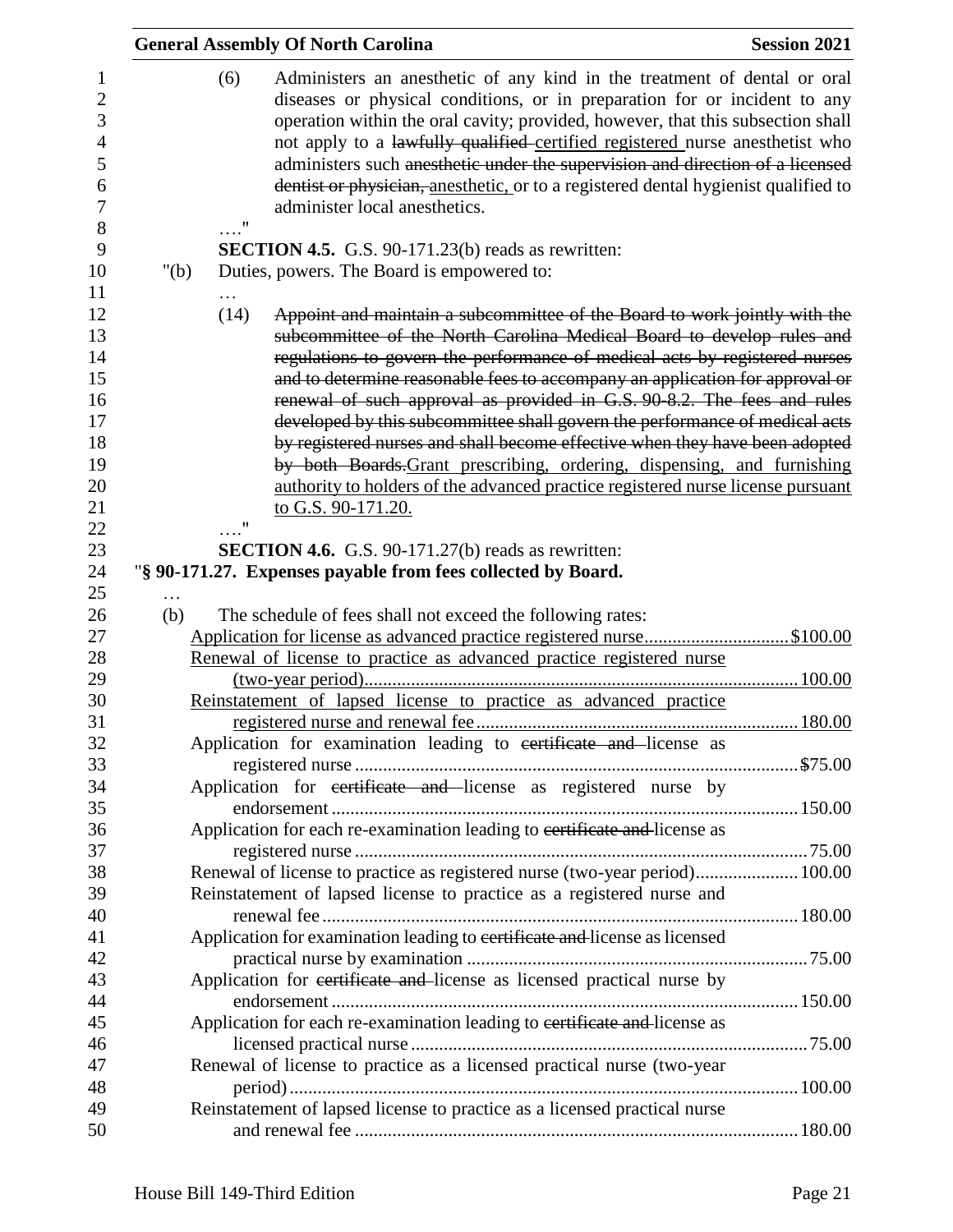|                                 | <b>General Assembly Of North Carolina</b>                                                                                                      | <b>Session 2021</b> |
|---------------------------------|------------------------------------------------------------------------------------------------------------------------------------------------|---------------------|
|                                 | Application fee for retired registered nurse status or retired licensed                                                                        |                     |
|                                 |                                                                                                                                                |                     |
|                                 | Reinstatement of retired registered nurse to practice as a registered nurse<br>or a retired licensed practical nurse to practice as a licensed |                     |
|                                 |                                                                                                                                                |                     |
|                                 |                                                                                                                                                |                     |
|                                 | Reasonable charge for duplication services and materials.                                                                                      |                     |
|                                 | A fee for an item listed in this schedule shall not increase from one year to the next by more                                                 |                     |
| than twenty percent $(20\%)$ ." |                                                                                                                                                |                     |
|                                 | <b>SECTION 4.7.(a)</b> Article 9A of Chapter 90 of the General Statutes is amended by                                                          |                     |
|                                 | adding the following new sections to read:                                                                                                     |                     |
|                                 | "§ 90-171.36B. Advanced practice registered nurse licensure.                                                                                   |                     |
| (a)                             | No advanced practice registered nurse shall practice as an advanced practice                                                                   |                     |
|                                 | registered nurse unless the nurse is licensed by the Board under this section.                                                                 |                     |
| (b)                             | An applicant for a license to practice as an APRN shall apply to the Board in a format                                                         |                     |
|                                 | prescribed by the Board and pay a fee in an amount determined under G.S. 90-171.27.                                                            |                     |
| (c)                             | The Board shall adopt rules, not inconsistent with this Article, which identify the                                                            |                     |
|                                 | criteria which must be met by an applicant in order to be issued a license.                                                                    |                     |
|                                 | "§ 90-171.36C. Advanced practice registered nurse licensure; grandfathering exceptions.                                                        |                     |
| (a)                             | The Board shall issue an APRN license to any person recognized by the Board as an                                                              |                     |
|                                 | APRN or approved to practice as an APRN in this State on December 31, 2021.                                                                    |                     |
| (b)                             | An advanced practice registered nurse licensed under this section shall maintain all                                                           |                     |
|                                 | practice privileges provided to licensed advanced practice registered nurses under this Chapter.                                               |                     |
|                                 | "§ 90-171.36D. Advanced practice registered nurse licensure renewal; reinstatement.                                                            |                     |
| (a)                             | An applicant for renewal of an APRN license issued under this Article shall apply for                                                          |                     |
|                                 | licensure renewal according to the frequency and schedule established by the Board and pay the                                                 |                     |
| required fee.                   |                                                                                                                                                |                     |
| (b)                             | Failure to renew the APRN license before the expiration date shall result in automatic                                                         |                     |
|                                 | forfeiture of the right to practice nursing as an APRN in North Carolina until such time as the                                                |                     |
| license has been reinstated.    |                                                                                                                                                |                     |
| (c)                             | An APRN licensee who has allowed his or her license to lapse by failure to renew                                                               |                     |
|                                 | may apply for reinstatement in a manner prescribed by the Board and pay the required fee.                                                      |                     |
| (d)                             | The Board shall adopt rules, not inconsistent with this Article, which identify the                                                            |                     |
|                                 | criteria which must be met by an applicant for APRN license renewal or reinstatement."                                                         |                     |
|                                 | <b>SECTION 4.7.(b)</b> G.S. 90-171.37(b) is repealed.                                                                                          |                     |
|                                 | SECTION 4.8. G.S. 90-171.43 reads as rewritten:                                                                                                |                     |
|                                 | "§ 90-171.43. License required.                                                                                                                |                     |
| (a)                             | No person shall practice or offer to practice as a an advanced practice registered nurse,                                                      |                     |
|                                 | registered nurse-nurse, or licensed practical nurse, or use the word "nurse" as a title for herself or                                         |                     |
|                                 | himself, or use an abbreviation to indicate that the person is a an advanced practice registered                                               |                     |
|                                 | nurse, registered nurse-nurse, or licensed practical nurse, unless the person is currently licensed                                            |                     |
|                                 | as a an advanced practice registered nurse, registered nurse nurse, or licensed practical nurse as                                             |                     |
|                                 | provided by this Article. If the word "nurse" is part of a longer title, such as "nurse's aide", a                                             |                     |
|                                 | person who is entitled to use that title shall use the entire title and may not abbreviate the title to                                        |                     |
|                                 |                                                                                                                                                |                     |
|                                 | "nurse". This Article shall not, however, be construed to prohibit or limit the following:                                                     |                     |
| (1)                             | The performance by any person of any act for which that person holds a                                                                         |                     |
|                                 | license issued pursuant to North Carolina law; law.                                                                                            |                     |
| (2)                             | The clinical practice by students enrolled in approved nursing programs,                                                                       |                     |
|                                 | continuing education programs, or refresher courses under the supervision of                                                                   |                     |
|                                 | qualified faculty; faculty.                                                                                                                    |                     |
| (3)                             | The performance of nursing performed by persons who hold a temporary                                                                           |                     |
|                                 | license issued pursuant to G.S. 90-171.33; G.S. 90-171.33.                                                                                     |                     |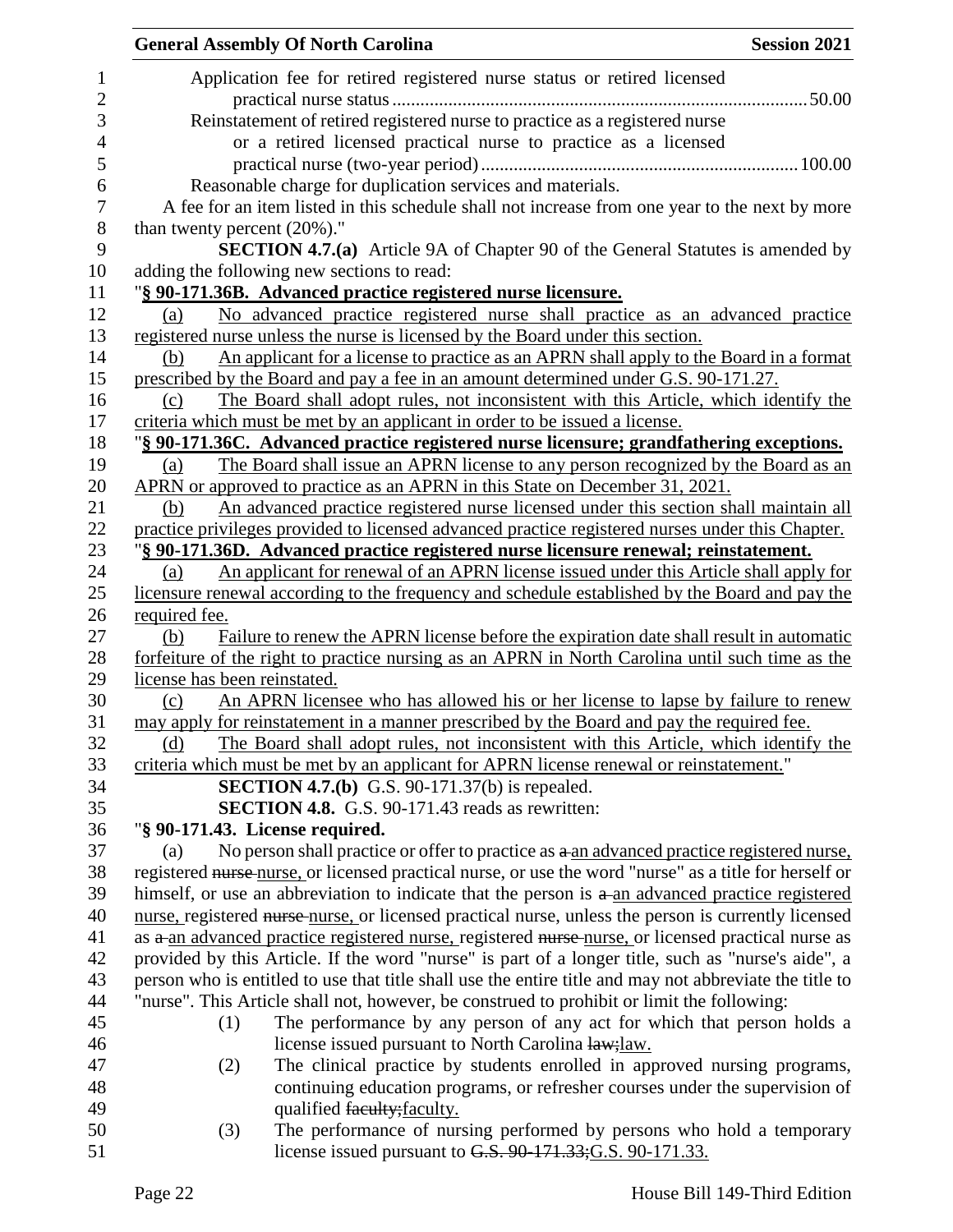|                                                                                |                           |            | <b>General Assembly Of North Carolina</b>                                                                                                                                                                                                                                                                                                                                                                                                 | <b>Session 2021</b> |
|--------------------------------------------------------------------------------|---------------------------|------------|-------------------------------------------------------------------------------------------------------------------------------------------------------------------------------------------------------------------------------------------------------------------------------------------------------------------------------------------------------------------------------------------------------------------------------------------|---------------------|
| $\mathbf{1}$<br>$\overline{c}$<br>3<br>$\overline{4}$<br>5<br>$\boldsymbol{6}$ |                           | (4)<br>(5) | The delegation to any person, including a member of the patient's family, by<br>a physician licensed to practice medicine in North Carolina, a licensed dentist<br>or registered nurse of those patient-care services which are routine, repetitive,<br>limited in scope that do not require the professional judgment of a registered<br>nurse or licensed practical nurse; nurse.<br>Assistance by any person in the case of emergency. |                     |
| $\boldsymbol{7}$                                                               |                           |            | Any person permitted to practice nursing without a license as provided in subdivision $\frac{(\{a\})\{2\}}{(\{a\})}$                                                                                                                                                                                                                                                                                                                      |                     |
| $\,8$                                                                          |                           |            | $(a)(2)$ or $\frac{[(a)](3)}{(a)(3)}$ of this section shall be held to the same standard of care as any licensed                                                                                                                                                                                                                                                                                                                          |                     |
| 9                                                                              | nurse.                    |            |                                                                                                                                                                                                                                                                                                                                                                                                                                           |                     |
| 10                                                                             | (a1)                      |            | The abbreviations for the APRN designation of a certified nurse midwife, a clinical                                                                                                                                                                                                                                                                                                                                                       |                     |
| 11                                                                             |                           |            | nurse specialist, a certified registered nurse anesthetist, and a nurse practitioner shall be APRN,                                                                                                                                                                                                                                                                                                                                       |                     |
| 12                                                                             |                           |            | plus the role title, i.e., CNM, CNS, CRNA, and NP.                                                                                                                                                                                                                                                                                                                                                                                        |                     |
| 13                                                                             | (a2)                      |            | It shall be unlawful for any person to use the title "APRN" or "APRN" plus their                                                                                                                                                                                                                                                                                                                                                          |                     |
| 14                                                                             |                           |            | respective role titles, the role title alone, authorized abbreviations, or any other title that would                                                                                                                                                                                                                                                                                                                                     |                     |
| 15                                                                             |                           |            | lead a person to believe the individual is an APRN, unless permitted by this act.                                                                                                                                                                                                                                                                                                                                                         |                     |
| 16                                                                             | $\ldots$ "                |            |                                                                                                                                                                                                                                                                                                                                                                                                                                           |                     |
| 17                                                                             |                           |            | <b>SECTION 4.9.</b> G.S. 90-171.43A reads as rewritten:                                                                                                                                                                                                                                                                                                                                                                                   |                     |
| 18                                                                             |                           |            | "§ 90-171.43A. Mandatory employer verification of licensure status.                                                                                                                                                                                                                                                                                                                                                                       |                     |
| 19                                                                             | (a)                       |            | Before hiring an advanced practice registered nurse, a registered nurse-nurse, or a                                                                                                                                                                                                                                                                                                                                                       |                     |
| 20                                                                             |                           |            | licensed practical nurse in North Carolina, a health care facility shall verify that the applicant has                                                                                                                                                                                                                                                                                                                                    |                     |
| 21                                                                             |                           |            | a current, valid license to practice nursing pursuant to G.S. 90-171.43.                                                                                                                                                                                                                                                                                                                                                                  |                     |
| 22                                                                             | (b)                       |            | For purposes of this section, "health care facility" means:                                                                                                                                                                                                                                                                                                                                                                               |                     |
| 23                                                                             |                           | (1)        | Facilities described in G.S. 131E-256(b).                                                                                                                                                                                                                                                                                                                                                                                                 |                     |
| 24                                                                             |                           | (2)        | Public health departments, physicians' offices, ambulatory care facilities, and                                                                                                                                                                                                                                                                                                                                                           |                     |
| 25                                                                             |                           |            | rural health clinics."                                                                                                                                                                                                                                                                                                                                                                                                                    |                     |
| 26                                                                             |                           |            | <b>SECTION 4.10.</b> G.S. 90-171.44 reads as rewritten:                                                                                                                                                                                                                                                                                                                                                                                   |                     |
| 27                                                                             |                           |            | "§ 90-171.44. Prohibited acts.                                                                                                                                                                                                                                                                                                                                                                                                            |                     |
| 28                                                                             |                           |            | It shall be a violation of this Article, and subject to action under G.S. 90-171.37, for any                                                                                                                                                                                                                                                                                                                                              |                     |
| 29                                                                             | person to:                |            |                                                                                                                                                                                                                                                                                                                                                                                                                                           |                     |
| 30                                                                             |                           | (1)        | Sell, fraudulently obtain, or fraudulently furnish any nursing diploma or aid                                                                                                                                                                                                                                                                                                                                                             |                     |
| 31                                                                             |                           |            | or abet therein.                                                                                                                                                                                                                                                                                                                                                                                                                          |                     |
| 32                                                                             |                           | (2)        | Practice nursing under cover of any fraudulently obtained license.                                                                                                                                                                                                                                                                                                                                                                        |                     |
| 33<br>34                                                                       |                           | (3)        | Practice nursing without a license. This subdivision shall not be construed to                                                                                                                                                                                                                                                                                                                                                            |                     |
| 35                                                                             |                           |            | prohibit any licensed registered nurse who has successfully completed a                                                                                                                                                                                                                                                                                                                                                                   |                     |
| 36                                                                             |                           |            | program established under G.S. 90-171.38(b) from conducting medical<br>examinations or performing procedures to collect evidence from the victims                                                                                                                                                                                                                                                                                         |                     |
| 37                                                                             |                           |            | of offenses described in that subsection.                                                                                                                                                                                                                                                                                                                                                                                                 |                     |
| 38                                                                             |                           | (3a)       | Refer to himself or herself as an advanced practice registered nurse; or refer                                                                                                                                                                                                                                                                                                                                                            |                     |
| 39                                                                             |                           |            | to himself or herself as any of the four roles of advanced practice registered                                                                                                                                                                                                                                                                                                                                                            |                     |
| 40                                                                             |                           |            | nurses, a registered nurse, or a licensed practical nurse; or use the                                                                                                                                                                                                                                                                                                                                                                     |                     |
| 41                                                                             |                           |            | abbreviations "APRN," "CNM," "CNS," "CRNA," "NP," "RN," and "LPN."                                                                                                                                                                                                                                                                                                                                                                        |                     |
| 42                                                                             |                           | (4)        | Conduct a nursing program or a refresher course for activation of a license,                                                                                                                                                                                                                                                                                                                                                              |                     |
| 43                                                                             |                           |            | that is not approved by the Board.                                                                                                                                                                                                                                                                                                                                                                                                        |                     |
| 44                                                                             |                           | (5)        | Employ unlicensed persons to practice nursing."                                                                                                                                                                                                                                                                                                                                                                                           |                     |
| 45                                                                             |                           |            | SECTION 4.11.(a) Article 10A of Chapter 90 of the General Statutes is repealed.                                                                                                                                                                                                                                                                                                                                                           |                     |
| 46                                                                             |                           |            | <b>SECTION 4.11.(b)</b> G.S. 90-21.11 reads as rewritten:                                                                                                                                                                                                                                                                                                                                                                                 |                     |
| 47                                                                             | "§ 90-21.11. Definitions. |            |                                                                                                                                                                                                                                                                                                                                                                                                                                           |                     |
| 48                                                                             |                           |            | The following definitions apply in this Article:                                                                                                                                                                                                                                                                                                                                                                                          |                     |
| 49                                                                             |                           | (1)        | Health care provider. - Without limitation, any of the following:                                                                                                                                                                                                                                                                                                                                                                         |                     |
| 50                                                                             |                           |            | A person who pursuant to the provisions of Chapter 90 of the General<br>a.                                                                                                                                                                                                                                                                                                                                                                |                     |
| 51                                                                             |                           |            | Statutes is licensed, or is otherwise registered or certified to engage in                                                                                                                                                                                                                                                                                                                                                                |                     |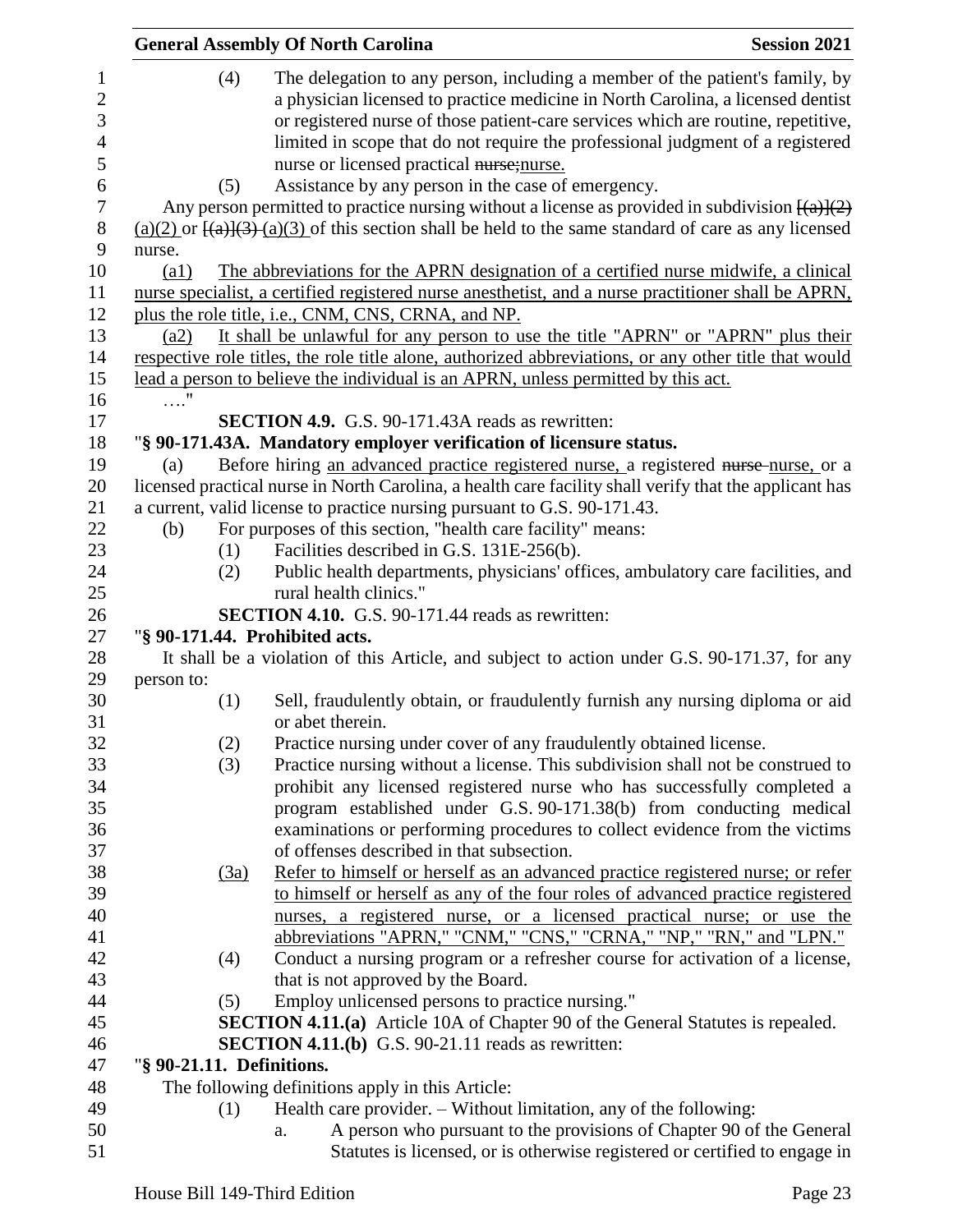|            |             | <b>General Assembly Of North Carolina</b>                                                                                                                                                                                                                                                                                                                                                               | <b>Session 2021</b> |
|------------|-------------|---------------------------------------------------------------------------------------------------------------------------------------------------------------------------------------------------------------------------------------------------------------------------------------------------------------------------------------------------------------------------------------------------------|---------------------|
|            |             | the practice of or otherwise performs duties associated with any of the<br>following: medicine, surgery, dentistry, pharmacy, optometry,<br>midwifery, osteopathy, podiatry, chiropractic, radiology, nursing,<br>physiotherapy, pathology, anesthesiology, anesthesia, laboratory<br>analysis, rendering assistance to a physician, dental hygiene,<br>psychiatry, or psychology.<br>$^{\prime\prime}$ |                     |
|            |             | <b>SECTION 4.12.(a)</b> No later than 30 calendar days after this act becomes law, the<br>Governor shall submit to the Centers for Medicare and Medicaid Services an "opt-out" letter<br>requesting an exemption under 42 C.F.R. § 482.52(c) that allows hospitals, ambulatory surgical<br>centers, critical access hospitals, and rural hospitals in this State the maximum flexibility to             |                     |
|            |             | obtain Medicare reimbursement for anesthesia services in a manner that best serves each facility<br>and the patients and communities the facility serves.                                                                                                                                                                                                                                               |                     |
|            |             | <b>SECTION 4.12.(b)</b> This section is effective when it becomes law.<br><b>SECTION 4.13.(a)</b> The North Carolina Board of Nursing, the North Carolina                                                                                                                                                                                                                                               |                     |
|            |             | Medical Board, and the North Carolina State Board of Dental Examiners shall adopt rules to<br>implement the provisions of this Part.                                                                                                                                                                                                                                                                    |                     |
|            |             | <b>SECTION 4.13.(b)</b> This section is effective when it becomes law.<br><b>SECTION 4.14.</b> Except as otherwise provided, this Part becomes effective October                                                                                                                                                                                                                                        |                     |
| 1, 2022.   |             |                                                                                                                                                                                                                                                                                                                                                                                                         |                     |
|            |             | PART V. HEALTH INSURANCE REFORMS                                                                                                                                                                                                                                                                                                                                                                        |                     |
|            |             | MEDICAL BILLING TRANSPARENCY                                                                                                                                                                                                                                                                                                                                                                            |                     |
|            |             | <b>SECTION 5.1.(a)</b> Article 3 of Chapter 58 of the General Statutes is amended by                                                                                                                                                                                                                                                                                                                    |                     |
|            |             | adding a new section to read:<br>"§ 58-3-295. Contract requirements for limitations on billing by in-network health service                                                                                                                                                                                                                                                                             |                     |
|            | facilities. |                                                                                                                                                                                                                                                                                                                                                                                                         |                     |
| <u>(a)</u> |             | The following definitions apply in this section:                                                                                                                                                                                                                                                                                                                                                        |                     |
|            | (1)         | Health care provider. - Any individual licensed, registered, or certified under                                                                                                                                                                                                                                                                                                                         |                     |
|            |             | Chapter 90 of the General Statutes, or under the laws of another state, to<br>provide health care services in the ordinary care of business or practice, as a                                                                                                                                                                                                                                           |                     |
|            |             | profession, or in an approved education or training program in any of the<br>following:                                                                                                                                                                                                                                                                                                                 |                     |
|            |             | Anesthesia or anesthesiology.<br><u>a.</u>                                                                                                                                                                                                                                                                                                                                                              |                     |
|            |             | <u>b.</u><br>Emergency services, as defined under G.S. $58-3-190(g)$ .                                                                                                                                                                                                                                                                                                                                  |                     |
|            |             | Pathology.<br>$\underline{c}$ .                                                                                                                                                                                                                                                                                                                                                                         |                     |
|            |             | $\underline{d}$ .<br>Radiology.                                                                                                                                                                                                                                                                                                                                                                         |                     |
|            |             | Rendering assistance to a physician performing any of the services<br>e.                                                                                                                                                                                                                                                                                                                                |                     |
|            |             | listed in this subdivision.                                                                                                                                                                                                                                                                                                                                                                             |                     |
|            | (2)         | Health service facility. $-$ As defined in G.S. 131E-176(9b) and including any                                                                                                                                                                                                                                                                                                                          |                     |
|            |             | office location.                                                                                                                                                                                                                                                                                                                                                                                        |                     |
|            | (3)         | Out-of-network provider. $- A$ health care provider that has not entered into a                                                                                                                                                                                                                                                                                                                         |                     |
|            |             | contract or agreement with an insurer to participate in one of the insurer's                                                                                                                                                                                                                                                                                                                            |                     |
|            |             | provider networks for the provision of health care services at a pre-negotiated                                                                                                                                                                                                                                                                                                                         |                     |
|            |             | rate.                                                                                                                                                                                                                                                                                                                                                                                                   |                     |
| (b)        |             | All contracts or agreements for participation as an in-network health service facility                                                                                                                                                                                                                                                                                                                  |                     |
|            |             | between an insurer offering health benefit plans in this State and a health service facility at which                                                                                                                                                                                                                                                                                                   |                     |
|            |             | there are out-of-network providers who may be part of the provision of services to an insured<br>while receiving care at the health service facility shall require that the in-network health service                                                                                                                                                                                                   |                     |
|            |             | facility give at least 72 hours' advanced written notification to an insured that has scheduled an                                                                                                                                                                                                                                                                                                      |                     |
|            |             |                                                                                                                                                                                                                                                                                                                                                                                                         |                     |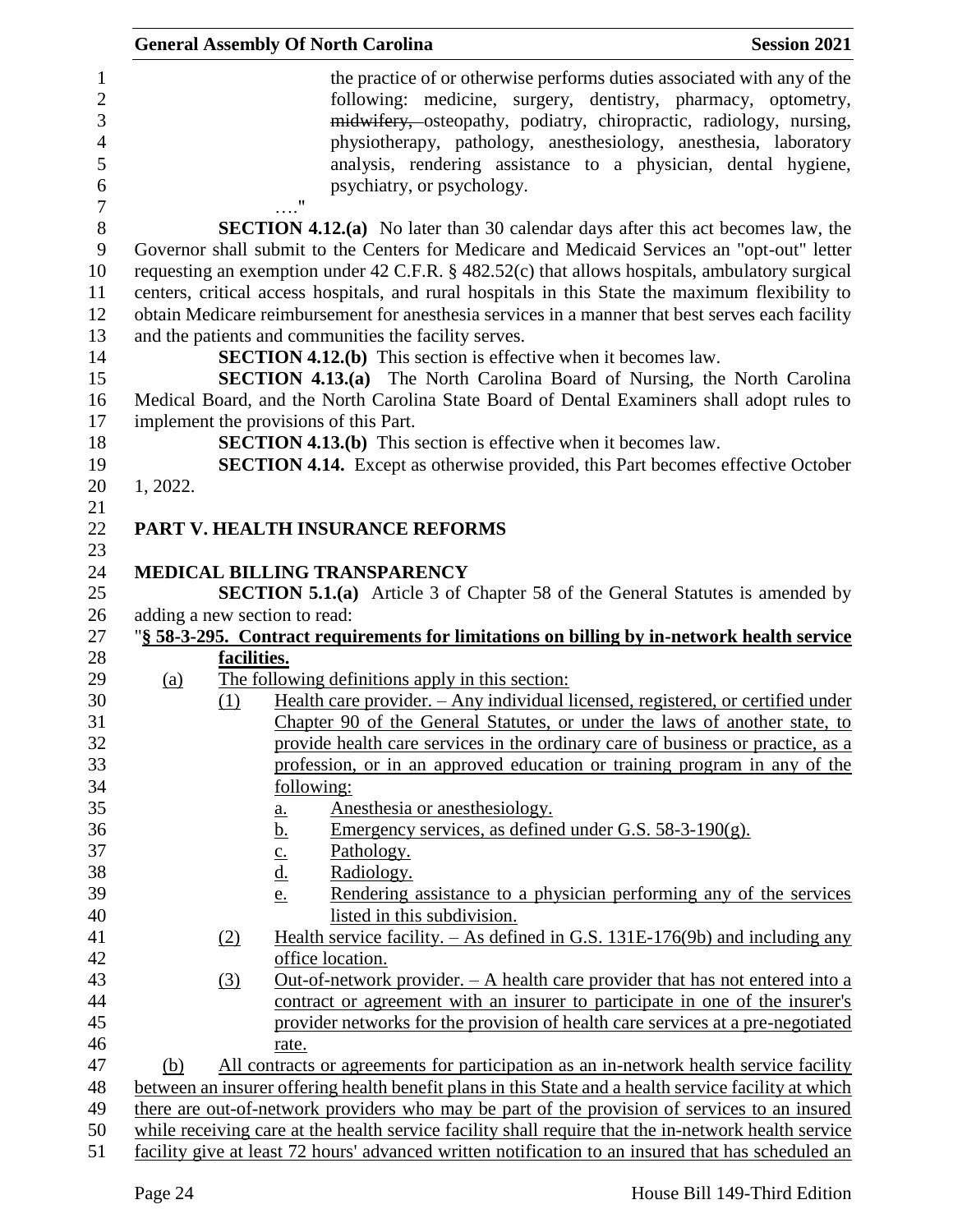### **General Assembly Of North Carolina Session 2021**  appointment at that health service facility of the provision of any services by an out-of-network provider to the insured while at that health service facility. If there are not at least 72 hours between the scheduling of the appointment and the appointment, then the in-network health service facility is required to give written notice to the insured on the day the appointment is scheduled. In the case of emergency services, the health service facility is required to give written notice to the insured as soon as reasonably possible. The written notice required by this subsection shall include all of the following: 8 (1) All of the health care providers that will be rendering services to the insured<br>9 that are not participating as in-network health care providers in the applicable that are not participating as in-network health care providers in the applicable insurer's network. (2) The estimated cost to the insured of the services being rendered by the out-of-network providers identified in subdivision (1) of this subsection. (c) If any provision of this section conflicts with the federal Consolidated Appropriations Act, 2021, P.L. 116-260, and any amendments to that act or regulations promulgated pursuant to that act, then the provisions of P.L. 116-260 will be applied." **SECTION 5.1.(b)** This section becomes effective January 1, 2023, and applies to contracts entered into, amended, or renewed on or after that date. **ACCESS TO TELEHEALTH SECTION 5.2.(a)** Part 7 of Article 50 of Chapter 58 of the General Statutes is amended by adding a new section to read: "**§ 58-50-305. Coverage for telehealth services.** (a) For the purposes of this section, the following definitions apply: (1) Health care provider. – As defined in G.S. 58-50-61. (2) Health care services. – As defined in G.S. 58-50-61, with the exception of any services related to an abortion, including a medication abortion, except in the case of a medical emergency, as defined in G.S. 90-21.81(5). 28 (3) Reserved for future codification purposes. (4) Telehealth. – As defined in G.S. 90-21.19A, except that the following shall not be considered telehealth unless specifically agreed upon, in writing, by the insurer and the health care provider or contained in reimbursement policies of the insurer for the relevant health benefit plan: a. Administrative functions, including, but not limited to, scheduling, billing, conducting surveys or questionnaires, providing reminders, or conveying test results. b. Emails, text messages, or correspondence through an online patient portal, or any combination of those, in which evaluation, management, or medical decision making by a qualified health care provider does not occur. 40 c. Triage functions. d. Health care provider-to-health care provider consultations. e. Therapy, or other patient sessions, provided by unlicensed peers or health coaches. **f.** Remote patient monitoring. g. Audio-only formats, except as defined by audio-only service codes contained within current year American Medical Association Current Procedural Terminology (CPT) or Healthcare Common Procedure Coding System (HCPCS) code sets. h. Services where current technology requires hands-on physical evaluation or manipulation by a qualified health care provider,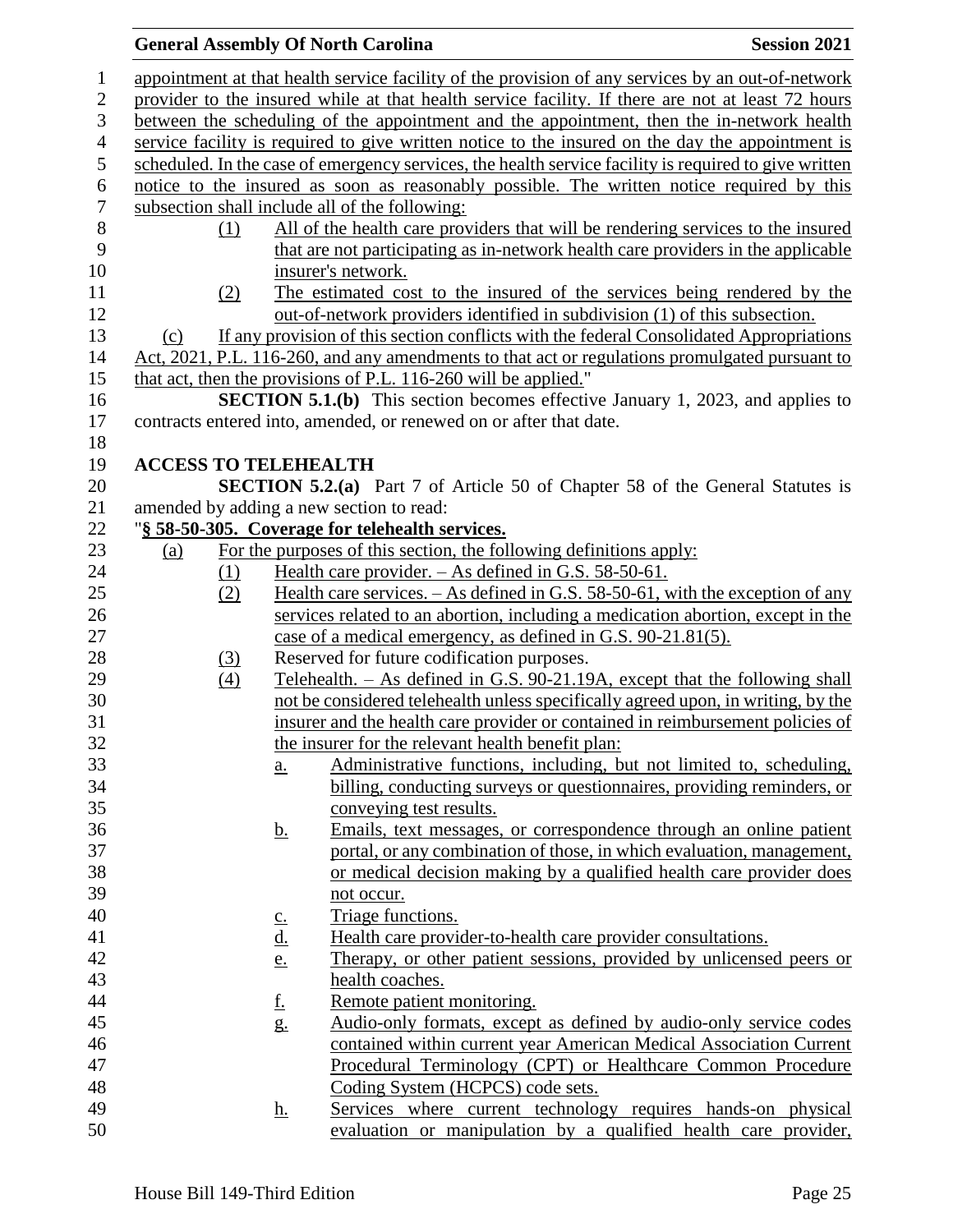| including infusions, injections, biopsies, anesthesia, incisions, and<br>1<br>$\overline{c}$<br>surgery, and other similar services.<br>3<br>Facility fees or facility services.<br><u>i.</u><br>j.<br>$\overline{4}$<br>Any other function that does not involve medical decision making<br>5<br>from a health care provider.<br>6<br>An insurer may not exclude from coverage a health care service or procedure<br>(b)<br>$\boldsymbol{7}$<br>delivered by a health care provider to an insured through telehealth solely because the health care<br>$8\,$<br>service or procedure is not provided through an in-person, face-to-face consultation.<br>9<br>An insurer is not required to provide coverage for any out-of-network services<br>(c)<br>10<br>provided via telehealth.<br>An insurer may exclude from coverage a health care service delivered by a contracted,<br>11<br>(d)<br>12<br>or an in-network, health care provider to an insured that is provided solely as a telehealth service<br>13<br>without any in-person, face-to-face component if any of the following apply:<br>14<br>The billing code submitted to the insurer does not accurately describe the<br>(1)<br>15<br>health care service for which the health care provider is billing.<br>16<br>The health care provider has not agreed to share claims data or clinical data<br>(2)<br>17<br>through the NC Health Information Exchange, established under Article 29B<br>18<br>of Chapter 90 of the General Statutes, or as otherwise required by the insurer.<br>19<br>The health care service provided is the subject of a utilization management<br>(3)<br>20<br>program, or other applicable cost-containment or quality management<br>21<br>program, of the insurer.<br>22<br>The health care service is not provided by the patient's designated primary<br>(4)<br>23<br>care provider or designated medical home.<br>24<br>The health care provider has not obtained informed consent from the patient,<br>(5)<br>25<br>as required under G.S. 90-21.19A.<br>26<br>The insurer determines that the receipt of the health care services through<br>(6)<br>27<br>telehealth would impact quality of care or safety of its insureds."<br>28<br>SECTION 5.2.(b) G.S. 58-50-280 reads as rewritten:<br>"§ 58-50-280. Contract amendments.<br>29<br>30<br>A health benefit plan or insurer shall send any proposed contract amendment to the<br>(a)<br>31<br>notice contact of a health care provider pursuant to G.S. 58-50-275. The proposed amendment<br>32<br>shall be dated, labeled "Amendment," signed by the health benefit plan or insurer, and include<br>33<br>an effective date for the proposed amendment.<br>34<br>A health care provider receiving a proposed amendment shall be given at least 60<br>(b)<br>days from the date of receipt to object to the proposed amendment. The proposed amendment<br>35<br>shall be effective upon the health care provider failing to object in writing within 60 days.<br>36<br>If a health care provider objects to a proposed amendment, then the proposed<br>37<br>(c)<br>amendment is not effective and the initiating health benefit plan or insurer shall be provider is<br>38<br>39<br>entitled to terminate the contract upon 60 days written notice to the health care provider-insurer<br>issuing the health benefit plan.<br>40<br>Nothing in this Part prohibits a health care provider and insurer from negotiating<br>41<br>(d)<br>42<br>contract terms that provide for mutual consent to an amendment, a process for reaching mutual<br>43<br>consent, or alternative notice contacts."<br><b>SECTION 5.2.(c)</b> Article 1B of Chapter 90 of the General Statutes is amended by<br>44<br>45<br>adding a new section to read: |  | <b>General Assembly Of North Carolina</b> | <b>Session 2021</b> |
|-----------------------------------------------------------------------------------------------------------------------------------------------------------------------------------------------------------------------------------------------------------------------------------------------------------------------------------------------------------------------------------------------------------------------------------------------------------------------------------------------------------------------------------------------------------------------------------------------------------------------------------------------------------------------------------------------------------------------------------------------------------------------------------------------------------------------------------------------------------------------------------------------------------------------------------------------------------------------------------------------------------------------------------------------------------------------------------------------------------------------------------------------------------------------------------------------------------------------------------------------------------------------------------------------------------------------------------------------------------------------------------------------------------------------------------------------------------------------------------------------------------------------------------------------------------------------------------------------------------------------------------------------------------------------------------------------------------------------------------------------------------------------------------------------------------------------------------------------------------------------------------------------------------------------------------------------------------------------------------------------------------------------------------------------------------------------------------------------------------------------------------------------------------------------------------------------------------------------------------------------------------------------------------------------------------------------------------------------------------------------------------------------------------------------------------------------------------------------------------------------------------------------------------------------------------------------------------------------------------------------------------------------------------------------------------------------------------------------------------------------------------------------------------------------------------------------------------------------------------------------------------------------------------------------------------------------------------------------------------------------------------------------------------------------------------------------------------------------------------------------------------------------------------------------------------------------------------------------------------------------------------------------------------------------------------------------------------------------------------------------------------------------------------------------------------------------------------------------------------------------------------------------------------------------------------------------------------------------------------------------------------------------------------------------------------------------------------------------------------------------------------------------------------------|--|-------------------------------------------|---------------------|
|                                                                                                                                                                                                                                                                                                                                                                                                                                                                                                                                                                                                                                                                                                                                                                                                                                                                                                                                                                                                                                                                                                                                                                                                                                                                                                                                                                                                                                                                                                                                                                                                                                                                                                                                                                                                                                                                                                                                                                                                                                                                                                                                                                                                                                                                                                                                                                                                                                                                                                                                                                                                                                                                                                                                                                                                                                                                                                                                                                                                                                                                                                                                                                                                                                                                                                                                                                                                                                                                                                                                                                                                                                                                                                                                                                                         |  |                                           |                     |
|                                                                                                                                                                                                                                                                                                                                                                                                                                                                                                                                                                                                                                                                                                                                                                                                                                                                                                                                                                                                                                                                                                                                                                                                                                                                                                                                                                                                                                                                                                                                                                                                                                                                                                                                                                                                                                                                                                                                                                                                                                                                                                                                                                                                                                                                                                                                                                                                                                                                                                                                                                                                                                                                                                                                                                                                                                                                                                                                                                                                                                                                                                                                                                                                                                                                                                                                                                                                                                                                                                                                                                                                                                                                                                                                                                                         |  |                                           |                     |
|                                                                                                                                                                                                                                                                                                                                                                                                                                                                                                                                                                                                                                                                                                                                                                                                                                                                                                                                                                                                                                                                                                                                                                                                                                                                                                                                                                                                                                                                                                                                                                                                                                                                                                                                                                                                                                                                                                                                                                                                                                                                                                                                                                                                                                                                                                                                                                                                                                                                                                                                                                                                                                                                                                                                                                                                                                                                                                                                                                                                                                                                                                                                                                                                                                                                                                                                                                                                                                                                                                                                                                                                                                                                                                                                                                                         |  |                                           |                     |
|                                                                                                                                                                                                                                                                                                                                                                                                                                                                                                                                                                                                                                                                                                                                                                                                                                                                                                                                                                                                                                                                                                                                                                                                                                                                                                                                                                                                                                                                                                                                                                                                                                                                                                                                                                                                                                                                                                                                                                                                                                                                                                                                                                                                                                                                                                                                                                                                                                                                                                                                                                                                                                                                                                                                                                                                                                                                                                                                                                                                                                                                                                                                                                                                                                                                                                                                                                                                                                                                                                                                                                                                                                                                                                                                                                                         |  |                                           |                     |
|                                                                                                                                                                                                                                                                                                                                                                                                                                                                                                                                                                                                                                                                                                                                                                                                                                                                                                                                                                                                                                                                                                                                                                                                                                                                                                                                                                                                                                                                                                                                                                                                                                                                                                                                                                                                                                                                                                                                                                                                                                                                                                                                                                                                                                                                                                                                                                                                                                                                                                                                                                                                                                                                                                                                                                                                                                                                                                                                                                                                                                                                                                                                                                                                                                                                                                                                                                                                                                                                                                                                                                                                                                                                                                                                                                                         |  |                                           |                     |
|                                                                                                                                                                                                                                                                                                                                                                                                                                                                                                                                                                                                                                                                                                                                                                                                                                                                                                                                                                                                                                                                                                                                                                                                                                                                                                                                                                                                                                                                                                                                                                                                                                                                                                                                                                                                                                                                                                                                                                                                                                                                                                                                                                                                                                                                                                                                                                                                                                                                                                                                                                                                                                                                                                                                                                                                                                                                                                                                                                                                                                                                                                                                                                                                                                                                                                                                                                                                                                                                                                                                                                                                                                                                                                                                                                                         |  |                                           |                     |
|                                                                                                                                                                                                                                                                                                                                                                                                                                                                                                                                                                                                                                                                                                                                                                                                                                                                                                                                                                                                                                                                                                                                                                                                                                                                                                                                                                                                                                                                                                                                                                                                                                                                                                                                                                                                                                                                                                                                                                                                                                                                                                                                                                                                                                                                                                                                                                                                                                                                                                                                                                                                                                                                                                                                                                                                                                                                                                                                                                                                                                                                                                                                                                                                                                                                                                                                                                                                                                                                                                                                                                                                                                                                                                                                                                                         |  |                                           |                     |
|                                                                                                                                                                                                                                                                                                                                                                                                                                                                                                                                                                                                                                                                                                                                                                                                                                                                                                                                                                                                                                                                                                                                                                                                                                                                                                                                                                                                                                                                                                                                                                                                                                                                                                                                                                                                                                                                                                                                                                                                                                                                                                                                                                                                                                                                                                                                                                                                                                                                                                                                                                                                                                                                                                                                                                                                                                                                                                                                                                                                                                                                                                                                                                                                                                                                                                                                                                                                                                                                                                                                                                                                                                                                                                                                                                                         |  |                                           |                     |
|                                                                                                                                                                                                                                                                                                                                                                                                                                                                                                                                                                                                                                                                                                                                                                                                                                                                                                                                                                                                                                                                                                                                                                                                                                                                                                                                                                                                                                                                                                                                                                                                                                                                                                                                                                                                                                                                                                                                                                                                                                                                                                                                                                                                                                                                                                                                                                                                                                                                                                                                                                                                                                                                                                                                                                                                                                                                                                                                                                                                                                                                                                                                                                                                                                                                                                                                                                                                                                                                                                                                                                                                                                                                                                                                                                                         |  |                                           |                     |
|                                                                                                                                                                                                                                                                                                                                                                                                                                                                                                                                                                                                                                                                                                                                                                                                                                                                                                                                                                                                                                                                                                                                                                                                                                                                                                                                                                                                                                                                                                                                                                                                                                                                                                                                                                                                                                                                                                                                                                                                                                                                                                                                                                                                                                                                                                                                                                                                                                                                                                                                                                                                                                                                                                                                                                                                                                                                                                                                                                                                                                                                                                                                                                                                                                                                                                                                                                                                                                                                                                                                                                                                                                                                                                                                                                                         |  |                                           |                     |
|                                                                                                                                                                                                                                                                                                                                                                                                                                                                                                                                                                                                                                                                                                                                                                                                                                                                                                                                                                                                                                                                                                                                                                                                                                                                                                                                                                                                                                                                                                                                                                                                                                                                                                                                                                                                                                                                                                                                                                                                                                                                                                                                                                                                                                                                                                                                                                                                                                                                                                                                                                                                                                                                                                                                                                                                                                                                                                                                                                                                                                                                                                                                                                                                                                                                                                                                                                                                                                                                                                                                                                                                                                                                                                                                                                                         |  |                                           |                     |
|                                                                                                                                                                                                                                                                                                                                                                                                                                                                                                                                                                                                                                                                                                                                                                                                                                                                                                                                                                                                                                                                                                                                                                                                                                                                                                                                                                                                                                                                                                                                                                                                                                                                                                                                                                                                                                                                                                                                                                                                                                                                                                                                                                                                                                                                                                                                                                                                                                                                                                                                                                                                                                                                                                                                                                                                                                                                                                                                                                                                                                                                                                                                                                                                                                                                                                                                                                                                                                                                                                                                                                                                                                                                                                                                                                                         |  |                                           |                     |
|                                                                                                                                                                                                                                                                                                                                                                                                                                                                                                                                                                                                                                                                                                                                                                                                                                                                                                                                                                                                                                                                                                                                                                                                                                                                                                                                                                                                                                                                                                                                                                                                                                                                                                                                                                                                                                                                                                                                                                                                                                                                                                                                                                                                                                                                                                                                                                                                                                                                                                                                                                                                                                                                                                                                                                                                                                                                                                                                                                                                                                                                                                                                                                                                                                                                                                                                                                                                                                                                                                                                                                                                                                                                                                                                                                                         |  |                                           |                     |
|                                                                                                                                                                                                                                                                                                                                                                                                                                                                                                                                                                                                                                                                                                                                                                                                                                                                                                                                                                                                                                                                                                                                                                                                                                                                                                                                                                                                                                                                                                                                                                                                                                                                                                                                                                                                                                                                                                                                                                                                                                                                                                                                                                                                                                                                                                                                                                                                                                                                                                                                                                                                                                                                                                                                                                                                                                                                                                                                                                                                                                                                                                                                                                                                                                                                                                                                                                                                                                                                                                                                                                                                                                                                                                                                                                                         |  |                                           |                     |
|                                                                                                                                                                                                                                                                                                                                                                                                                                                                                                                                                                                                                                                                                                                                                                                                                                                                                                                                                                                                                                                                                                                                                                                                                                                                                                                                                                                                                                                                                                                                                                                                                                                                                                                                                                                                                                                                                                                                                                                                                                                                                                                                                                                                                                                                                                                                                                                                                                                                                                                                                                                                                                                                                                                                                                                                                                                                                                                                                                                                                                                                                                                                                                                                                                                                                                                                                                                                                                                                                                                                                                                                                                                                                                                                                                                         |  |                                           |                     |
|                                                                                                                                                                                                                                                                                                                                                                                                                                                                                                                                                                                                                                                                                                                                                                                                                                                                                                                                                                                                                                                                                                                                                                                                                                                                                                                                                                                                                                                                                                                                                                                                                                                                                                                                                                                                                                                                                                                                                                                                                                                                                                                                                                                                                                                                                                                                                                                                                                                                                                                                                                                                                                                                                                                                                                                                                                                                                                                                                                                                                                                                                                                                                                                                                                                                                                                                                                                                                                                                                                                                                                                                                                                                                                                                                                                         |  |                                           |                     |
|                                                                                                                                                                                                                                                                                                                                                                                                                                                                                                                                                                                                                                                                                                                                                                                                                                                                                                                                                                                                                                                                                                                                                                                                                                                                                                                                                                                                                                                                                                                                                                                                                                                                                                                                                                                                                                                                                                                                                                                                                                                                                                                                                                                                                                                                                                                                                                                                                                                                                                                                                                                                                                                                                                                                                                                                                                                                                                                                                                                                                                                                                                                                                                                                                                                                                                                                                                                                                                                                                                                                                                                                                                                                                                                                                                                         |  |                                           |                     |
|                                                                                                                                                                                                                                                                                                                                                                                                                                                                                                                                                                                                                                                                                                                                                                                                                                                                                                                                                                                                                                                                                                                                                                                                                                                                                                                                                                                                                                                                                                                                                                                                                                                                                                                                                                                                                                                                                                                                                                                                                                                                                                                                                                                                                                                                                                                                                                                                                                                                                                                                                                                                                                                                                                                                                                                                                                                                                                                                                                                                                                                                                                                                                                                                                                                                                                                                                                                                                                                                                                                                                                                                                                                                                                                                                                                         |  |                                           |                     |
|                                                                                                                                                                                                                                                                                                                                                                                                                                                                                                                                                                                                                                                                                                                                                                                                                                                                                                                                                                                                                                                                                                                                                                                                                                                                                                                                                                                                                                                                                                                                                                                                                                                                                                                                                                                                                                                                                                                                                                                                                                                                                                                                                                                                                                                                                                                                                                                                                                                                                                                                                                                                                                                                                                                                                                                                                                                                                                                                                                                                                                                                                                                                                                                                                                                                                                                                                                                                                                                                                                                                                                                                                                                                                                                                                                                         |  |                                           |                     |
|                                                                                                                                                                                                                                                                                                                                                                                                                                                                                                                                                                                                                                                                                                                                                                                                                                                                                                                                                                                                                                                                                                                                                                                                                                                                                                                                                                                                                                                                                                                                                                                                                                                                                                                                                                                                                                                                                                                                                                                                                                                                                                                                                                                                                                                                                                                                                                                                                                                                                                                                                                                                                                                                                                                                                                                                                                                                                                                                                                                                                                                                                                                                                                                                                                                                                                                                                                                                                                                                                                                                                                                                                                                                                                                                                                                         |  |                                           |                     |
|                                                                                                                                                                                                                                                                                                                                                                                                                                                                                                                                                                                                                                                                                                                                                                                                                                                                                                                                                                                                                                                                                                                                                                                                                                                                                                                                                                                                                                                                                                                                                                                                                                                                                                                                                                                                                                                                                                                                                                                                                                                                                                                                                                                                                                                                                                                                                                                                                                                                                                                                                                                                                                                                                                                                                                                                                                                                                                                                                                                                                                                                                                                                                                                                                                                                                                                                                                                                                                                                                                                                                                                                                                                                                                                                                                                         |  |                                           |                     |
|                                                                                                                                                                                                                                                                                                                                                                                                                                                                                                                                                                                                                                                                                                                                                                                                                                                                                                                                                                                                                                                                                                                                                                                                                                                                                                                                                                                                                                                                                                                                                                                                                                                                                                                                                                                                                                                                                                                                                                                                                                                                                                                                                                                                                                                                                                                                                                                                                                                                                                                                                                                                                                                                                                                                                                                                                                                                                                                                                                                                                                                                                                                                                                                                                                                                                                                                                                                                                                                                                                                                                                                                                                                                                                                                                                                         |  |                                           |                     |
|                                                                                                                                                                                                                                                                                                                                                                                                                                                                                                                                                                                                                                                                                                                                                                                                                                                                                                                                                                                                                                                                                                                                                                                                                                                                                                                                                                                                                                                                                                                                                                                                                                                                                                                                                                                                                                                                                                                                                                                                                                                                                                                                                                                                                                                                                                                                                                                                                                                                                                                                                                                                                                                                                                                                                                                                                                                                                                                                                                                                                                                                                                                                                                                                                                                                                                                                                                                                                                                                                                                                                                                                                                                                                                                                                                                         |  |                                           |                     |
|                                                                                                                                                                                                                                                                                                                                                                                                                                                                                                                                                                                                                                                                                                                                                                                                                                                                                                                                                                                                                                                                                                                                                                                                                                                                                                                                                                                                                                                                                                                                                                                                                                                                                                                                                                                                                                                                                                                                                                                                                                                                                                                                                                                                                                                                                                                                                                                                                                                                                                                                                                                                                                                                                                                                                                                                                                                                                                                                                                                                                                                                                                                                                                                                                                                                                                                                                                                                                                                                                                                                                                                                                                                                                                                                                                                         |  |                                           |                     |
|                                                                                                                                                                                                                                                                                                                                                                                                                                                                                                                                                                                                                                                                                                                                                                                                                                                                                                                                                                                                                                                                                                                                                                                                                                                                                                                                                                                                                                                                                                                                                                                                                                                                                                                                                                                                                                                                                                                                                                                                                                                                                                                                                                                                                                                                                                                                                                                                                                                                                                                                                                                                                                                                                                                                                                                                                                                                                                                                                                                                                                                                                                                                                                                                                                                                                                                                                                                                                                                                                                                                                                                                                                                                                                                                                                                         |  |                                           |                     |
|                                                                                                                                                                                                                                                                                                                                                                                                                                                                                                                                                                                                                                                                                                                                                                                                                                                                                                                                                                                                                                                                                                                                                                                                                                                                                                                                                                                                                                                                                                                                                                                                                                                                                                                                                                                                                                                                                                                                                                                                                                                                                                                                                                                                                                                                                                                                                                                                                                                                                                                                                                                                                                                                                                                                                                                                                                                                                                                                                                                                                                                                                                                                                                                                                                                                                                                                                                                                                                                                                                                                                                                                                                                                                                                                                                                         |  |                                           |                     |
|                                                                                                                                                                                                                                                                                                                                                                                                                                                                                                                                                                                                                                                                                                                                                                                                                                                                                                                                                                                                                                                                                                                                                                                                                                                                                                                                                                                                                                                                                                                                                                                                                                                                                                                                                                                                                                                                                                                                                                                                                                                                                                                                                                                                                                                                                                                                                                                                                                                                                                                                                                                                                                                                                                                                                                                                                                                                                                                                                                                                                                                                                                                                                                                                                                                                                                                                                                                                                                                                                                                                                                                                                                                                                                                                                                                         |  |                                           |                     |
|                                                                                                                                                                                                                                                                                                                                                                                                                                                                                                                                                                                                                                                                                                                                                                                                                                                                                                                                                                                                                                                                                                                                                                                                                                                                                                                                                                                                                                                                                                                                                                                                                                                                                                                                                                                                                                                                                                                                                                                                                                                                                                                                                                                                                                                                                                                                                                                                                                                                                                                                                                                                                                                                                                                                                                                                                                                                                                                                                                                                                                                                                                                                                                                                                                                                                                                                                                                                                                                                                                                                                                                                                                                                                                                                                                                         |  |                                           |                     |
|                                                                                                                                                                                                                                                                                                                                                                                                                                                                                                                                                                                                                                                                                                                                                                                                                                                                                                                                                                                                                                                                                                                                                                                                                                                                                                                                                                                                                                                                                                                                                                                                                                                                                                                                                                                                                                                                                                                                                                                                                                                                                                                                                                                                                                                                                                                                                                                                                                                                                                                                                                                                                                                                                                                                                                                                                                                                                                                                                                                                                                                                                                                                                                                                                                                                                                                                                                                                                                                                                                                                                                                                                                                                                                                                                                                         |  |                                           |                     |
|                                                                                                                                                                                                                                                                                                                                                                                                                                                                                                                                                                                                                                                                                                                                                                                                                                                                                                                                                                                                                                                                                                                                                                                                                                                                                                                                                                                                                                                                                                                                                                                                                                                                                                                                                                                                                                                                                                                                                                                                                                                                                                                                                                                                                                                                                                                                                                                                                                                                                                                                                                                                                                                                                                                                                                                                                                                                                                                                                                                                                                                                                                                                                                                                                                                                                                                                                                                                                                                                                                                                                                                                                                                                                                                                                                                         |  |                                           |                     |
|                                                                                                                                                                                                                                                                                                                                                                                                                                                                                                                                                                                                                                                                                                                                                                                                                                                                                                                                                                                                                                                                                                                                                                                                                                                                                                                                                                                                                                                                                                                                                                                                                                                                                                                                                                                                                                                                                                                                                                                                                                                                                                                                                                                                                                                                                                                                                                                                                                                                                                                                                                                                                                                                                                                                                                                                                                                                                                                                                                                                                                                                                                                                                                                                                                                                                                                                                                                                                                                                                                                                                                                                                                                                                                                                                                                         |  |                                           |                     |
|                                                                                                                                                                                                                                                                                                                                                                                                                                                                                                                                                                                                                                                                                                                                                                                                                                                                                                                                                                                                                                                                                                                                                                                                                                                                                                                                                                                                                                                                                                                                                                                                                                                                                                                                                                                                                                                                                                                                                                                                                                                                                                                                                                                                                                                                                                                                                                                                                                                                                                                                                                                                                                                                                                                                                                                                                                                                                                                                                                                                                                                                                                                                                                                                                                                                                                                                                                                                                                                                                                                                                                                                                                                                                                                                                                                         |  |                                           |                     |
|                                                                                                                                                                                                                                                                                                                                                                                                                                                                                                                                                                                                                                                                                                                                                                                                                                                                                                                                                                                                                                                                                                                                                                                                                                                                                                                                                                                                                                                                                                                                                                                                                                                                                                                                                                                                                                                                                                                                                                                                                                                                                                                                                                                                                                                                                                                                                                                                                                                                                                                                                                                                                                                                                                                                                                                                                                                                                                                                                                                                                                                                                                                                                                                                                                                                                                                                                                                                                                                                                                                                                                                                                                                                                                                                                                                         |  |                                           |                     |
|                                                                                                                                                                                                                                                                                                                                                                                                                                                                                                                                                                                                                                                                                                                                                                                                                                                                                                                                                                                                                                                                                                                                                                                                                                                                                                                                                                                                                                                                                                                                                                                                                                                                                                                                                                                                                                                                                                                                                                                                                                                                                                                                                                                                                                                                                                                                                                                                                                                                                                                                                                                                                                                                                                                                                                                                                                                                                                                                                                                                                                                                                                                                                                                                                                                                                                                                                                                                                                                                                                                                                                                                                                                                                                                                                                                         |  |                                           |                     |
|                                                                                                                                                                                                                                                                                                                                                                                                                                                                                                                                                                                                                                                                                                                                                                                                                                                                                                                                                                                                                                                                                                                                                                                                                                                                                                                                                                                                                                                                                                                                                                                                                                                                                                                                                                                                                                                                                                                                                                                                                                                                                                                                                                                                                                                                                                                                                                                                                                                                                                                                                                                                                                                                                                                                                                                                                                                                                                                                                                                                                                                                                                                                                                                                                                                                                                                                                                                                                                                                                                                                                                                                                                                                                                                                                                                         |  |                                           |                     |
|                                                                                                                                                                                                                                                                                                                                                                                                                                                                                                                                                                                                                                                                                                                                                                                                                                                                                                                                                                                                                                                                                                                                                                                                                                                                                                                                                                                                                                                                                                                                                                                                                                                                                                                                                                                                                                                                                                                                                                                                                                                                                                                                                                                                                                                                                                                                                                                                                                                                                                                                                                                                                                                                                                                                                                                                                                                                                                                                                                                                                                                                                                                                                                                                                                                                                                                                                                                                                                                                                                                                                                                                                                                                                                                                                                                         |  |                                           |                     |
|                                                                                                                                                                                                                                                                                                                                                                                                                                                                                                                                                                                                                                                                                                                                                                                                                                                                                                                                                                                                                                                                                                                                                                                                                                                                                                                                                                                                                                                                                                                                                                                                                                                                                                                                                                                                                                                                                                                                                                                                                                                                                                                                                                                                                                                                                                                                                                                                                                                                                                                                                                                                                                                                                                                                                                                                                                                                                                                                                                                                                                                                                                                                                                                                                                                                                                                                                                                                                                                                                                                                                                                                                                                                                                                                                                                         |  |                                           |                     |
|                                                                                                                                                                                                                                                                                                                                                                                                                                                                                                                                                                                                                                                                                                                                                                                                                                                                                                                                                                                                                                                                                                                                                                                                                                                                                                                                                                                                                                                                                                                                                                                                                                                                                                                                                                                                                                                                                                                                                                                                                                                                                                                                                                                                                                                                                                                                                                                                                                                                                                                                                                                                                                                                                                                                                                                                                                                                                                                                                                                                                                                                                                                                                                                                                                                                                                                                                                                                                                                                                                                                                                                                                                                                                                                                                                                         |  |                                           |                     |
|                                                                                                                                                                                                                                                                                                                                                                                                                                                                                                                                                                                                                                                                                                                                                                                                                                                                                                                                                                                                                                                                                                                                                                                                                                                                                                                                                                                                                                                                                                                                                                                                                                                                                                                                                                                                                                                                                                                                                                                                                                                                                                                                                                                                                                                                                                                                                                                                                                                                                                                                                                                                                                                                                                                                                                                                                                                                                                                                                                                                                                                                                                                                                                                                                                                                                                                                                                                                                                                                                                                                                                                                                                                                                                                                                                                         |  |                                           |                     |
|                                                                                                                                                                                                                                                                                                                                                                                                                                                                                                                                                                                                                                                                                                                                                                                                                                                                                                                                                                                                                                                                                                                                                                                                                                                                                                                                                                                                                                                                                                                                                                                                                                                                                                                                                                                                                                                                                                                                                                                                                                                                                                                                                                                                                                                                                                                                                                                                                                                                                                                                                                                                                                                                                                                                                                                                                                                                                                                                                                                                                                                                                                                                                                                                                                                                                                                                                                                                                                                                                                                                                                                                                                                                                                                                                                                         |  |                                           |                     |
|                                                                                                                                                                                                                                                                                                                                                                                                                                                                                                                                                                                                                                                                                                                                                                                                                                                                                                                                                                                                                                                                                                                                                                                                                                                                                                                                                                                                                                                                                                                                                                                                                                                                                                                                                                                                                                                                                                                                                                                                                                                                                                                                                                                                                                                                                                                                                                                                                                                                                                                                                                                                                                                                                                                                                                                                                                                                                                                                                                                                                                                                                                                                                                                                                                                                                                                                                                                                                                                                                                                                                                                                                                                                                                                                                                                         |  |                                           |                     |
|                                                                                                                                                                                                                                                                                                                                                                                                                                                                                                                                                                                                                                                                                                                                                                                                                                                                                                                                                                                                                                                                                                                                                                                                                                                                                                                                                                                                                                                                                                                                                                                                                                                                                                                                                                                                                                                                                                                                                                                                                                                                                                                                                                                                                                                                                                                                                                                                                                                                                                                                                                                                                                                                                                                                                                                                                                                                                                                                                                                                                                                                                                                                                                                                                                                                                                                                                                                                                                                                                                                                                                                                                                                                                                                                                                                         |  |                                           |                     |
|                                                                                                                                                                                                                                                                                                                                                                                                                                                                                                                                                                                                                                                                                                                                                                                                                                                                                                                                                                                                                                                                                                                                                                                                                                                                                                                                                                                                                                                                                                                                                                                                                                                                                                                                                                                                                                                                                                                                                                                                                                                                                                                                                                                                                                                                                                                                                                                                                                                                                                                                                                                                                                                                                                                                                                                                                                                                                                                                                                                                                                                                                                                                                                                                                                                                                                                                                                                                                                                                                                                                                                                                                                                                                                                                                                                         |  |                                           |                     |
|                                                                                                                                                                                                                                                                                                                                                                                                                                                                                                                                                                                                                                                                                                                                                                                                                                                                                                                                                                                                                                                                                                                                                                                                                                                                                                                                                                                                                                                                                                                                                                                                                                                                                                                                                                                                                                                                                                                                                                                                                                                                                                                                                                                                                                                                                                                                                                                                                                                                                                                                                                                                                                                                                                                                                                                                                                                                                                                                                                                                                                                                                                                                                                                                                                                                                                                                                                                                                                                                                                                                                                                                                                                                                                                                                                                         |  |                                           |                     |
|                                                                                                                                                                                                                                                                                                                                                                                                                                                                                                                                                                                                                                                                                                                                                                                                                                                                                                                                                                                                                                                                                                                                                                                                                                                                                                                                                                                                                                                                                                                                                                                                                                                                                                                                                                                                                                                                                                                                                                                                                                                                                                                                                                                                                                                                                                                                                                                                                                                                                                                                                                                                                                                                                                                                                                                                                                                                                                                                                                                                                                                                                                                                                                                                                                                                                                                                                                                                                                                                                                                                                                                                                                                                                                                                                                                         |  |                                           |                     |
| 46<br>"§ 90-21.19A. Telehealth consumer protections.                                                                                                                                                                                                                                                                                                                                                                                                                                                                                                                                                                                                                                                                                                                                                                                                                                                                                                                                                                                                                                                                                                                                                                                                                                                                                                                                                                                                                                                                                                                                                                                                                                                                                                                                                                                                                                                                                                                                                                                                                                                                                                                                                                                                                                                                                                                                                                                                                                                                                                                                                                                                                                                                                                                                                                                                                                                                                                                                                                                                                                                                                                                                                                                                                                                                                                                                                                                                                                                                                                                                                                                                                                                                                                                                    |  |                                           |                     |
| The following definitions apply in this section:<br>47<br><u>(a)</u>                                                                                                                                                                                                                                                                                                                                                                                                                                                                                                                                                                                                                                                                                                                                                                                                                                                                                                                                                                                                                                                                                                                                                                                                                                                                                                                                                                                                                                                                                                                                                                                                                                                                                                                                                                                                                                                                                                                                                                                                                                                                                                                                                                                                                                                                                                                                                                                                                                                                                                                                                                                                                                                                                                                                                                                                                                                                                                                                                                                                                                                                                                                                                                                                                                                                                                                                                                                                                                                                                                                                                                                                                                                                                                                    |  |                                           |                     |
| 48<br><u>Health benefit plan. – As defined under G.S. 58-3-167.</u><br>(1)                                                                                                                                                                                                                                                                                                                                                                                                                                                                                                                                                                                                                                                                                                                                                                                                                                                                                                                                                                                                                                                                                                                                                                                                                                                                                                                                                                                                                                                                                                                                                                                                                                                                                                                                                                                                                                                                                                                                                                                                                                                                                                                                                                                                                                                                                                                                                                                                                                                                                                                                                                                                                                                                                                                                                                                                                                                                                                                                                                                                                                                                                                                                                                                                                                                                                                                                                                                                                                                                                                                                                                                                                                                                                                              |  |                                           |                     |
| 49<br>Health services facility. $-$ As defined in G.S. 131E-176, and including any<br>(2)                                                                                                                                                                                                                                                                                                                                                                                                                                                                                                                                                                                                                                                                                                                                                                                                                                                                                                                                                                                                                                                                                                                                                                                                                                                                                                                                                                                                                                                                                                                                                                                                                                                                                                                                                                                                                                                                                                                                                                                                                                                                                                                                                                                                                                                                                                                                                                                                                                                                                                                                                                                                                                                                                                                                                                                                                                                                                                                                                                                                                                                                                                                                                                                                                                                                                                                                                                                                                                                                                                                                                                                                                                                                                               |  |                                           |                     |
| office location.<br>50                                                                                                                                                                                                                                                                                                                                                                                                                                                                                                                                                                                                                                                                                                                                                                                                                                                                                                                                                                                                                                                                                                                                                                                                                                                                                                                                                                                                                                                                                                                                                                                                                                                                                                                                                                                                                                                                                                                                                                                                                                                                                                                                                                                                                                                                                                                                                                                                                                                                                                                                                                                                                                                                                                                                                                                                                                                                                                                                                                                                                                                                                                                                                                                                                                                                                                                                                                                                                                                                                                                                                                                                                                                                                                                                                                  |  |                                           |                     |
| 51<br>$(3)$ , $(4)$ Reserved for future codification purposes.                                                                                                                                                                                                                                                                                                                                                                                                                                                                                                                                                                                                                                                                                                                                                                                                                                                                                                                                                                                                                                                                                                                                                                                                                                                                                                                                                                                                                                                                                                                                                                                                                                                                                                                                                                                                                                                                                                                                                                                                                                                                                                                                                                                                                                                                                                                                                                                                                                                                                                                                                                                                                                                                                                                                                                                                                                                                                                                                                                                                                                                                                                                                                                                                                                                                                                                                                                                                                                                                                                                                                                                                                                                                                                                          |  |                                           |                     |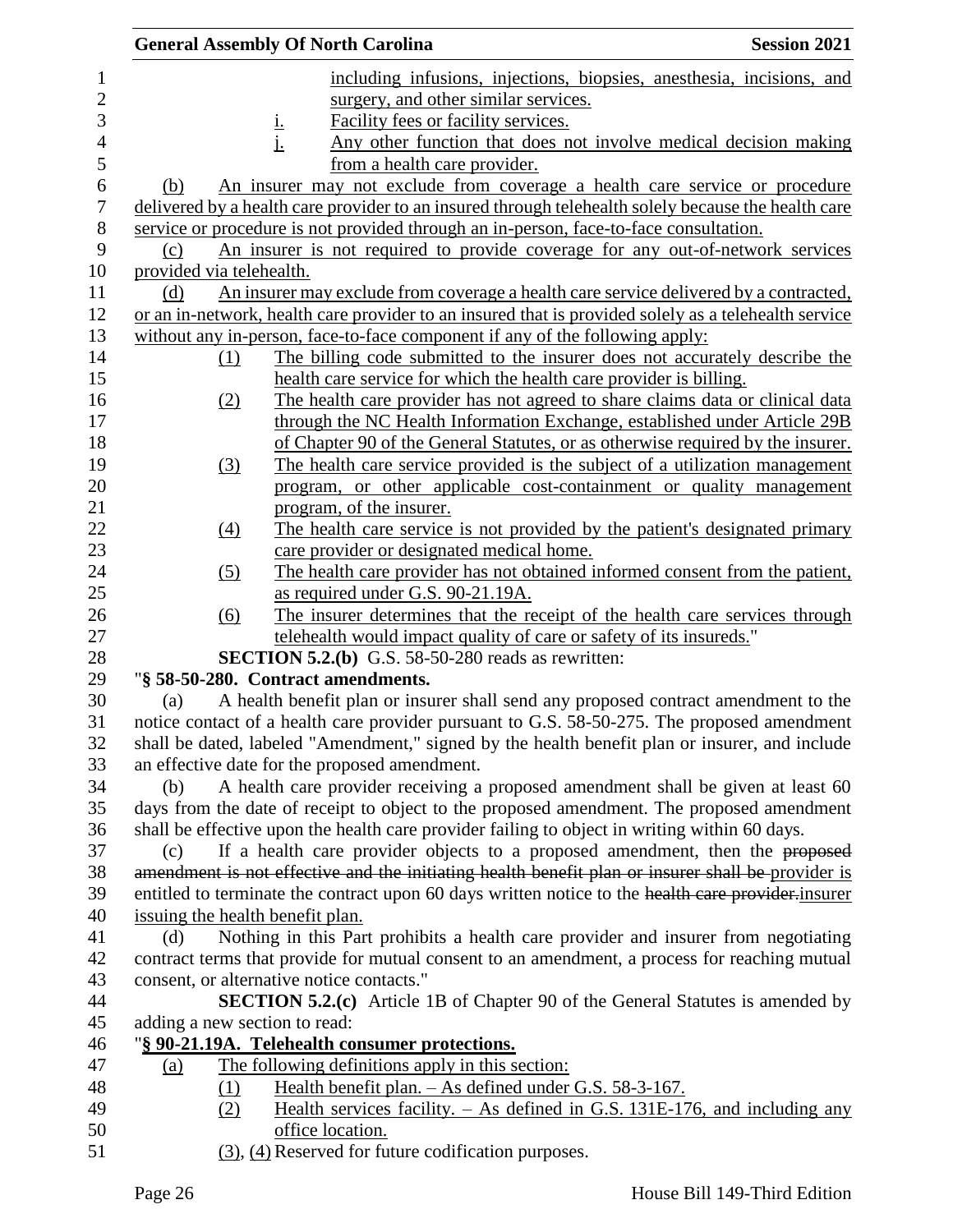|     |                   | <b>General Assembly Of North Carolina</b>                                                                    | <b>Session 2021</b> |
|-----|-------------------|--------------------------------------------------------------------------------------------------------------|---------------------|
|     | (5)               | Telehealth. – The use of telecommunications technology to provide health                                     |                     |
|     |                   | care services to individuals who are not physically present with the health care                             |                     |
|     |                   | provider.                                                                                                    |                     |
| (b) |                   | Specific informed consent shall be required when health care services are provided                           |                     |
|     |                   | through telehealth to individuals who are insured under a health benefit plan. The required                  |                     |
|     |                   | informed consent includes all of the following:                                                              |                     |
|     | (1)               | Confirmation of the identity of the individual to whom the health care services                              |                     |
|     |                   | are provided.                                                                                                |                     |
|     | (2)               | Verification and authentication of the individual's personal health history.                                 |                     |
|     | (3)               | Disclosure of the health care provider's identity, applicable credentials, and                               |                     |
|     |                   | contact information, including a current phone number and mailing address of                                 |                     |
|     |                   | the health care provider's practice.                                                                         |                     |
|     | (4)               | Disclosure of the delivery model and treatment methods to be utilized,                                       |                     |
|     |                   | including any limitations of the use of telehealth to provide those health care                              |                     |
|     |                   | services. The health care provider is required to document an                                                |                     |
|     |                   | acknowledgement by the individual, or other authorized party, of the risks and                               |                     |
|     |                   | limitations associated with the use of telehealth for the provision of the                                   |                     |
|     |                   | relevant health care services.                                                                               |                     |
|     | (5)               | Provision of informed consent that would be applicable if the delivery of the                                |                     |
|     |                   | health care services were made in person.                                                                    |                     |
|     | (6)               | An explanation that it is the role of the health care provider to determine                                  |                     |
|     |                   | whether the condition being diagnosed or treated is appropriate for a telehealth                             |                     |
|     |                   | encounter and advise the individual that the individual is entitled to request an                            |                     |
|     |                   | in-person encounter in lieu of a telehealth visit.                                                           |                     |
|     | (7)               | If applicable or required for an in-person encounter, provision of the contact                               |                     |
|     |                   | information for the North Carolina Medicaid Board, or other applicable                                       |                     |
|     |                   | licensing board, and a description of, or a website link to, the patient complaint<br>process for the Board. |                     |
| (c) |                   | Prior to the provision of a health care service through telehealth, the health care                          |                     |
|     |                   | provider rendering the health care service shall clearly identify all of the following:                      |                     |
|     | <u>(1)</u>        | The billing entity and the location, phone number, and regulator of the billing                              |                     |
|     |                   | entity.                                                                                                      |                     |
|     | (2)               | Name and location of the health care provider delivering the telehealth                                      |                     |
|     |                   | service, if different from the initial disclosure.                                                           |                     |
|     | (3)               | The service or procedure being provided.                                                                     |                     |
|     | $\left(4\right)$  | The estimated cost of care. Estimates of the cost of care shall be based on the                              |                     |
|     |                   | health benefit plan under which the individual is insured, if applicable.                                    |                     |
|     | $\left( 5\right)$ | The network status of the health care provider based on the health benefit plan                              |                     |
|     |                   | under which the individual is insured, if applicable.                                                        |                     |
| (d) |                   | All health care providers rendering health care services through telehealth shall                            |                     |
|     |                   | comply with all of the following requirements:                                                               |                     |
|     | <u>(1)</u>        | Documentation of all informed consent shall be made in the patient's medical                                 |                     |
|     |                   | history for each telehealth service.                                                                         |                     |
|     | (2)               | No fee may be applied to patients, insurers, other health care providers, or                                 |                     |
|     |                   | health care facilities for sharing patient medical records for telehealth services.                          |                     |
|     |                   | A health care provider or health care facility shall transfer, free of charge, the                           |                     |
|     |                   | patient's medical records to any health care provider or health care facility                                |                     |
|     |                   | identified by the patient.                                                                                   |                     |
|     | (3)               | Electronic documentation and storage of patient medical records in                                           |                     |
|     |                   | accordance with all applicable State and federal privacy laws.                                               |                     |